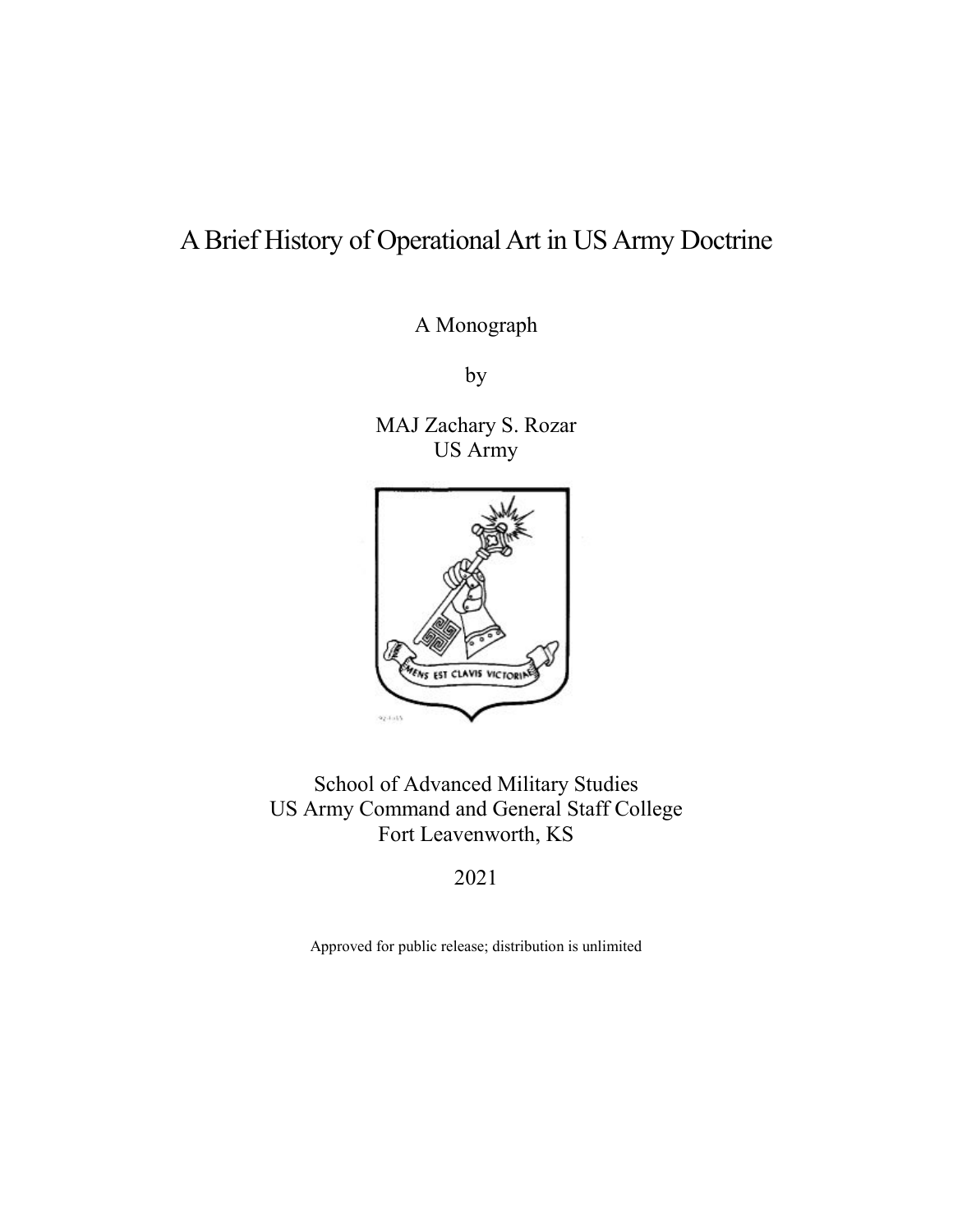# **REPORT DOCUMENTATION PAGE**

*Form Approved*<br> *OMB No. 0704-0188* 

|                                                                                                                |                                                                                             |              |                                                           |                   | 00010101010101<br>Public reporting burden for this collection of information is estimated to average 1 hour per response, including the time for reviewing instructions, searching existing data                                                                                                                                                                                                                                                                                                                                                                                                                                                                                                                |  |
|----------------------------------------------------------------------------------------------------------------|---------------------------------------------------------------------------------------------|--------------|-----------------------------------------------------------|-------------------|-----------------------------------------------------------------------------------------------------------------------------------------------------------------------------------------------------------------------------------------------------------------------------------------------------------------------------------------------------------------------------------------------------------------------------------------------------------------------------------------------------------------------------------------------------------------------------------------------------------------------------------------------------------------------------------------------------------------|--|
|                                                                                                                |                                                                                             |              |                                                           |                   | sources, gathering and maintaining the data needed, and completing and reviewing this collection of information. Send comments regarding this burden estimate or any other<br>aspect of this collection of information, including suggestions for reducing this burden to Department of Defense, Washington Headquarters Services, Directorate for<br>Information Operations and Reports (0704-0188), 1215 Jefferson Davis Highway, Suite 1204, Arlington, VA 22202-4302. Respondents should be aware that notwithstanding<br>any other provision of law, no person shall be subject to any penalty for failing to comply with a collection of information if it does not display a currently valid OMB control |  |
|                                                                                                                | number. PLEASE DO NOT RETURN YOUR FORM TO THE ABOVE ADDRESS.<br>1. REPORT DATE (DD-MM-YYYY) |              | 2. REPORT TYPE                                            |                   | 3. DATES COVERED (From - To)                                                                                                                                                                                                                                                                                                                                                                                                                                                                                                                                                                                                                                                                                    |  |
| 25-02-2021                                                                                                     |                                                                                             |              | Master's Thesis                                           |                   | <b>JUNE 20-MAY 21</b>                                                                                                                                                                                                                                                                                                                                                                                                                                                                                                                                                                                                                                                                                           |  |
| <b>4. TITLE AND SUBTITLE</b>                                                                                   |                                                                                             |              |                                                           |                   | <b>5a. CONTRACT NUMBER</b>                                                                                                                                                                                                                                                                                                                                                                                                                                                                                                                                                                                                                                                                                      |  |
|                                                                                                                |                                                                                             |              |                                                           |                   |                                                                                                                                                                                                                                                                                                                                                                                                                                                                                                                                                                                                                                                                                                                 |  |
| A Brief History of Operational Art in US Army Doctrine                                                         |                                                                                             |              |                                                           |                   | <b>5b. GRANT NUMBER</b>                                                                                                                                                                                                                                                                                                                                                                                                                                                                                                                                                                                                                                                                                         |  |
|                                                                                                                |                                                                                             |              |                                                           |                   | <b>5c. PROGRAM ELEMENT NUMBER</b>                                                                                                                                                                                                                                                                                                                                                                                                                                                                                                                                                                                                                                                                               |  |
| 6. AUTHOR(S)                                                                                                   |                                                                                             |              |                                                           |                   | 5d. PROJECT NUMBER                                                                                                                                                                                                                                                                                                                                                                                                                                                                                                                                                                                                                                                                                              |  |
| MAJ Zachary S. Rozar                                                                                           |                                                                                             |              |                                                           |                   | <b>5e. TASK NUMBER</b>                                                                                                                                                                                                                                                                                                                                                                                                                                                                                                                                                                                                                                                                                          |  |
|                                                                                                                |                                                                                             |              |                                                           |                   | <b>5f. WORK UNIT NUMBER</b>                                                                                                                                                                                                                                                                                                                                                                                                                                                                                                                                                                                                                                                                                     |  |
|                                                                                                                |                                                                                             |              | 7. PERFORMING ORGANIZATION NAME(S) AND ADDRESS(ES)        |                   | 8. PERFORMING ORG REPORT                                                                                                                                                                                                                                                                                                                                                                                                                                                                                                                                                                                                                                                                                        |  |
|                                                                                                                | U.S. Army Command and General Staff College                                                 |              |                                                           |                   | <b>NUMBER</b>                                                                                                                                                                                                                                                                                                                                                                                                                                                                                                                                                                                                                                                                                                   |  |
| ATTN: ATZL-SWD-GD                                                                                              |                                                                                             |              |                                                           |                   |                                                                                                                                                                                                                                                                                                                                                                                                                                                                                                                                                                                                                                                                                                                 |  |
| Fort Leavenworth, KS 66027-2301                                                                                |                                                                                             |              |                                                           |                   |                                                                                                                                                                                                                                                                                                                                                                                                                                                                                                                                                                                                                                                                                                                 |  |
|                                                                                                                |                                                                                             |              | 9. SPONSORING / MONITORING AGENCY NAME(S) AND ADDRESS(ES) |                   | <b>10. SPONSOR/MONITOR'S</b>                                                                                                                                                                                                                                                                                                                                                                                                                                                                                                                                                                                                                                                                                    |  |
|                                                                                                                | ADVANCED MILITARY STUDIES PROGRAM                                                           |              |                                                           |                   | <b>ACRONYM(S)</b>                                                                                                                                                                                                                                                                                                                                                                                                                                                                                                                                                                                                                                                                                               |  |
|                                                                                                                |                                                                                             |              |                                                           |                   | <b>11. SPONSOR/MONITOR'S REPORT</b><br><b>NUMBER(S)</b>                                                                                                                                                                                                                                                                                                                                                                                                                                                                                                                                                                                                                                                         |  |
|                                                                                                                | <b>12. DISTRIBUTION / AVAILABILITY STATEMENT</b>                                            |              |                                                           |                   |                                                                                                                                                                                                                                                                                                                                                                                                                                                                                                                                                                                                                                                                                                                 |  |
| Approved for Public Release; Distribution is Unlimited                                                         |                                                                                             |              |                                                           |                   |                                                                                                                                                                                                                                                                                                                                                                                                                                                                                                                                                                                                                                                                                                                 |  |
| <b>13. SUPPLEMENTARY NOTES</b>                                                                                 |                                                                                             |              |                                                           |                   |                                                                                                                                                                                                                                                                                                                                                                                                                                                                                                                                                                                                                                                                                                                 |  |
| <b>14. ABSTRACT</b>                                                                                            |                                                                                             |              |                                                           |                   |                                                                                                                                                                                                                                                                                                                                                                                                                                                                                                                                                                                                                                                                                                                 |  |
| Many consider Operation Desert Storm to be the pinnacle achievement of the US military. While there            |                                                                                             |              |                                                           |                   |                                                                                                                                                                                                                                                                                                                                                                                                                                                                                                                                                                                                                                                                                                                 |  |
| are many reasons for the coalition's success, a key component was the application of operational art in        |                                                                                             |              |                                                           |                   |                                                                                                                                                                                                                                                                                                                                                                                                                                                                                                                                                                                                                                                                                                                 |  |
| the design of the campaign. However, operational art as a concept did not exist in US military doctrine at     |                                                                                             |              |                                                           |                   |                                                                                                                                                                                                                                                                                                                                                                                                                                                                                                                                                                                                                                                                                                                 |  |
| the end of the Vietnam War. That is what this study seeks to answer: how did the concept of operational        |                                                                                             |              |                                                           |                   |                                                                                                                                                                                                                                                                                                                                                                                                                                                                                                                                                                                                                                                                                                                 |  |
| art come about in US military doctrine, and how has it evolved from its inception in the 1980s through         |                                                                                             |              |                                                           |                   |                                                                                                                                                                                                                                                                                                                                                                                                                                                                                                                                                                                                                                                                                                                 |  |
| today? Using five research questions, this study answers a single hypothesis, if the US military faces the     |                                                                                             |              |                                                           |                   |                                                                                                                                                                                                                                                                                                                                                                                                                                                                                                                                                                                                                                                                                                                 |  |
| threat of large-scale combat operations against a peer adversary, then it needs operational art to develop     |                                                                                             |              |                                                           |                   |                                                                                                                                                                                                                                                                                                                                                                                                                                                                                                                                                                                                                                                                                                                 |  |
| and execute campaigns that achieve the political objectives using available resources. The empirical           |                                                                                             |              |                                                           |                   |                                                                                                                                                                                                                                                                                                                                                                                                                                                                                                                                                                                                                                                                                                                 |  |
|                                                                                                                |                                                                                             |              |                                                           |                   |                                                                                                                                                                                                                                                                                                                                                                                                                                                                                                                                                                                                                                                                                                                 |  |
| evidence and analysis of this study support the thesis that in the current operating environment, with the     |                                                                                             |              |                                                           |                   |                                                                                                                                                                                                                                                                                                                                                                                                                                                                                                                                                                                                                                                                                                                 |  |
| threat of large-scale combat operations against a peer threat, the concept of operational art will be critical |                                                                                             |              |                                                           |                   |                                                                                                                                                                                                                                                                                                                                                                                                                                                                                                                                                                                                                                                                                                                 |  |
| to the successful conduct of future US military operations.                                                    |                                                                                             |              |                                                           |                   |                                                                                                                                                                                                                                                                                                                                                                                                                                                                                                                                                                                                                                                                                                                 |  |
|                                                                                                                |                                                                                             |              |                                                           |                   |                                                                                                                                                                                                                                                                                                                                                                                                                                                                                                                                                                                                                                                                                                                 |  |
|                                                                                                                |                                                                                             |              |                                                           |                   |                                                                                                                                                                                                                                                                                                                                                                                                                                                                                                                                                                                                                                                                                                                 |  |
|                                                                                                                |                                                                                             |              |                                                           |                   |                                                                                                                                                                                                                                                                                                                                                                                                                                                                                                                                                                                                                                                                                                                 |  |
| <b>15. SUBJECT TERMS</b><br>Operational Art, Army Doctrine, Airland Battle, FM 100-5                           |                                                                                             |              |                                                           |                   |                                                                                                                                                                                                                                                                                                                                                                                                                                                                                                                                                                                                                                                                                                                 |  |
|                                                                                                                |                                                                                             |              |                                                           |                   |                                                                                                                                                                                                                                                                                                                                                                                                                                                                                                                                                                                                                                                                                                                 |  |
| <b>16. SECURITY CLASSIFICATION OF:</b>                                                                         |                                                                                             |              | <b>17. LIMITATION</b>                                     | <b>18. NUMBER</b> | 19a. NAME OF RESPONSIBLE PERSON                                                                                                                                                                                                                                                                                                                                                                                                                                                                                                                                                                                                                                                                                 |  |
|                                                                                                                |                                                                                             |              | OF ABSTRACT                                               | <b>OF PAGES</b>   | MAJ Zachary S. Rozar                                                                                                                                                                                                                                                                                                                                                                                                                                                                                                                                                                                                                                                                                            |  |
| a. REPORT                                                                                                      | <b>b. ABSTRACT</b>                                                                          | c. THIS PAGE |                                                           |                   | 19b. PHONE NUMBER (include area code)                                                                                                                                                                                                                                                                                                                                                                                                                                                                                                                                                                                                                                                                           |  |
| (U)                                                                                                            | (U)                                                                                         | (U)          | (U)                                                       | 41                | $(931)$ 993-6813                                                                                                                                                                                                                                                                                                                                                                                                                                                                                                                                                                                                                                                                                                |  |
|                                                                                                                |                                                                                             |              |                                                           |                   | Standard Form 298 (Rev. 8-98)                                                                                                                                                                                                                                                                                                                                                                                                                                                                                                                                                                                                                                                                                   |  |
|                                                                                                                |                                                                                             |              |                                                           |                   | Prescribed by ANSI Std. Z39.18                                                                                                                                                                                                                                                                                                                                                                                                                                                                                                                                                                                                                                                                                  |  |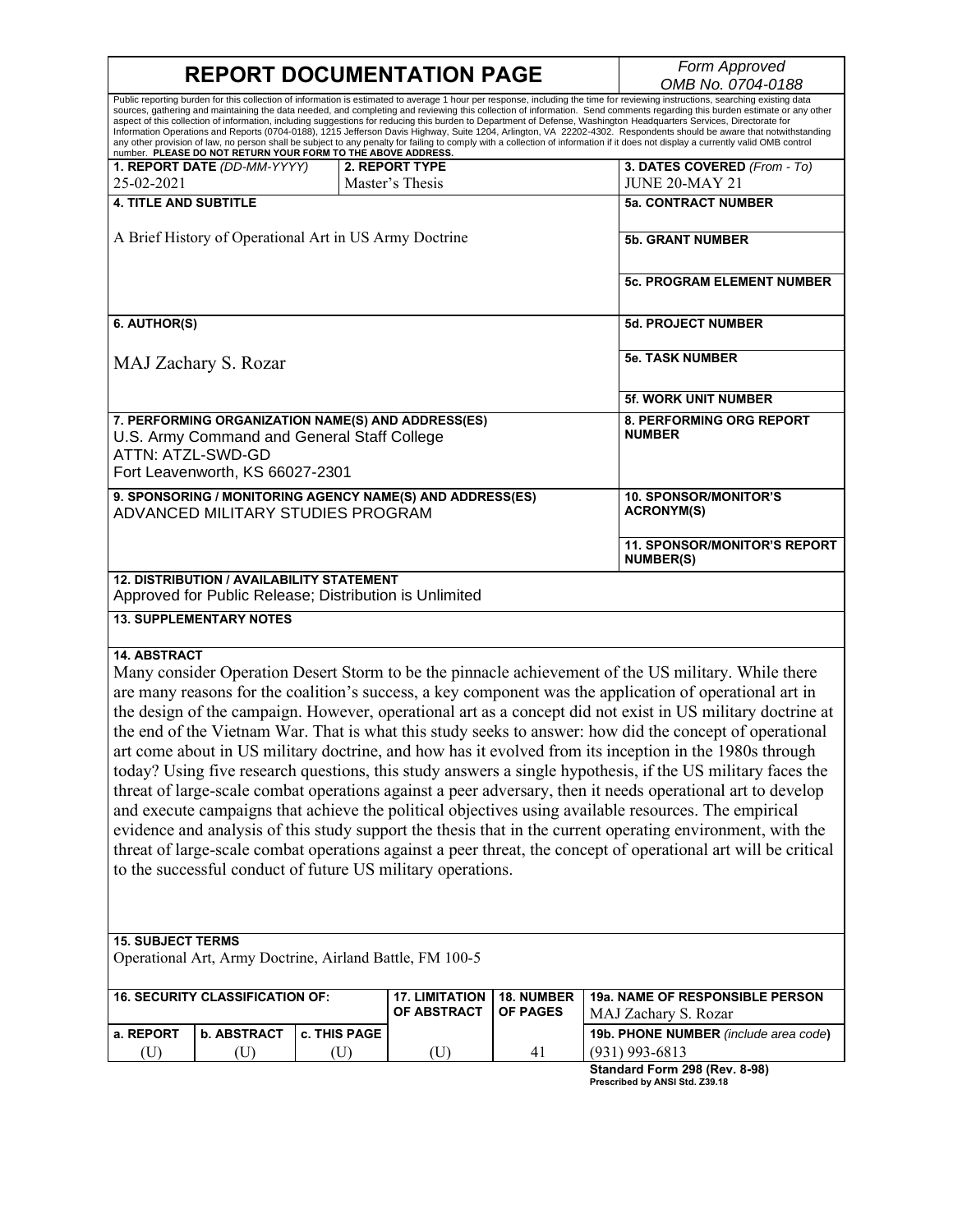### Monograph Approval Page

Name of Candidate: MAJ Zachary S. Rozar

Monograph Title: A Brief History of Operational art in US Army Doctrine

Approved by:

 $\frac{1}{\text{signed}}$ /17 FEB 21/BES// $\frac{1}{\text{Test}}$ , Monograph Director Bruce C. Stanley, PhD

 $\frac{1}{\text{signed}}$ /12 FEB 21/JP//  $\qquad \qquad$ , Seminar Leader Jurgen Prandtner, COL

\_\_//signed/13 MAY/BAP//\_\_\_\_\_\_\_, Director, School of Advanced Military Studies Brian A. Payne, COL

Accepted this 20th day of May 2021 by:

\_\_\_\_\_\_\_\_\_\_\_\_\_\_\_\_\_\_\_\_\_\_\_\_\_\_\_\_\_\_\_\_\_\_, Assistant Dean of Academics for Degree Programs Dale F. Spurlin, PhD and Research, CGSC

The opinions and conclusions expressed herein are those of the student author and do not necessarily represent the views of the US Army Command and General Staff College or any other government agency. (References to this study should include the foregoing statement.)

Fair use determination or copyright permission has been obtained for the inclusion of pictures, maps, graphics, and any other works incorporated into this manuscript. A work of the US government is not subject to copyright, however further publication or sale of copyrighted images is not permissible.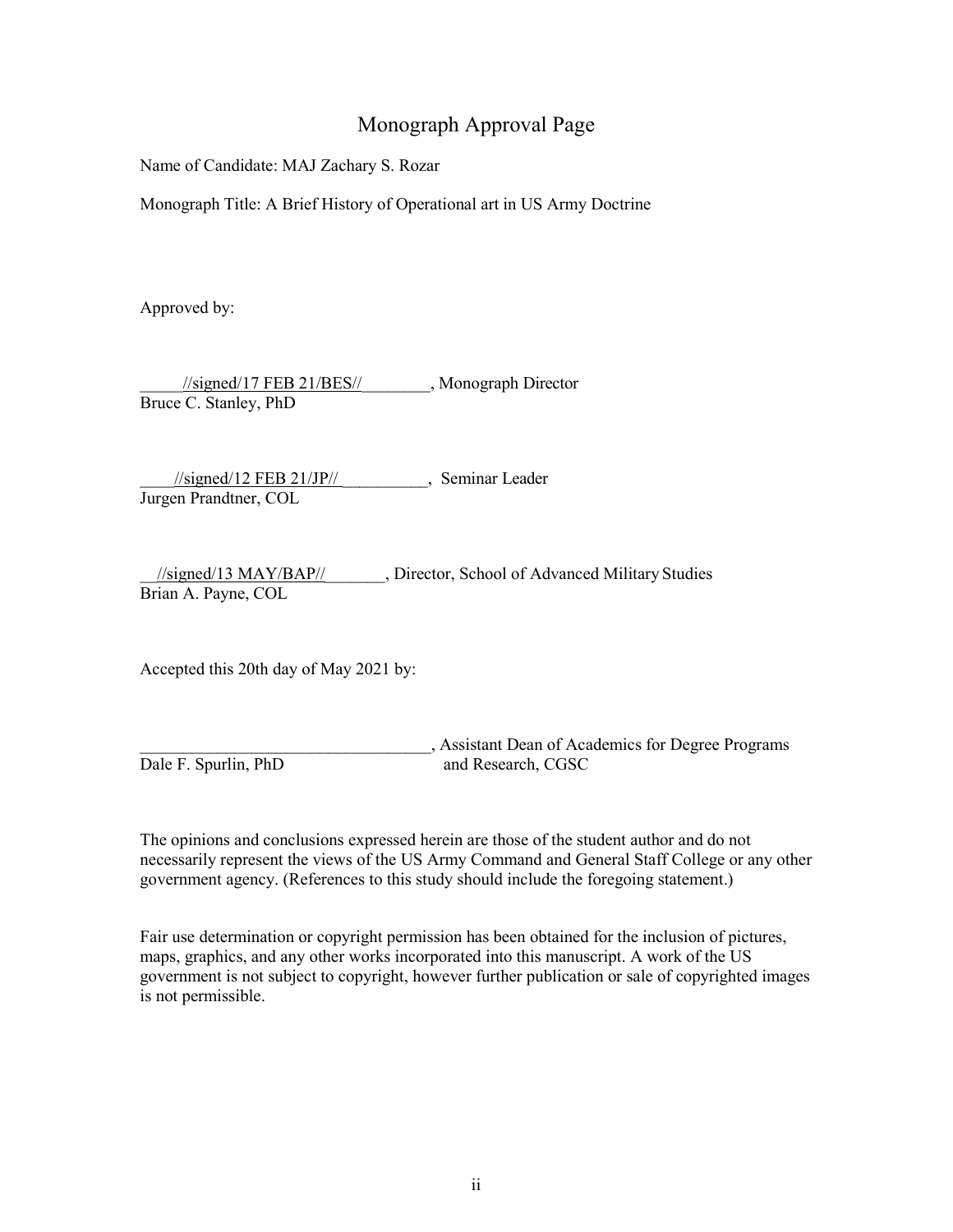#### Abstract

A Brief History of Operational art in US Army Doctrine, by MAJ Zachary S. Rozar, 41 pages.

Many consider Operation Desert Storm to be the pinnacle achievement of the US military. While there are many reasons for the coalition's success, a key component was the application of operational art in the design of the campaign. However, operational art as a concept did not exist in US military doctrine at the end of the Vietnam War. That is what this study seeks to answer: how did the concept of operational art come about in US military doctrine, and how has it evolved from its inception in the 1980s through today? Using five research questions, this study answers a single hypothesis, if the US military faces the threat of large-scale combat operations against a peer adversary, then it needs operational art to develop and execute campaigns that achieve the political objectives using available resources. The empirical evidence and analysis of this study support the thesis that in the current operating environment, with the threat of largescale combat operations against a peer threat, the concept of operational art will be critical to the successful conduct of future US military operations.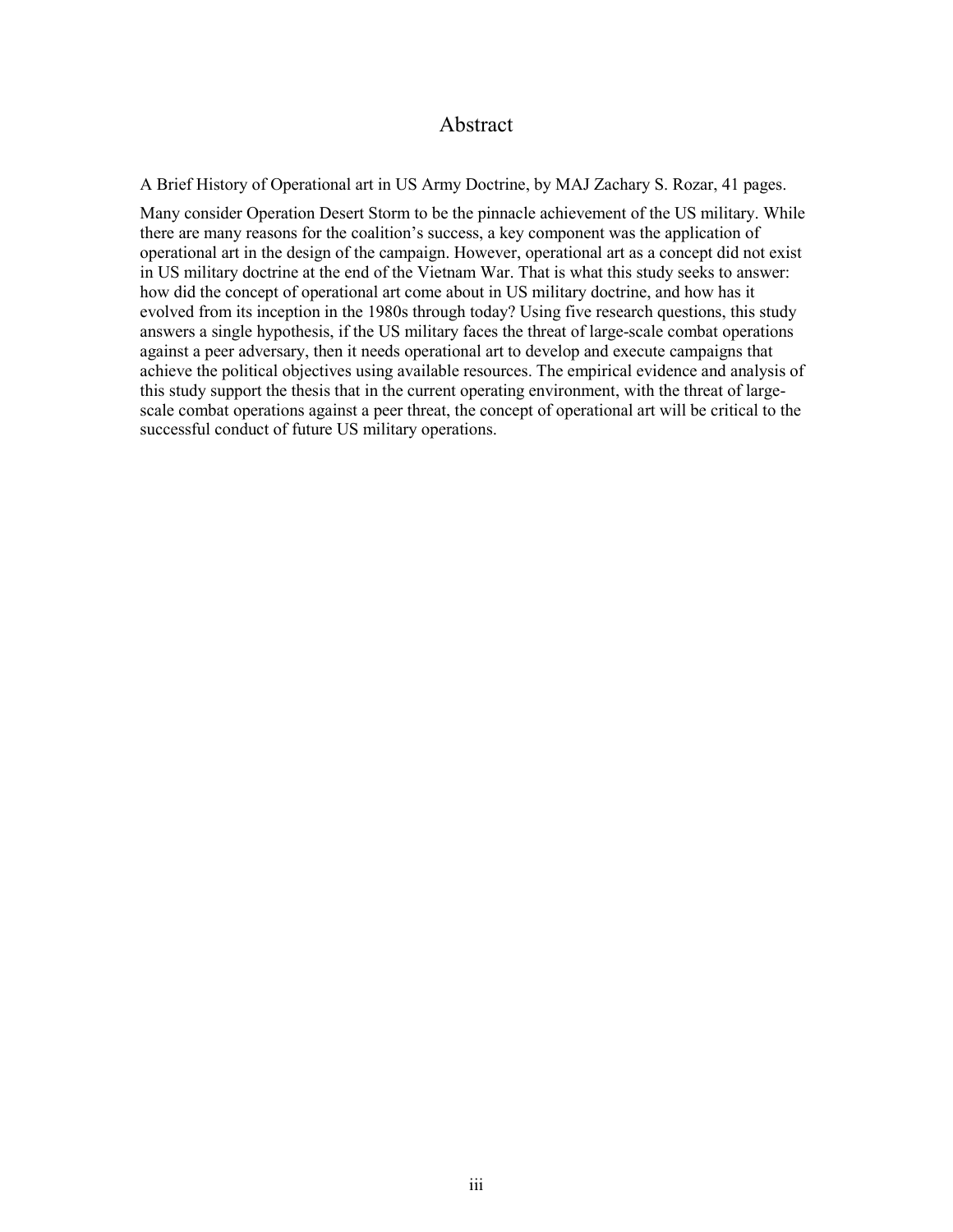## Contents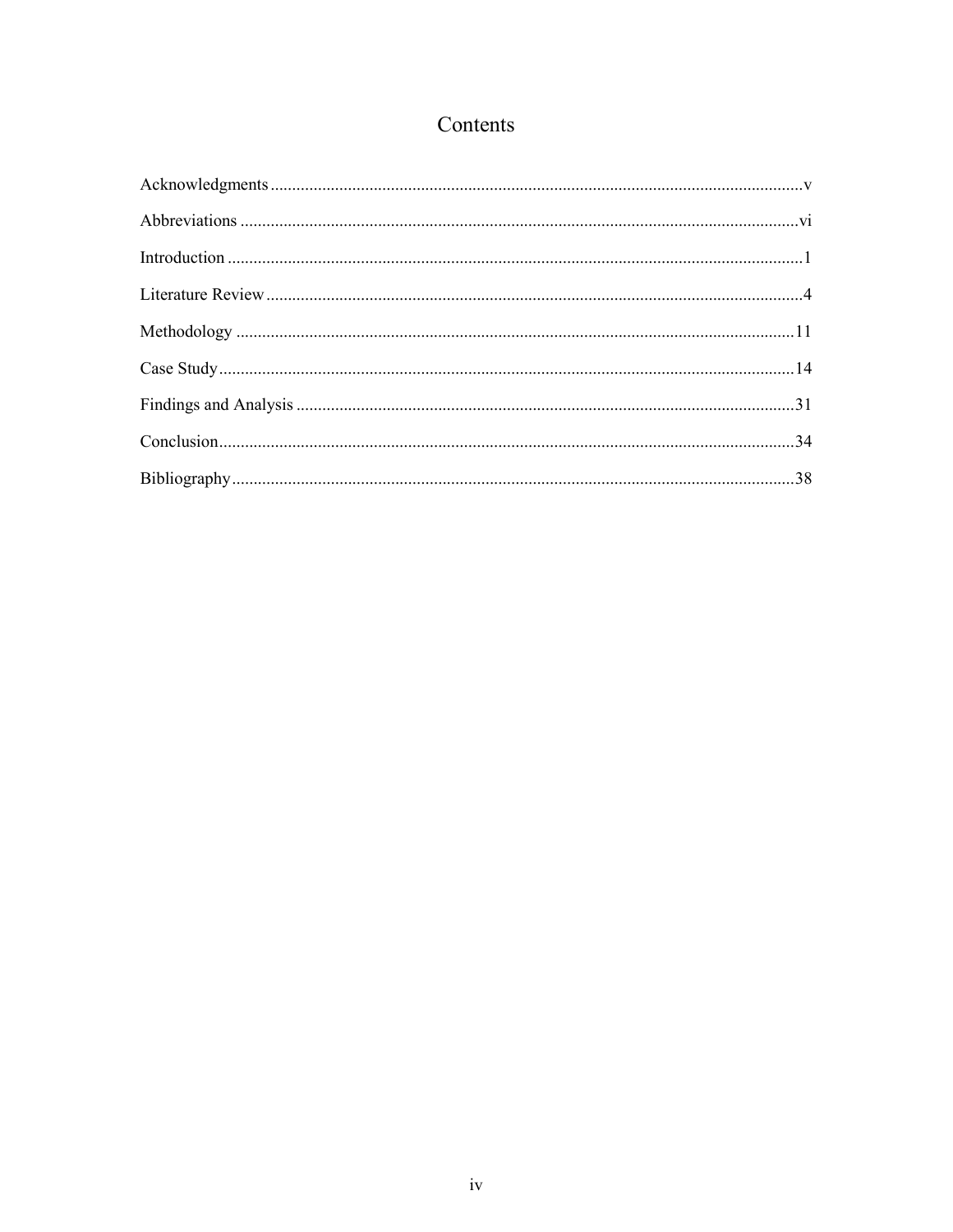### Acknowledgments

<span id="page-5-1"></span><span id="page-5-0"></span>First, I want to thank my wife, Jenna, and our children for supporting me during the Advanced Military Studies Program, and in particular, the writing of this monograph. I absolutely could not have done it without them. Second, I would like to thank Dr. Stanley, not only for his guidance on the monograph process, but more importantly for his sincere dedication to making sure myself and my peers survive the first contact. I am humbled and honored to have him as both my academic advisor and monograph director. Last, I want to thank Colonel Prandtner. His demanding standards and honest feedback got me out of my comfort zone and have unequivocally made me a better officer and leader.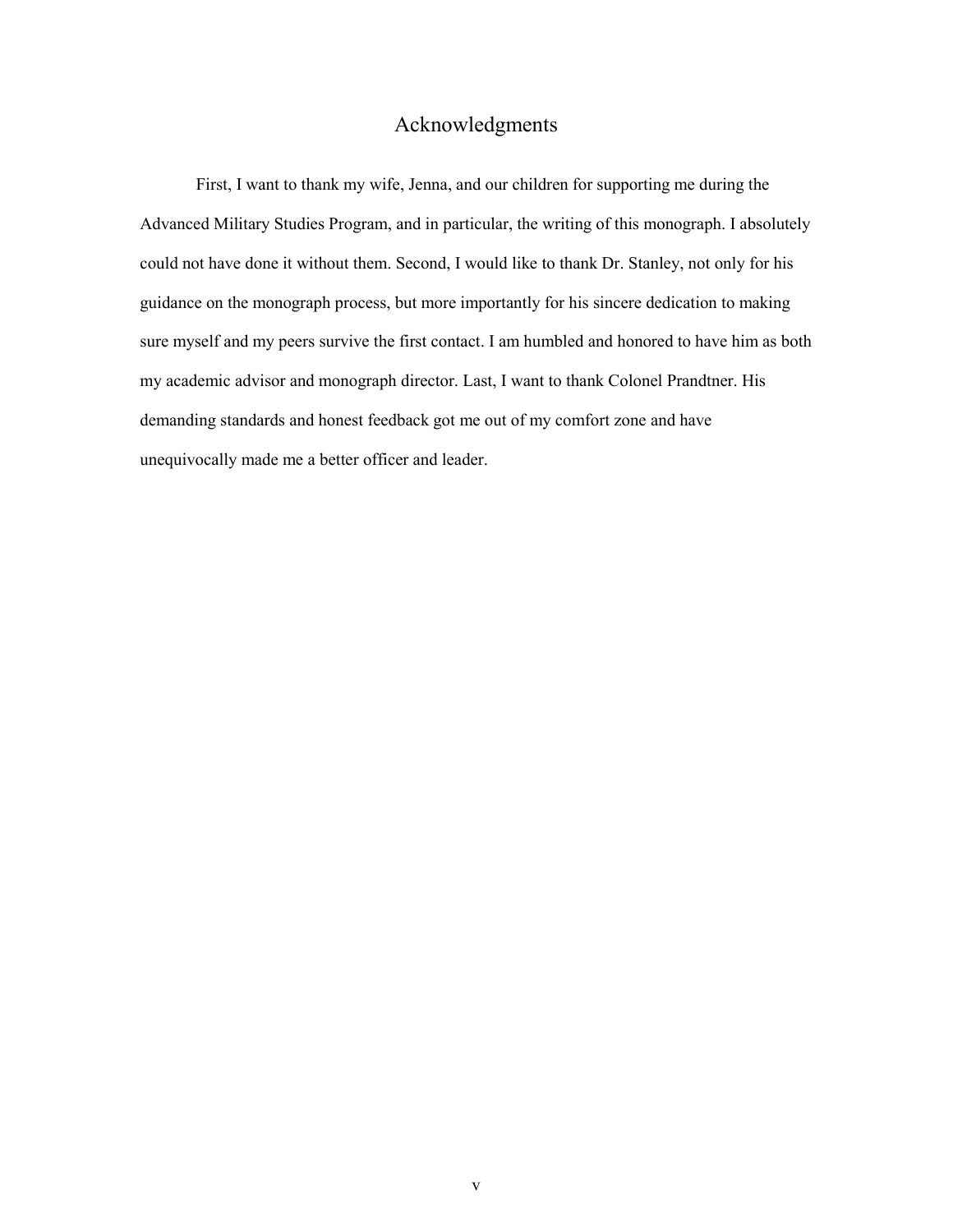## Abbreviations

| ADP         | Army Doctrine Publication          |
|-------------|------------------------------------|
| COG         | Center of Gravity                  |
| <b>COIN</b> | Counterinsurgency                  |
| <b>FM</b>   | Field Manual                       |
| <b>GWOT</b> | Global War On Terror               |
| JP          | Joint Publication                  |
| <b>LSCO</b> | Large-Scale Combat Operations      |
| <b>NATO</b> | North Atlantic Treaty Organization |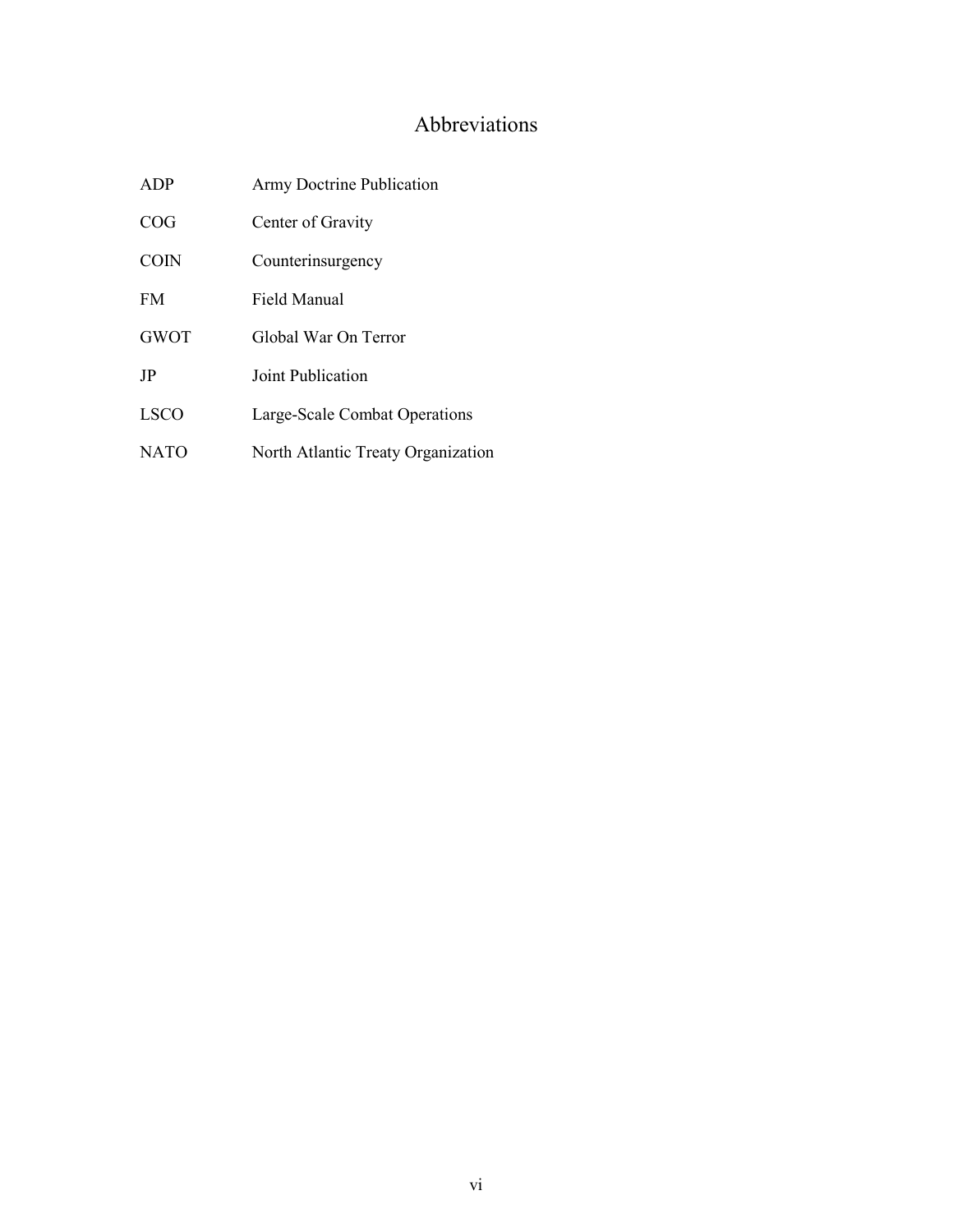#### Introduction

<span id="page-7-0"></span>Operation Desert Storm is considered by many to be the pinnacle achievement of the US military. The broad operational concept included an amphibious demonstration by the Marines, a feint by the 1st Cavalry Division, three supporting attacks to include a large air assault, an economy-of-force guard action by the French, and a penetration that would develop into a turning maneuver, forcing Iraqi forces out of their positions. During one hundred hours of combat, the heavy VII Corps attacked one hundred miles north, then fifty miles east, brilliantly achieving the operational goal of a turning movement, destroying more than a dozen Iraqi divisions in the process. Most of the Iraqi units were taken by surprise, helped by the diversions carried out nearsimultaneously. How had an army, that just fifteen years previously had unsuccessfully waged a counterinsurgency in South-east Asia, defeat the fourth largest army in just 100 hours? While there are many reasons for the coalition's success, a key component was the application of operational art in the design of the campaign. However, operational art as a concept did not exist in US military doctrine at the end of the Vietnam War. That is what this study seeks to answer: how did the concept of operational art come about in US military doctrine, and how has it evolved from its inception in the 1980s through today?

Although operational art has been an embedded concept in US military doctrine since it was added, today, it is not understood by most beyond its cursory definition. Operational art was developed in the US military in the context of large-scale combat operations in the time, space, and resource-constrained environment of the Cold War. Unsurprisingly, the Global War on Terror (GWOT) had little in common with the paradigm of the US military at that time and is potentially a significant contributing factor to the atrophy of operational art since Operation Desert Storm. The current operating environment, however, has much more in common with the old paradigm, which has sparked renewed interest in operational art. This study asserts that while operational art as a concept is relatively new in US military doctrine, some characteristics of operational art have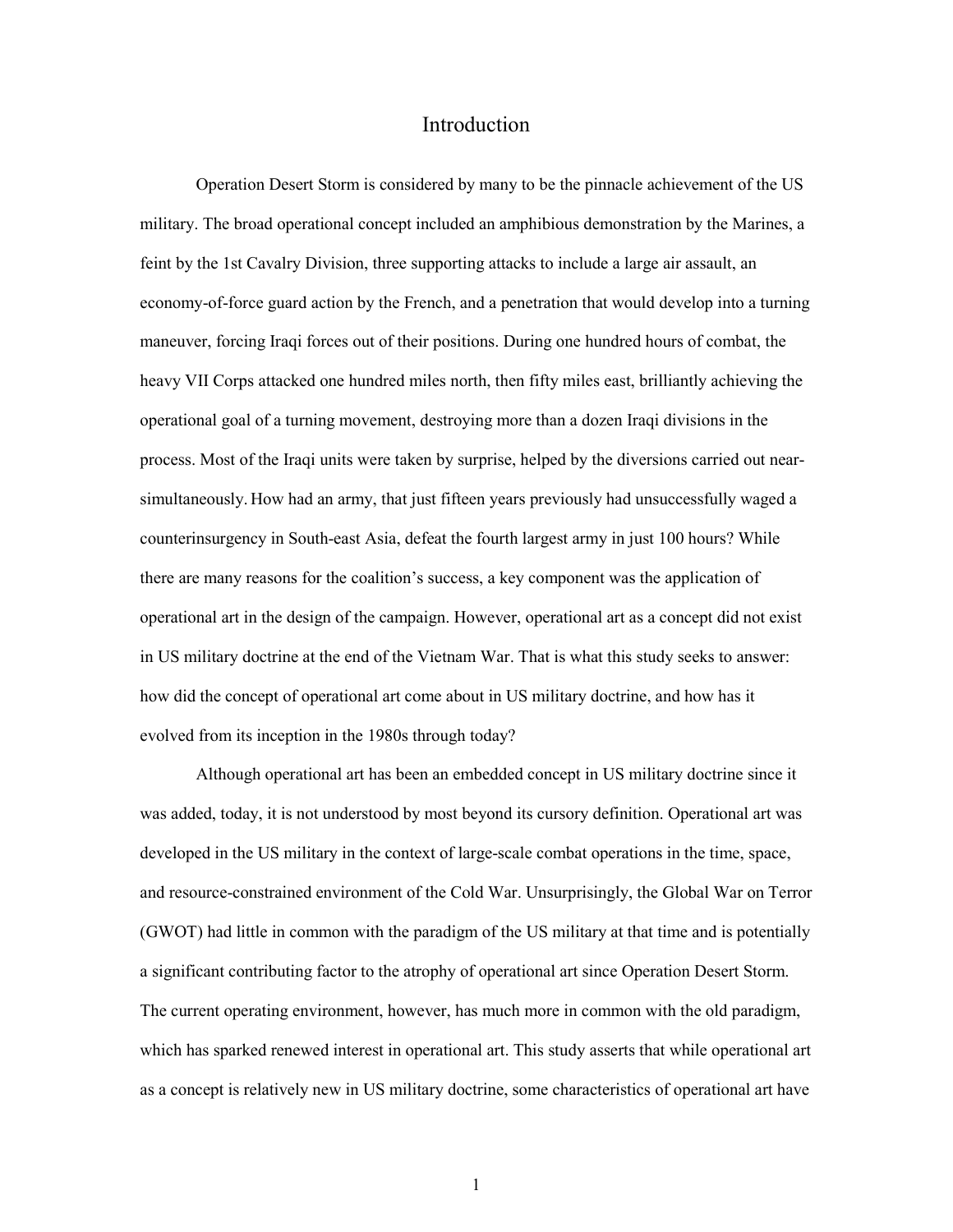been employed by US military commanders at various times since the 19th century, depending on the threat the US was facing. Given the current operating environment and the threat of largescale combat operations against a peer threat, the concept of operational art will be critical to the successful conduct of future US military operations.

This study is significant for three reasons. First, it presents a focused analysis on the development of operational art, and the operational level of war, in US military doctrine. This provides a historical context to understand the current definition and application of operational art in US military doctrine. Second, it provides some recommendations for updating and expanding the definition and concept of operational art in doctrine. These recommendations intend to make operational art easier for practitioners to understand and apply in current and future operating environments. Finally, the study provides a historical framework to assist in answering the question of how do current and future military planners and commanders use operational art to design campaigns and operations that achieve the desired strategic and political goals?

This study uses the theory of operational art as its primary framework. In its most basic form, operational art is the process of logically arranging individual tactical actions in time, space, and purpose, to create novel solutions to problems while creating multiple problems for the enemy. The result of applied operational art is usually an operation, series of operations, or a campaign, all designed to create positions of relative advantage that can be leveraged to achieve the ultimate political goal. As later analysis will show, the theory of operational art grew out of necessity. Changes in warfare, driven largely by the industrial revolution, drastically expanded the scope and scale of war. By the end of World War I, it was apparent a new theory of warfare was required.

Since this study deals with operational art in the context of large-scale combat operations, establishing working definitions of these terms will be critical to ensuring a common understanding. Although this study will show that US military doctrine is lacking in its definition of operational art, using the current doctrinal definition is appropriate. JP 3-0 defines operational

2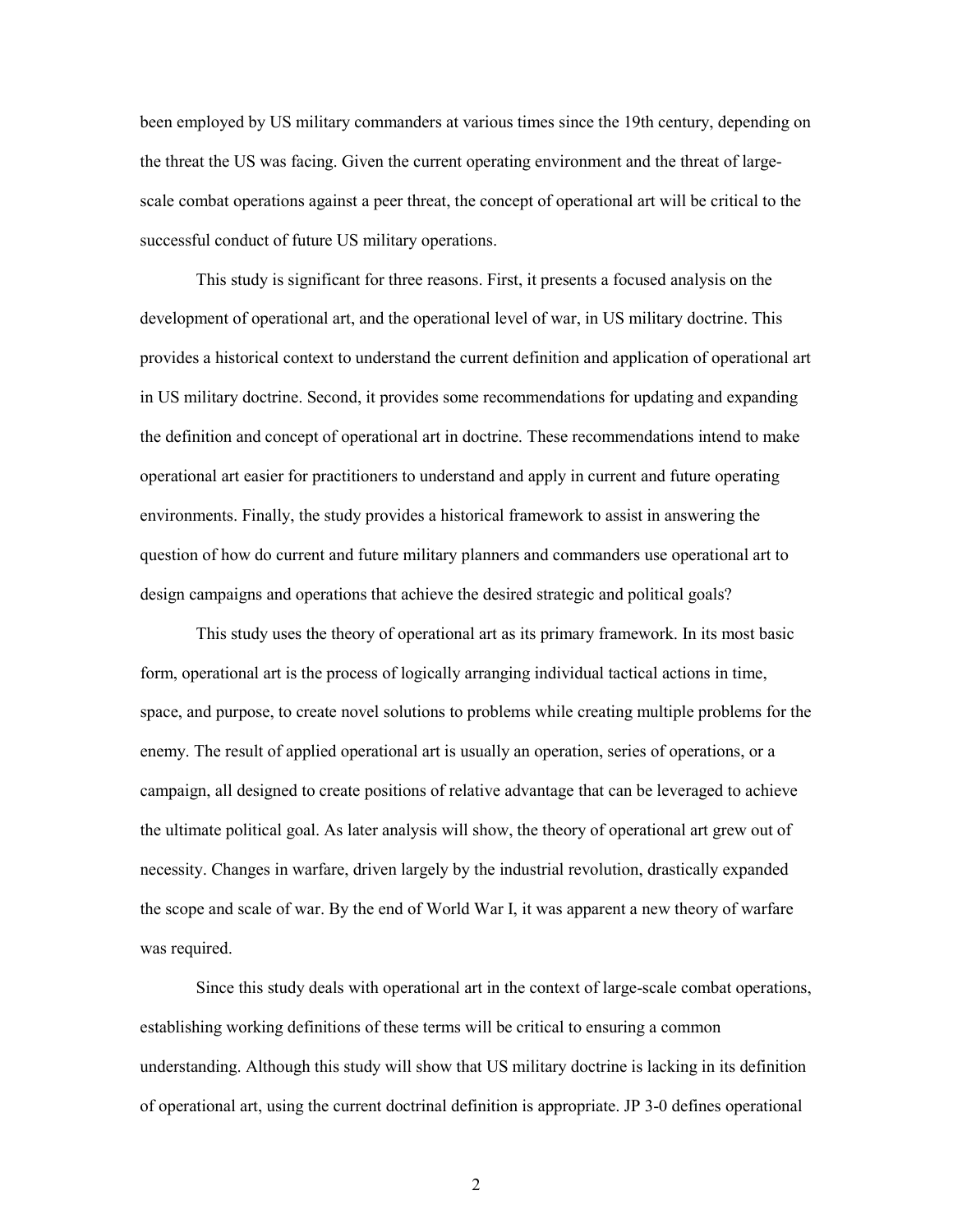art as a "…cognitive approach by commanders and staffs—supported by their skill, knowledge, experience, creativity, and judgment—to develop strategies, campaigns, and operations to organize and employ military forces by integrating ends, ways, and means."<sup>1</sup> US Army doctrine uses this same joint definition.<sup>2</sup> Large-scale combat operations are defined in ADP 3-0 as "Extensive joint combat operations in terms of scope and size of forces committed, conducted as a campaign aimed at achieving operational and strategic objectives."<sup>3</sup>

This study seeks to confirm a single hypothesis; if the US military faces the threat of large-scale combat operations against a peer adversary, then it needs operational art to develop and execute campaigns that achieve the political objectives using available resources. By answering questions related to a single hypothesis, the focus is on tracing the origins and development of operational art in US military doctrine through history.

This study is limited in the following ways. First, it only considers unclassified and publicly available source material. Second, secondary sources were used for periods before the mid-twentieth century. These limitations were imposed primarily due to time and travel restrictions and the availability of material at Fort Leavenworth, Kansas.

Since the emphasis of this study is on the evolution of operational art in doctrine, it focuses on the period between the end of the Vietnam War through Operation Desert Storm. As such, the study only briefly examines the origins of operational art in the US military to establish context, beginning with the Civil War. Likewise, limited time is devoted to analyzing changes to the definition and application of operational art from post-Desert Storm to the present. In-person interviews were deliberately not conducted, so the analysis is limited to written and digitally

 <sup>1</sup> US Department of Defense Joint Staff. Joint Publication (JP) 3-0, *Operations* (Washington, DC: Government Publishing Office, 2018), II-3.

<sup>2</sup> US Department of the Army. Army Doctrine Publication (ADP) 3-0, *Operations* (Washington, DC: Government Publishing Office, 2019), 2-1.

<sup>&</sup>lt;sup>3</sup> Ibid., Glossary-6.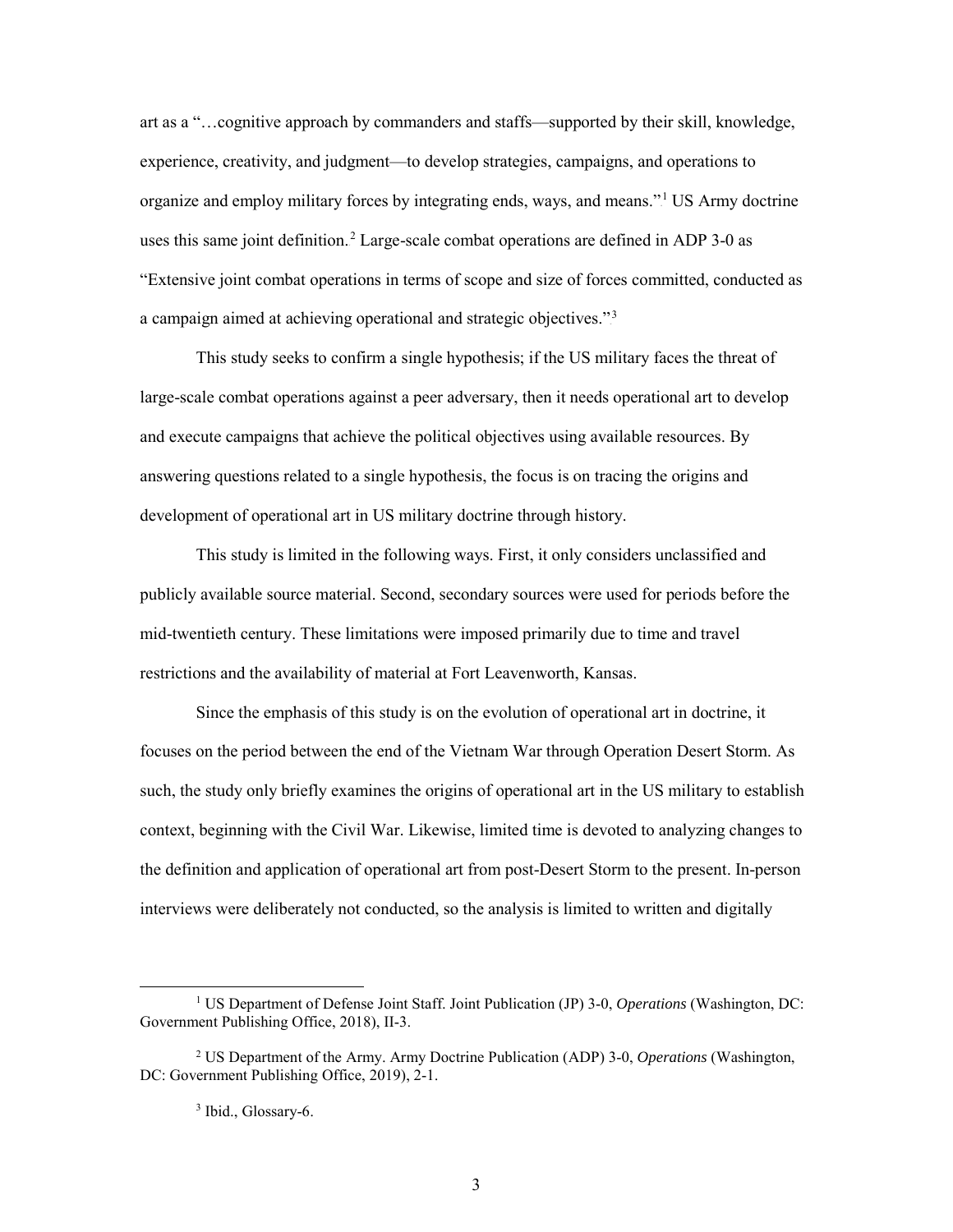archived document sources. Finally, the study does not attempt to isolate dependent variables fully or to prove ultimate causation.

This study makes two key assumptions. First, operational art will remain not only an applicable concept but a critical element for gaining and maintaining positions of relative advantage across all domains. Second, as the US Army shifts its focus to Large Scale Combat Operations (LSCO) and looks to establish warfighting capability at echelons above the division and Corps level, doctrine must be updated to guide the Field and Theater Army commanders and their staffs in the practical application of operational art.

<span id="page-10-0"></span>This study is organized into six sections: introduction, literature review, methodology, case study, findings and analysis, and conclusion. Following this introduction, the literature review explores the origins of operational art and provides the theoretical context for discussing operational art in US military doctrine. The methodology explains the framework used for analyzing the development of operational art and its inclusion into US military doctrine. Next, the case study explores the impetus for and development of operational art in US military doctrine, focused on the US Army. The fifth section presents the findings of the study based on the hypotheses and answers the research questions. The study concludes by making recommendations for expanding the doctrinal definition and understanding of operational in a modern context and proposes areas for further research.

#### Literature Review

The literature review presents some of the pertinent literature to this study. This section is divided into five parts: introduction, theoretical framework, conceptual definitions, empirical evidence, and the summary. The theoretical framework introduces some of the prominent theorists that shaped the US military understanding of operation art. The third part defines some key concepts that relate to the research questions. Some empirical evidence is presented that supports the hypothesis, and finally, the section is summarized.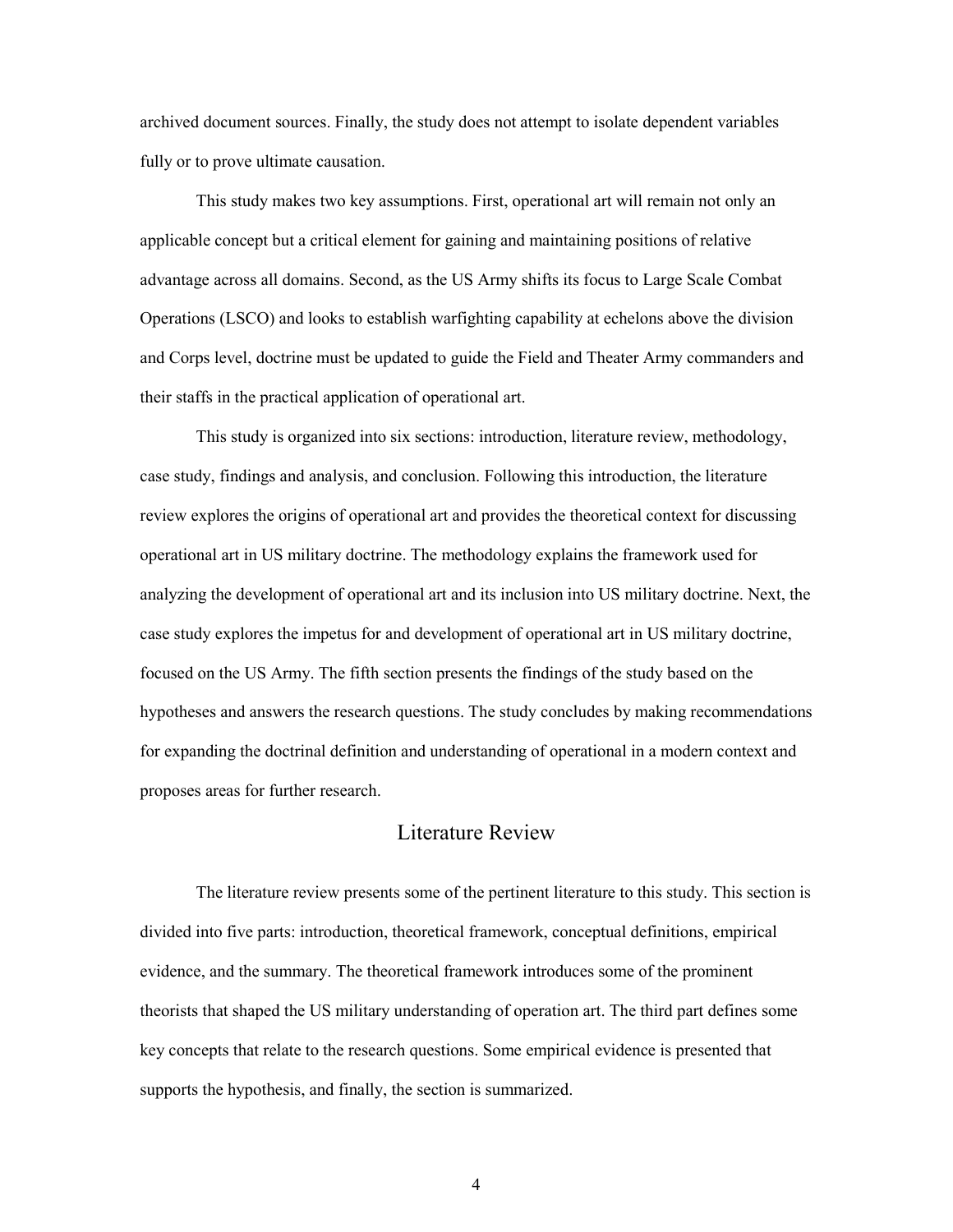The first use of the term operational art in a military context is attributed to Aleksandr A. Svechin, a general officer in Tsarist Russia and one of the primary Russian military theorists from the interwar period. As early as 1922, Svechin described operational art as the linkage between tactics and strategy, proposing an intermediate discipline between strategy and tactics.<sup>4</sup> Svechin's most influential writing was *Strategy*, published in Moscow in 1927. Although sixty years and the Cold War separated Svechin's writing in *Strategy* and the initial inclusion of operational art in US military doctrine, there are clear linkages in Svechin's theory that carried through. In a short section on operational art, Svechin talks about "…a series of operations… which take place in different areas in a theater…", and states, "Operational art also dictates the basic line of conduct of an operation."<sup>5</sup> He asserts that "Tactics...are the material of operational art...the development of an operation depends on the successful solution of individual tactical problems…" and "Combat operations are only one aspect of the greater whole represented by an operation...."<sup>6</sup> Svechin also understood that the "…art of conducting military operations could not be divided by any clear boundaries into completely independent and delineated sections."<sup>7</sup> Although stopping short of a formal definition of operational art, the language Svechin uses is incredibly similar to the contemporary understanding of operational art.

Building on the work of Svechin, Mikhail N. Tukhachevsky and Georgii Isserson made significant contributions to the development of operational art theory as well. Tukhachevsky, Chief of Staff of the Red Army in the 1920s, began developing a theory of deep operations. Having witnessed the catastrophic deadlock of Napoleonic style warfare waged in the industrial

 <sup>4</sup> Jacob W. Kipp, "The Tsarist and Soviet Operational Art: 1853-1991," in *The Evolution of Operational Art,* ed. by Martin V. Creveld and John A. Olsen (New York: Oxford University Press, 2011), 65.

<sup>5</sup> Aleksandr A. Svechin, *Strategy*, ed. Kent D. Lee. (Minneapolis: East View Publications, 1992), 68-69.

<sup>6</sup> Ibid., 69.

 $7$  Ibid., 67.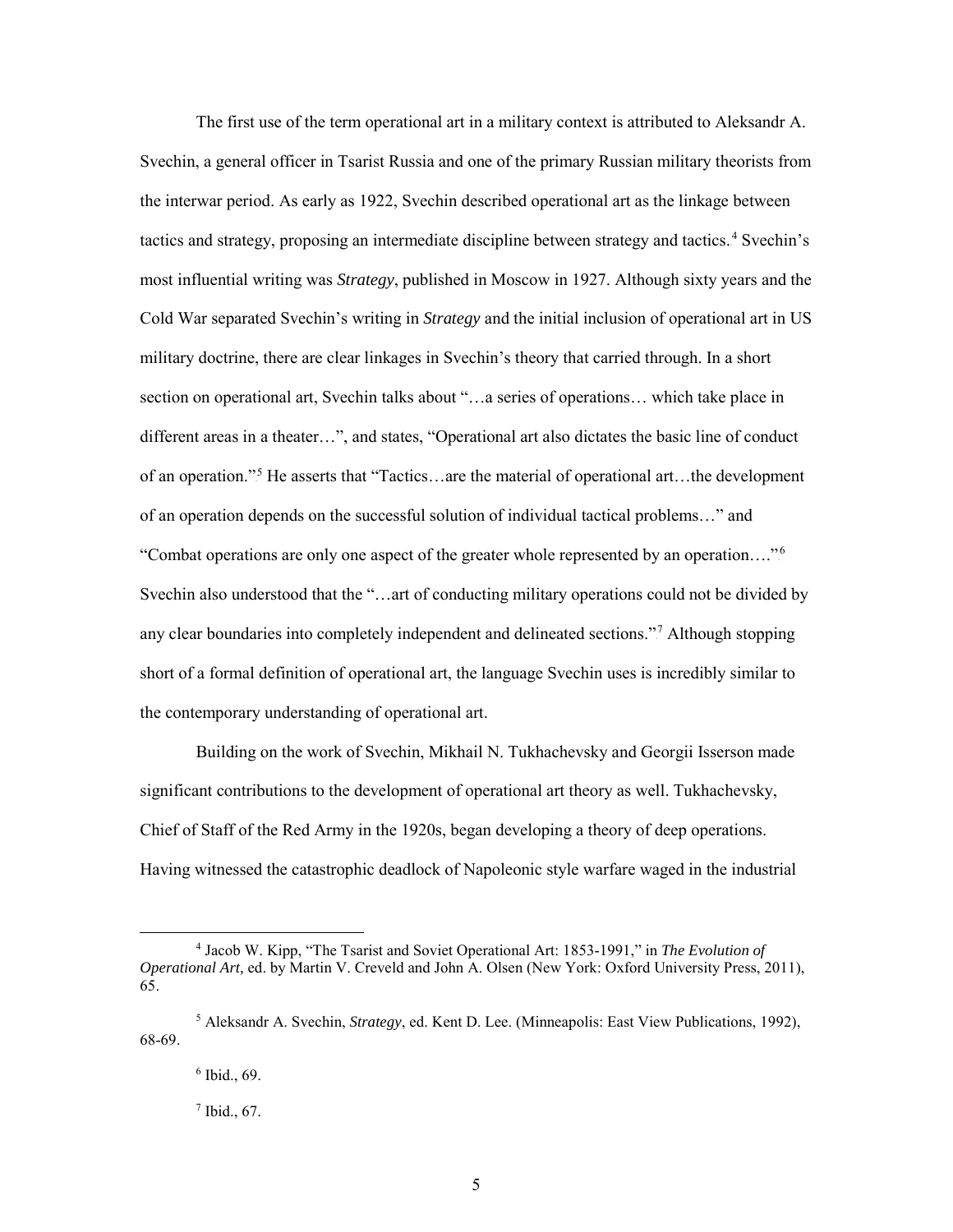age during World War I, Tukhachevsky believed that a new theoretical understanding of warfare was needed. As Shimon Naveh notes, Tukhachevsky was thinking operationally, highlighting the characteristics of depth, continuity, synergism, and wholeness. He introduced the idea of operational shock, which Naveh describes as a method of system disruption.<sup>8</sup> Isserson expanded on Tukhachevsky's work and, in 1936, published *The Evolution of Operational art*. Isserson described the "grand challenge" for Soviet operational art as finding a way of "…waging destructive offensive operations with the decisive aim of overthrowing of completely overthrowing the enemy."<sup>9</sup> Since the scale of warfare had increased so drastically in terms of the size of armies, the range and lethality of modern weapons, and the width and depth of a defensive front, it was no longer feasible to attack the enemy directly. Isserson's concept of applying Tukhachevsky's theory was the use of multiple echelons, the first to break through the enemy defense, with subsequent echelons used to penetrate deeply into the enemy rear areas, throwing him off balance and creating an operational shock that could be exploited to gain an advantage over the enemy. $10$ 

Dr. Robert Epstein and Dr. James Schneider, both former professors at the School of Advanced Military Studies, have contributed significantly to the discussion of American operational art. Epstein defined operational art simply as "…the process of actions and thought performed at this middle level [of war]."<sup>11</sup> Arguing that "modern warfare" began during the Napoleonic wars, Epstein states that one characteristic of modern warfare is "…the use of operational campaigns in different theaters. Each theater of operations serves as part of the

 <sup>8</sup> Shimon Naveh, *In Pursuit of Military Excellence: The Evolution of Operational Theory.*  (London: Frank Cass, 1997), 10-11.

<sup>9</sup> Georgii S. Isserson, *The Evolution of Military Art*, trans. Bruce Menning, 2nd ed. (Fort Leavenworth, KS: Combat Studies Institute Press, US Army Combined Arms Center, 2013), 38, 43.

<sup>10</sup> Ibid., 65-70.

<sup>&</sup>lt;sup>11</sup> Robert M. Epstein, *Napoleon's Last Victory and the Emergence of Modern War* (Lawrence: University Press of Kansas, 1994), 6.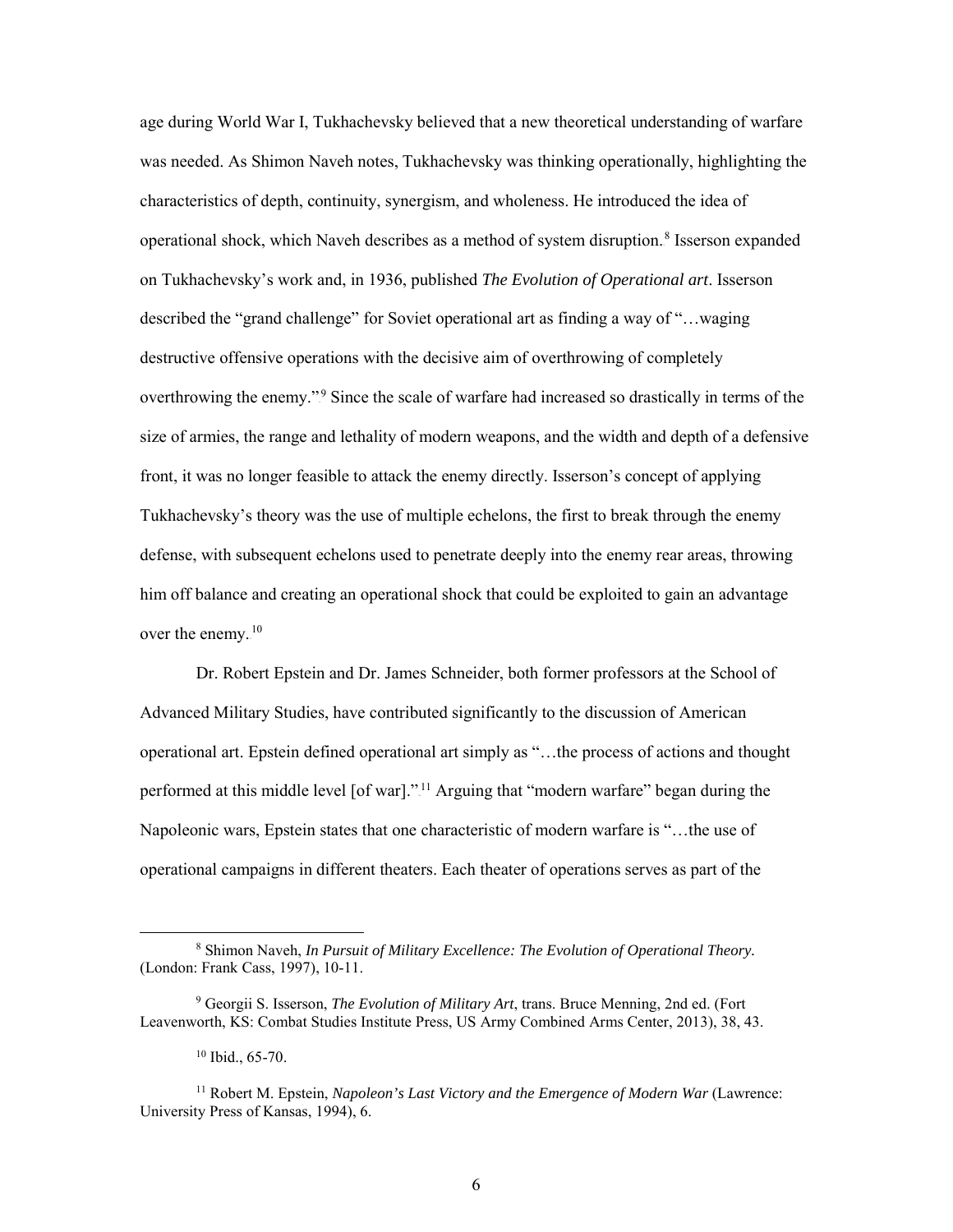mosaic that forms a unified strategic war plan…" He further identifies that operational warfare makes use of "…corps, maneuvered in a distributed fashion so that tactical engagements are sequenced and often simultaneous, command is decentralized, yet commanders have a common understanding...."<sup>12</sup> Epstein is describing what he saw in the wars of Napoleon, as the character of warfare was changing. Single decisive battles would no longer be able to achieve strategic or political objectives. Rather a series of battles, organized into a campaign throughout time and space, would be required to achieve victory "through cumulative effects."<sup>13</sup>

Schneider, in *Vulcan's Anvil,* picks a different start point for operational art, the American Civil War, but draws some similar and complementary points to Epstein. Schneider defines operational art as "a unique style of military art, became the planning, execution, and sustainment of temporally and spatially distributed maneuvers and battles, all viewed as one organic whole."<sup>14</sup> Like Isserson, Schneider highlights a characteristic of operational art being the employment of forces in deep distributed operations. Going further, Schneider identifies eight attributes of operational art that are present in its "fullest expression." These attributes are distributed operations, distributed campaigns, continuous logistics, instantaneous command and control, operationally durable formations, operational vision, distributed enemy, and distributed deployment.<sup>15</sup> While *Vulcan's Anvil* is specific to the American Civil War, Schneider expanded the attributes of operational art when looking outside the American experience. In *The Loose* 

<sup>15</sup> Ibid., 35-58.

 $12$  Ibid., 6.

<sup>13</sup> Ibid., 6.

<sup>14</sup> James J. Schneider, *Vulcan's Anvil: The American Civil War and the Foundations of Operational Art, Theoretical Paper No. Four* (Fort Leavenworth, KS: School of Advanced Military Studies, Command and General Staff College, 1992), 28.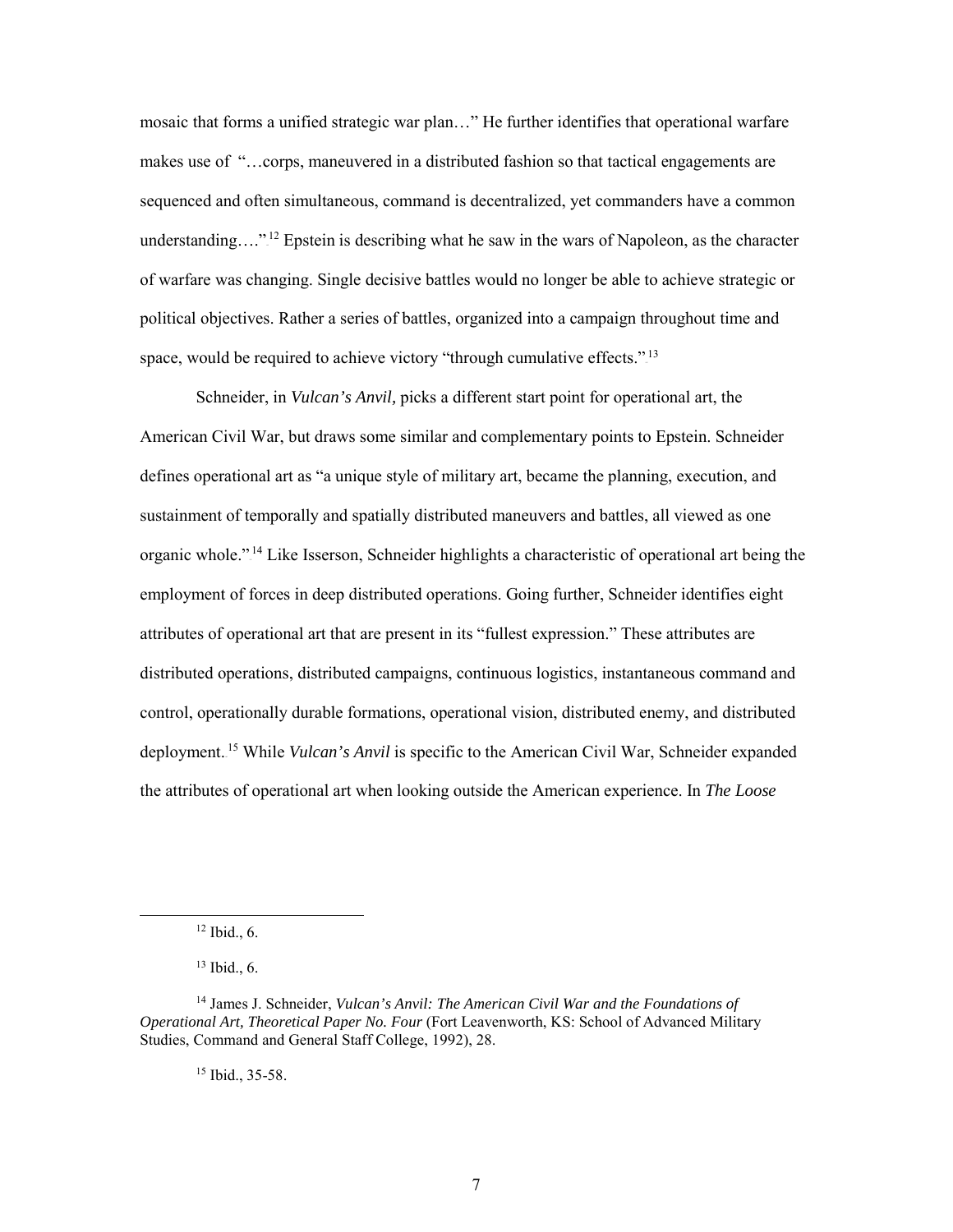*Marble—and the Origins of Operational art*, Schneider includes the conduct of joint operations and the deep strike.<sup>16</sup>

Having briefly examined some of the theorists of operational art, several recurring themes and ideas can be observed. First is the belief that the character of warfare changed sometime between Napoleon and World War I. Industrial Revolution technology helped drive up the scope and scale of war to the point that classical tactics and strategy were no longer effective in achieving the political objective. Second is the conceptual idea of a level between tactics and strategy, where the commander uses combinations of tactical engagement in the form of operations, possibly nested under a larger campaign strategy, to achieve victory over the enemy incrementally. The third is maneuver over attrition to gain a position of advantage over the enemy by utilizing the full width and depth of the battlefield. Fourth is the of distributed operations, with multiple large formations that operate independently in a theater or in separate theaters but whose actions are synchronized by a single commander to achieve the same strategic or political objective. In order to use the framework of operational art to evaluate the development of US military doctrine, it is necessary to define some concepts that will be useful later in answering the research questions.

The current doctrinal definition of operational art was covered in the introduction to this study, and unless otherwise stated, is the definition that is used throughout. As has been noted, however, this definition does fully address all of the characteristics of operational art presented by the theorists discussed. To provide additional context for evaluation later in the study, it is necessary to define some of the elements of operational art from doctrine: center of gravity, decisive points, tempo, and operational reach. A center of gravity "…is the source of power that

 <sup>16</sup> James J. Schneider, *The Loose Marble—and the Origins of Operational Art* (Parameters: US Army War College 19, no. 1, 1989), 90.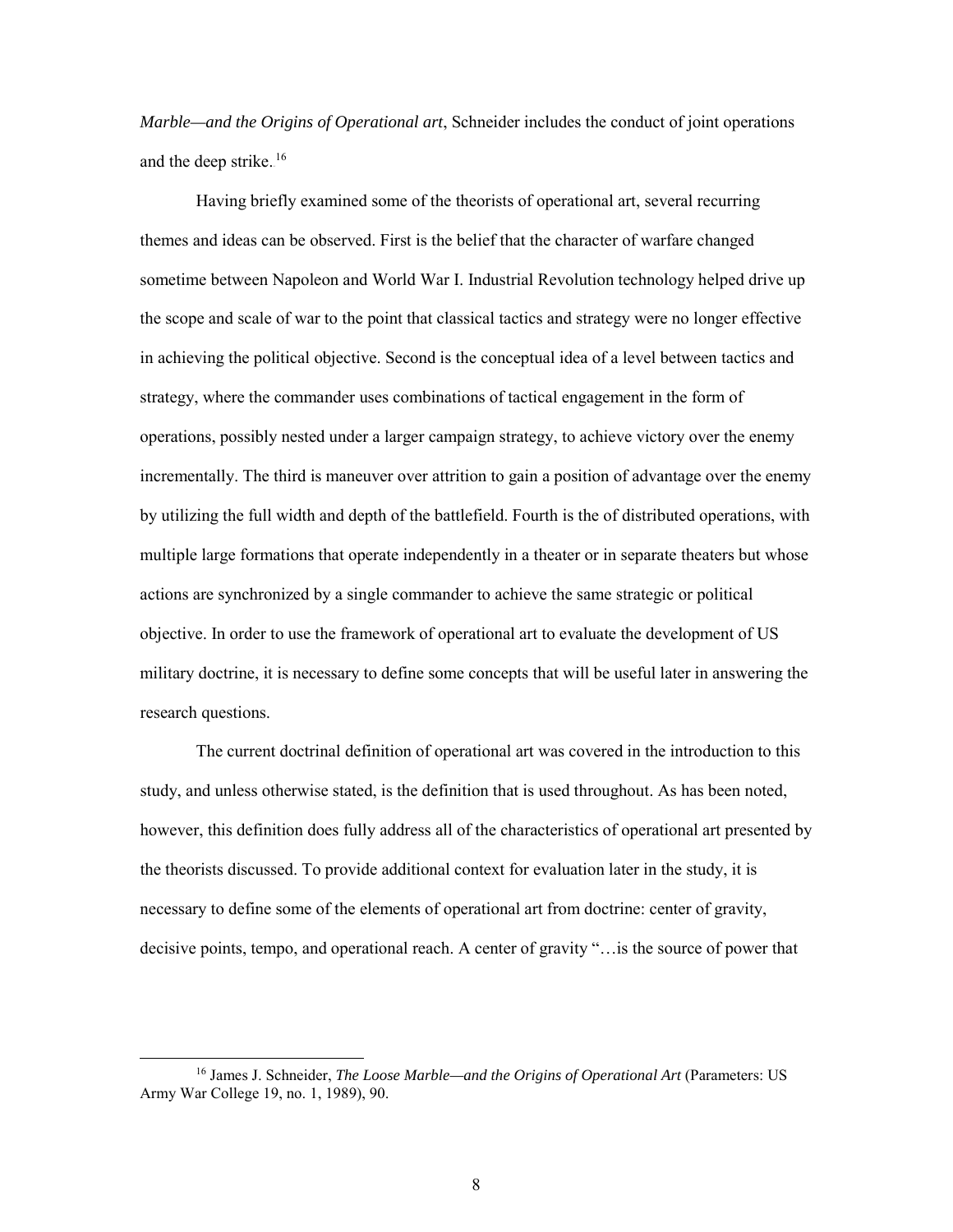provides moral or physical strength, freedom of action, or will to act."<sup>17</sup> Borrowed from Clausewitz, the concept of a COG is related to systems theory in that targeting critical vulnerabilities of an enemy COG can lead to the disintegration of the enemy system. A decisive point "…is a geographic place, specific key event, critical factor, or function that, when acted upon, allows commanders to gain a marked advantage over an enemy or contribute materially to achieving success."<sup>18</sup> Tempo is defined as "...the relative speed and rhythm of military operations over time with respect to the enemy."<sup>19</sup> Tempo is an important consideration for operational-level warfare. While a company or even a battalion can react in a very short time, large formations may take hours to days to transition or execute a new order. Commanders anticipate and control the tempo of operations to maintain the initiative while attempting to deny the same to the enemy. Operational reach is defined as "… a tether; it is a function of intelligence, protection, sustainment, endurance, and combat power relative to enemy forces."<sup>20</sup> Commanders must be cognizant of their operational reach at any given time and try and extend it when possible. While it is easy to conceptualize a tank running out of fuel, many factors can affect operational reach, including enemy actions.

Next is the concept of a campaign. Joint doctrine defines a campaign as, "A series of related operations aimed at achieving strategic and operational objectives within a given time and space."<sup>21</sup> Isserson described a modern campaign without using the word, calling an "*a series of* successive operations... a modern operation."<sup>22</sup> The word campaign is often used to describe

 <sup>17</sup> US Department of the Army, Army Doctrine Publication (ADP) 3-0, *Operations* (Washington, DC: Government Publishing Office, 2019), 2-6.

<sup>18</sup> Ibid., 2-7.

<sup>19</sup> Ibid., 2-8.

<sup>20</sup> Ibid., 2-10.

<sup>21</sup> US Department of Defense. Joint Staff. Joint Publication (JP) 5-0, *Joint Planning.* (Washington, DC: Government Publishing Office, 2020), GL-6.

<sup>22</sup> Isserson, *The Evolution of Military Art*, 48.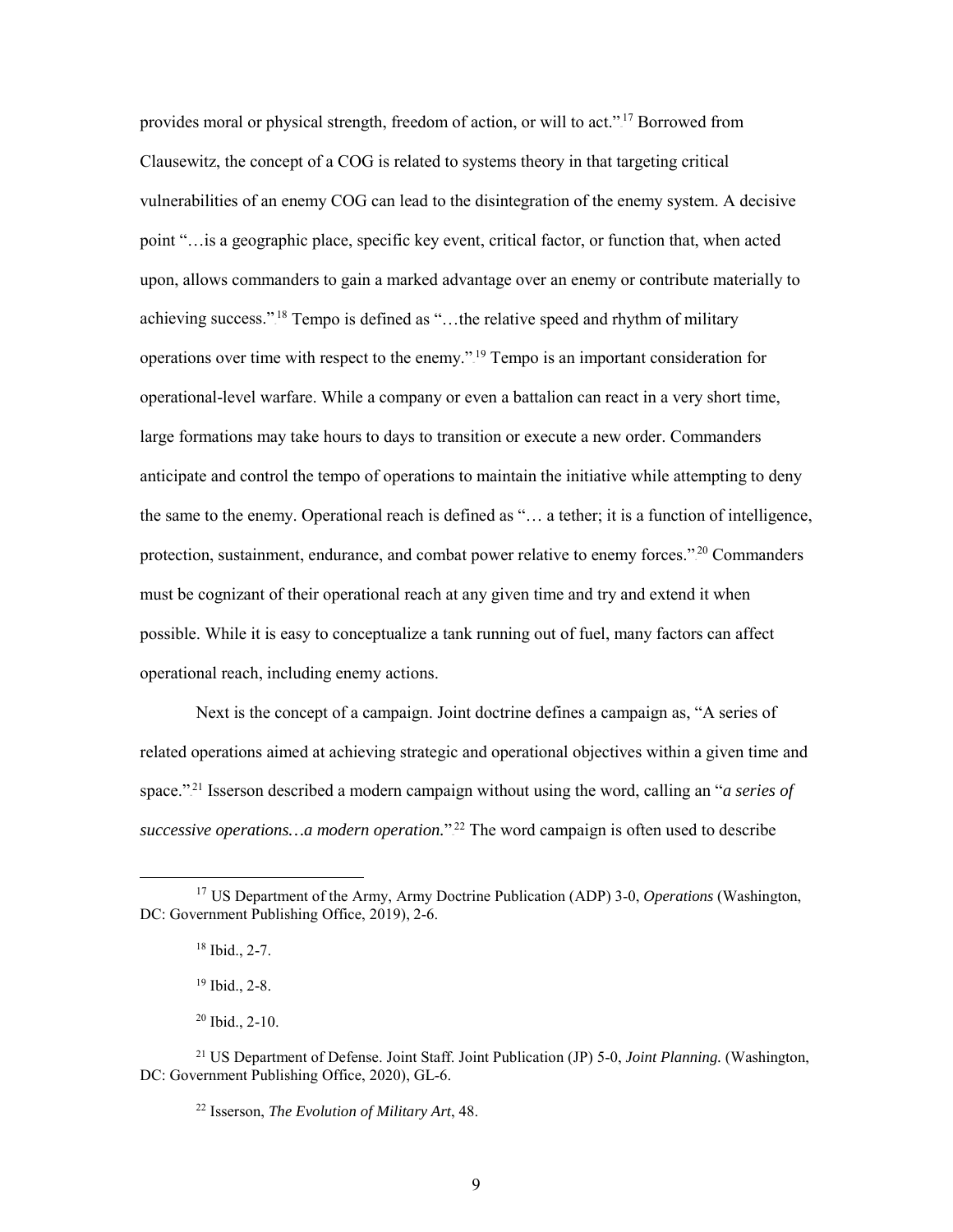military operations of varying scale, duration, and purpose, which furthers the difficulty in understanding what defines a campaign. The US military has possibly recognized this definitional issue, publishing a joint white paper entitled *Joint Concept for Integrated Campaigning*. This document defines integrated campaigning as "Joint Force and interorganizational partner efforts to enable the achievement and maintenance of policy aims by integrating military activities and aligning non-military activities of sufficient scope, scale, simultaneity, and duration across multiple domains."<sup>23</sup> Beyond using the verb form of campaign, this document expands the definition beyond the military realm, stating that "both military and non-military activities are vital for the achievement of acceptable political conditions."<sup>24</sup> For the purpose of this study, the Joint doctrinal definition of a campaign will be used, acknowledging its shortfalls.

The last term to define is the political objective. Clausewitz is crystal clear when he asserts that, "The political object is the goal, war is the means of reaching it, and means can ever be considered isolation from their purpose," and that all wars can be considered "…acts of policy."<sup>25</sup> This concept is fundamental since all strategies should attempt to achieve the political goal for which they are developed. Since part of operational art is linking tactical actions to strategic goals, it is important to understand what the ultimate objective is. Harry Yarger says that objectives "...provide purpose, focus, and justification for...actions...."<sup>26</sup> For this study, the political objective is defined as the overarching goal that the state seeks to achieve in support of its interests, for which it is willing to employ the military instrument of power.

 <sup>23</sup> US Department of Defense. Joint Staff. *Joint Concept for Integrated Campaigning*. (Washington, DC: Government Publishing Office, 2018), 6.

 $^{24}$  Ibid., 11.

<sup>&</sup>lt;sup>25</sup> Carl von Clausewitz, On War, ed. and trans. Michael Howard and Peter Paret (Princeton: Princeton University Press, 1976), 87.

<sup>26</sup> Harry R. Yarger, *Strategic Theory For The 21st Century: The Little Book On Big Strategy*  (Carlisle, PA: Strategic Studies Institute, 2014), 7.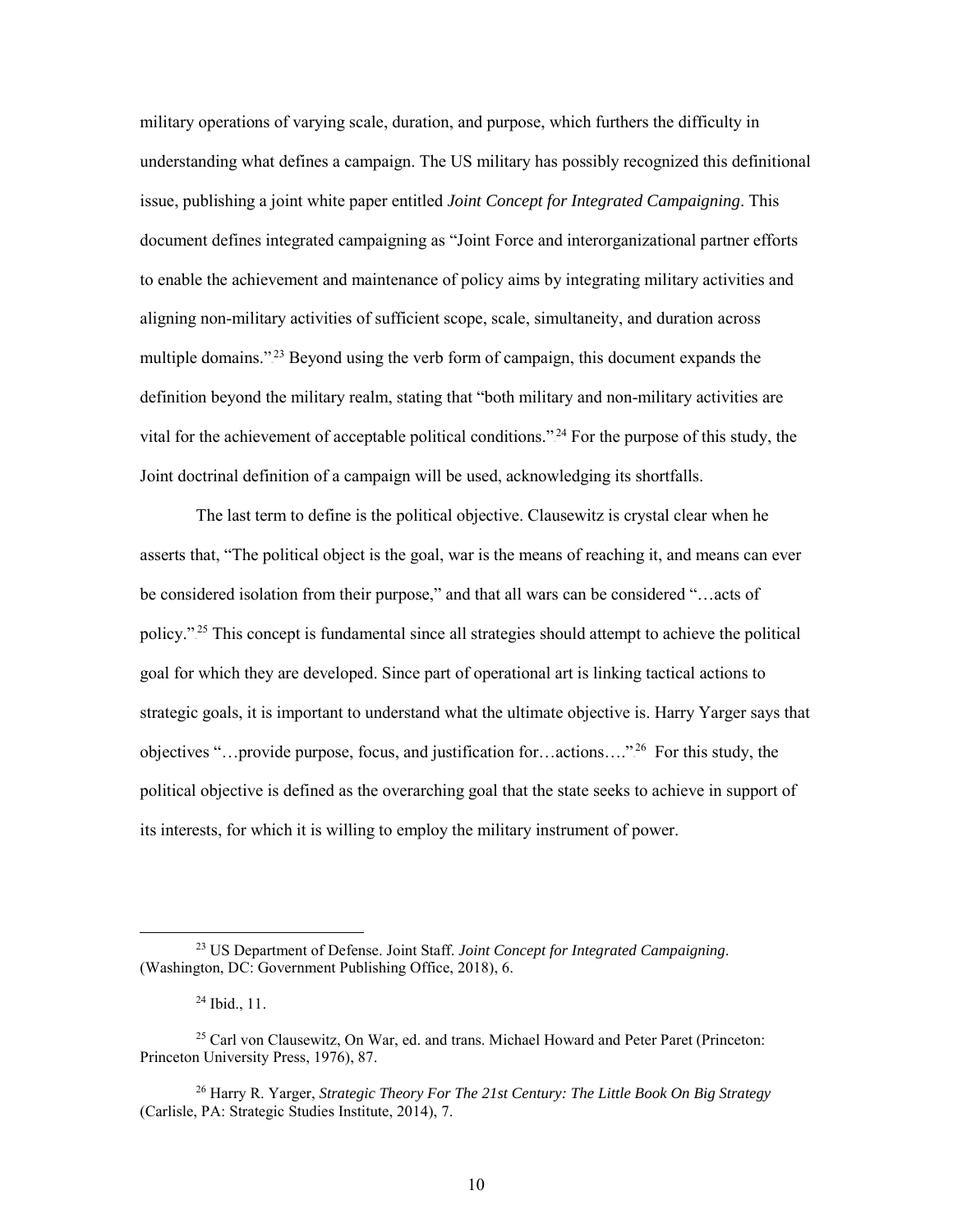This review of the literature covered some primary operational art theorists, starting with the Soviets in the interwar period. It defined some key concepts related to operational art, some doctrinal elements of operational art, the campaign, and the political objective. Finally, the empirical literature review showed that while many authors are interested in understanding operational art, there are many different views on what it is and how it can and should be applied. The next section presents the instrumentation and research questions.

#### Methodology

<span id="page-17-0"></span>The overall goal of this study was to test a research hypothesis that evaluates the early employment and development of operational art in the US military. This section is divided into six parts: introduction, methodology, case selection, research questions, data collection, and summary.

Since this study evaluates the theoretical and empirical development of operational art in a single entity—the US military—over time, a modified form of process tracing was chosen. Process tracing is a type of case study methodology used in the social sciences and is generally concerned with finding causal relationships within a given case.<sup>27</sup> As mentioned previously, this study does not attempt to prove categorical causation but rather to find historical evidence to support the hypothesis. As Clausewitz warned, attempting to find and prove causation in the historical study of war is often difficult, and facts should not be "forcibly stretched" to fit a narrative.<sup>28</sup> By combining process tracing methods with historical narrative and applying John

<sup>&</sup>lt;sup>27</sup> Alexander L. George and Andrew Bennett, Case Studies and Theory Development in the Social Sciences (Cambridge, MA: The MIT Press, 2005), 205-210.

<sup>28</sup> Carl Von Clausewitz, *On War,* edited and translated by Michael Howard and Peter Paret (Princeton, NJ: Princeton University Press, 1976), 156-157.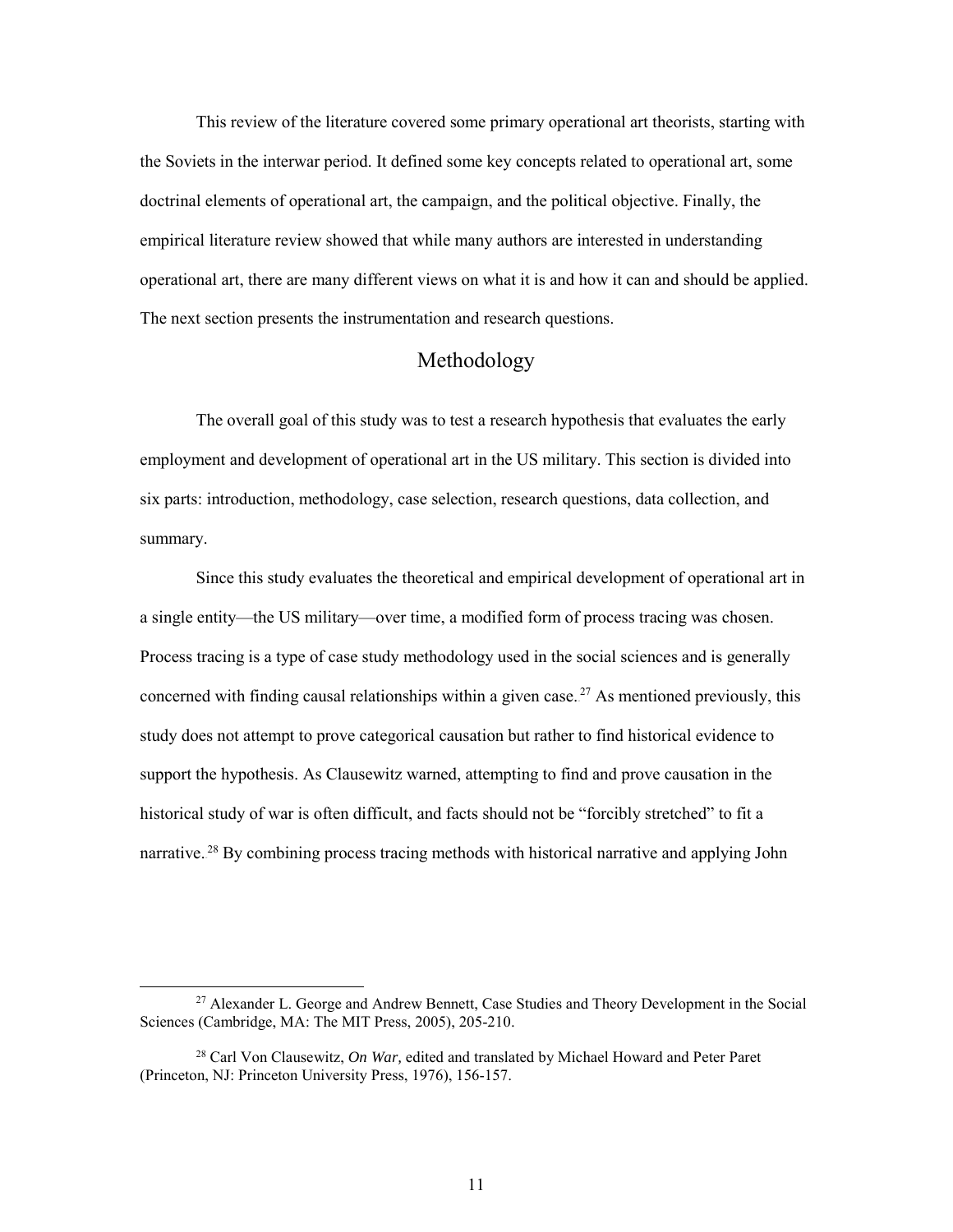Lewis Gaddis' concepts of selectivity and shifting of scale,  $^{29}$  this study attempts to provide a broad overview of the development of operational art while focusing on critical periods.

This study covers operational art development in the US military from its earliest origins to the present day, namely from the Mexican American War to the Global War on Terror. Certain critical periods receive more attention, beginning with the American Civil War. According to Dr. James Schneider, the origins of operational art began with the campaigns of General Ulysses S. Grant in the latter part of the Civil War.<sup>30</sup> Next, the study zooms in on World War II, looking at the use of some characteristics of operational art, although the concept was still not codified at that time. Finally, the study devotes most of its research to the period beginning roughly between the end of the Vietnam War and Operation Desert Storm. This was the period where the American concept of operational art was developed and codified in doctrine. The study concludes by briefly analyzing the US military understanding and need for operational art after Desert Storm until today.

This study used five questions to guide the research and gather evidence to support the hypothesis—restated here as if the US military faces the threat of large-scale combat operations against a peer adversary, then it needs operational art to develop and execute campaigns that achieve the political objectives using available resources.

The first research question is, when were characteristics of operational art first observed in US military operations? This is the first question in terms of chronology and supports the use of process tracing methodology. Given the advancement of technology, the geographic size of the theaters, and the sheer scale of the armies involves, early characteristics of operational art should be observable by the end of the American Civil War, if not earlier.

 <sup>29</sup> John L. Gaddis, *The Landscape of History: How Historians Map the Past* (New York: Oxford University Press, 2002), 22.

<sup>30</sup> Schneider, *Theoretical Paper No. 4: Vulcan's Anvil: The American Civil War and the Foundations of Operational Art*, 27.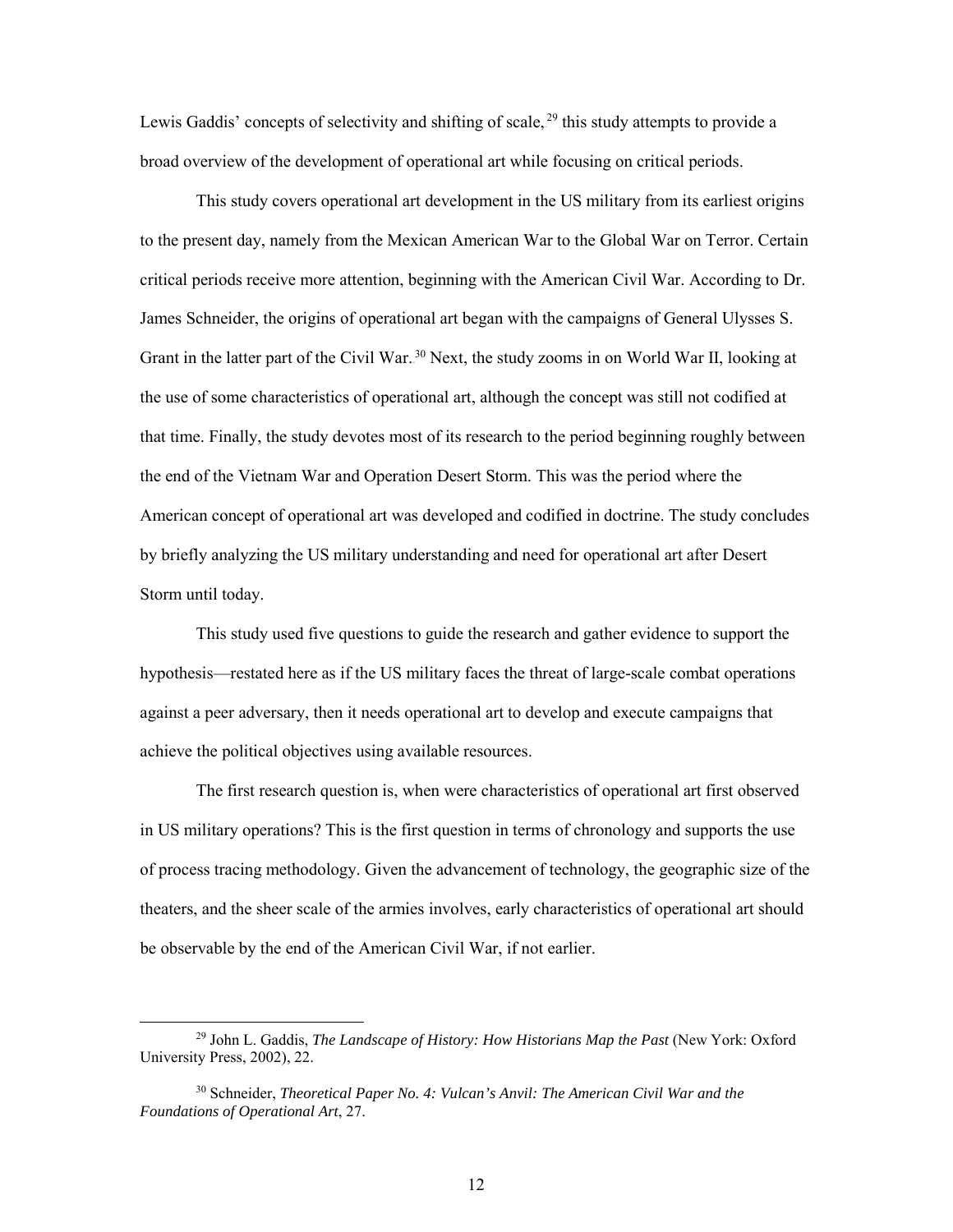The second question is, what characteristics or elements of operational art are found in doctrine before the 1980s? If the US military employed some form of operational art before it was officially included in doctrine by 1986, some elements were likely included in doctrine developed before the 1980s. This is most likely to be found in doctrine developed during and immediately following World War II.

The third question is, what were the primary sources of operational art theory for the doctrine writers in the 1980s? The primary source of operational art theory for the US military in the 1970s and 1980s is most likely the Soviets during the interwar period.

The fourth question is, how has the concept of operational art evolved in US military doctrine since the end of Operation Desert Storm? Following the previous question, answers to this question are expected to show that the US military has cast its concept of operational art to the side during the Global War on Terror. This is likely due to the major difference in the military problem when engaging in unconventional warfare or counter-insurgency.

The fifth and final question is, what military problems did the US military face, at any given time, that caused it to employ characteristics or elements of operational art? Large organizations are resistant to change, so it stands to reason that the US military faced some significant problem that precipitated the adoption of operational art, either in whole or in part. This is more than likely the threat of, or actual conflict with, a peer or overmatched adversary.

This study relies heavily on US military doctrinal publications, primarily from the US Army, from the 20th and 21st centuries. Also, theoretical papers, journal articles, and other sources from senior leaders and doctrine developers from about 1976 until 1996 are utilized to provide context for the professional discussion and dialogue that shaped American operational art. Primary and secondary sources of operational art theory are used to support the research and provide additional context.

This section described the purpose of this study, explained the research methodology used and the rationale for its selection, and bounded the timeframe for the case study. It

13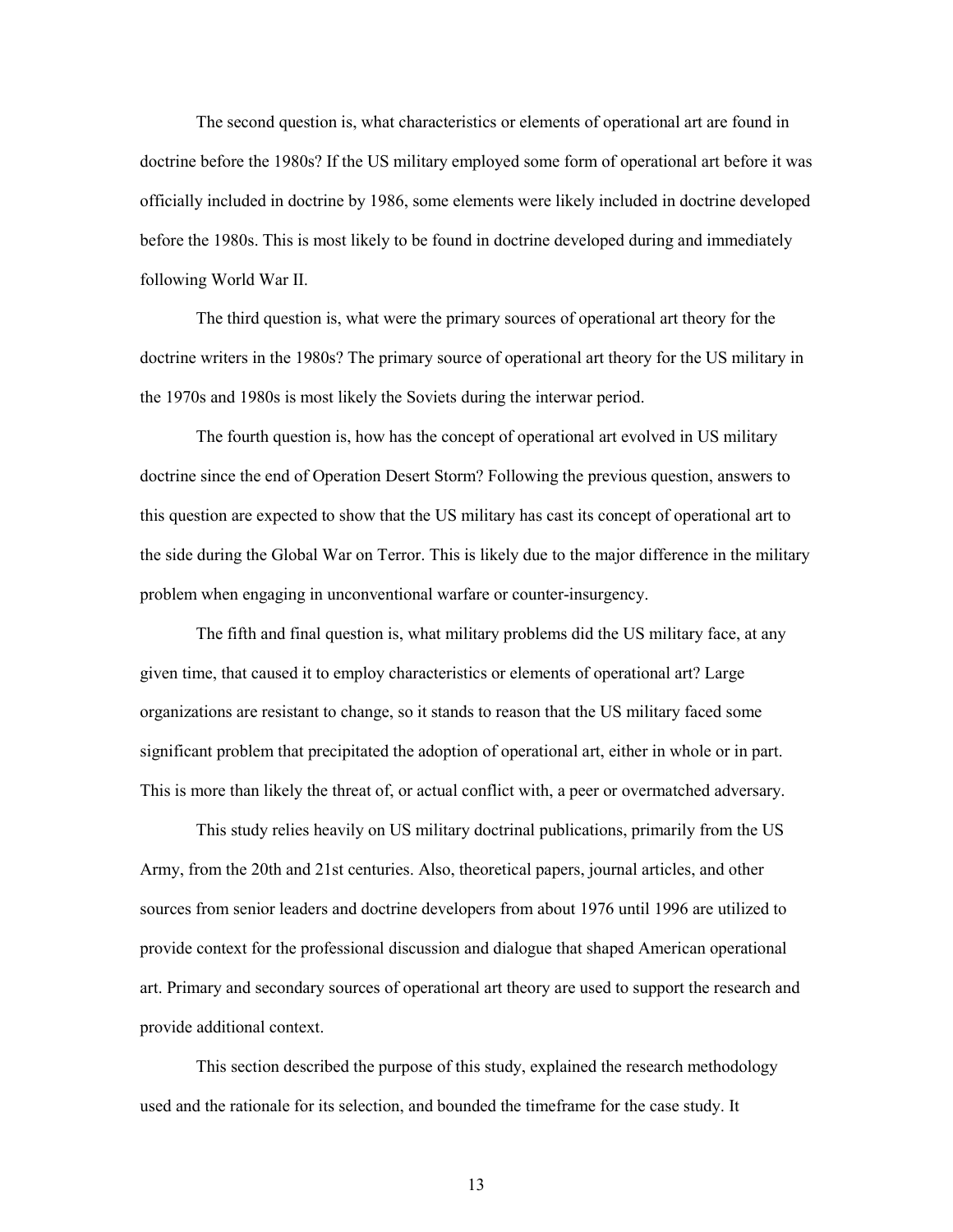elaborated on the research questions developed and described the primary source material used for the research. The next section is the narrative describing the development of American operational art and provides evidence that answers the research questions and supports the hypothesis.

#### Case Study

<span id="page-20-0"></span>After reviewing the relevant theory and explaining the research methodology, this section will present the evidence found during case study research. The section begins with a brief overview of the case study period and scope and is then broken down into five sub-sections, corresponding to each research question. Elements of research question five, what military problems did the US military face, may be addressed throughout the case study to maintain the process tracing methodology and chronology. The intent of this study is not to provide an exhaustive history of operational art development in the US military but rather to highlight key periods that contributed to American operational art and how it evolved through today.

The case study will begin by looking for evidence of nascent operational art in the Mexican American War, examining Winfield Scott's Mexico City Campaign. Next, the study will trace the development of operational art from the American Civil War through the end of the Vietnam War, focusing on pre and post-World War II doctrine development. The study will then focus on the period from about 1973 until 1991 when American operational art came of age. Operational art was formally included in US Army doctrine in 1982 when the operational level of war was added to FM 100-5 as part of Air Land Battle. While a nascent concept at the time, the definition of the operational level referenced campaigns designed to defeat enemy forces, simultaneous and sequential battles, operations in-depth, and actions to outmaneuver the enemy.<sup>31</sup> Operational art has remained a constant in US military doctrine since 1982, changing

 <sup>31</sup> US Department of the Army. Field Manual (FM) 100-5, *Operations* (Washington, DC: Government Publishing Office, 1982), 2-3.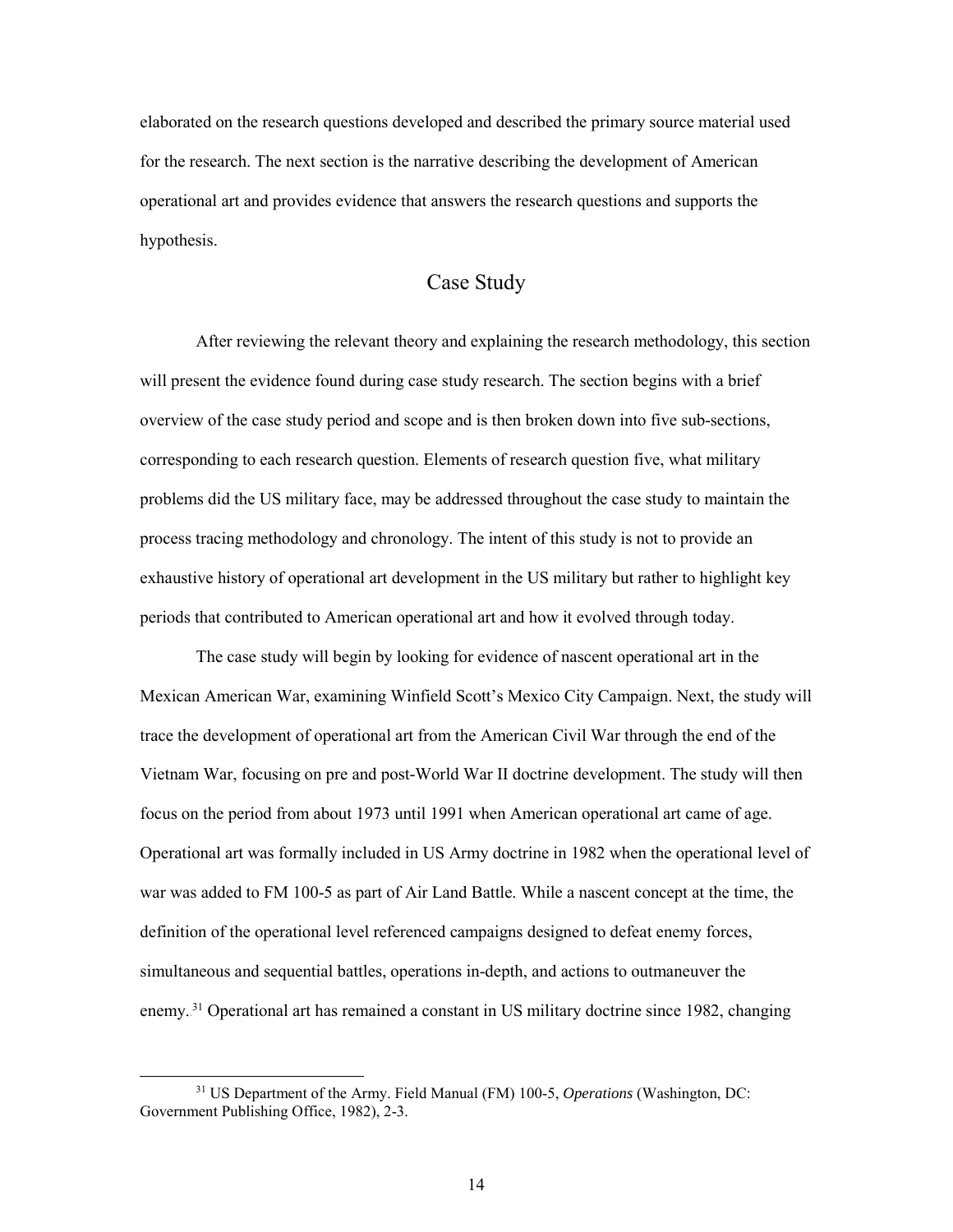and morphing over time. The study will conclude by briefly examining the US military's current understanding of operational art, how it compares to the pre-Global War On Terror conflicts, and the utility of our current doctrine for future wars.

The first research question is, when were characteristics of operational art first observed in US military operations? The earliest examples of emergent operational art in US military operations are seen in Winfield Scott's Mexico City Campaign during the Mexican American War. Operational art matured into a distinct form of warfare by the end of the American Civil War.

Before analyzing the Mexico City Campaign, some rudimentary understanding of its context is required. The Mexican American War was a limited war, fought to achieve the political objective of acquiring territory from Mexico as part of manifest destiny. Scott's campaign, beginning almost a year after the declaration of war, was designed with the military aim of capturing or threatening the capital of Mexico City in order to force the Mexican government to sue for peace after Zachary Taylor's campaign from the north in Texas failed to achieve results.<sup>32</sup> After getting approval from US President James K. Polk, for whom the protracted war was politically untenable, Scott embarked on naval ships from New Orleans with a force of about 12,000. He would land at Vera Cruz, about 800 miles from New Orleans, and proceed inland to higher ground as quickly as possible, avoiding yellow fever rampant in the coastal plains. With Zachary Taylor's army still in the north, Scott presented Mexican General Santa Anna with the dilemma of two armies to defend against. Understanding that his own army was outnumbered, vulnerable, and at the end of a very long exterior line, Scott chose to avoid decisive battle. Instead, he made excellent use of reconnaissance and terrain, only fighting under favorable conditions. He simultaneously waged an effective information operation designed to keep the local populace friendly or neutral. Scott also maintained a slow tempo, taking deliberate pauses

 <sup>32</sup> Russell F. Weigley, *The American Way of War* (Bloomington: University of Indiana, 1973), 73.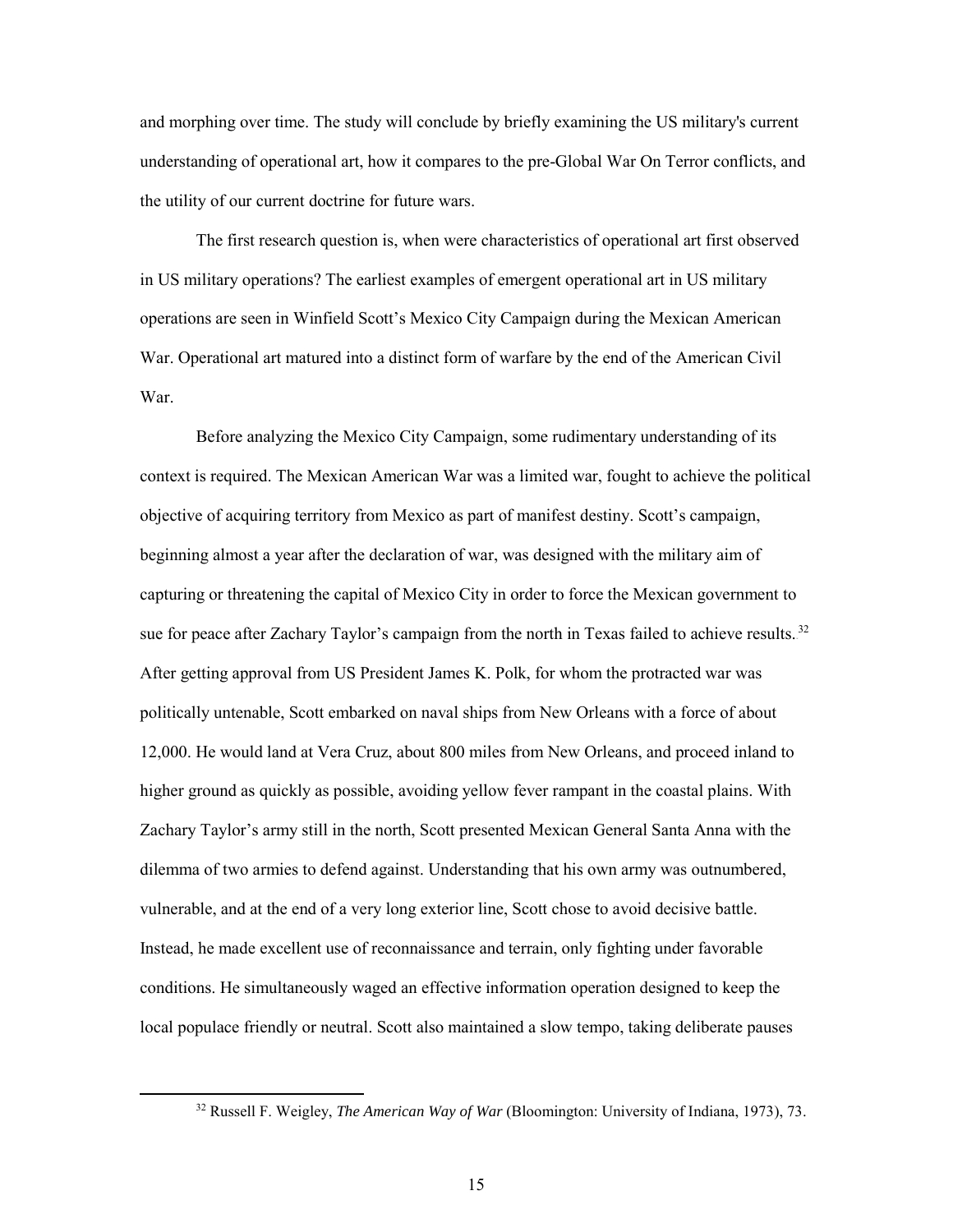after every battle to give the Mexican government time to think about agreeing to negotiate, all the while slowly moving the 260 miles from Vera Cruz to Mexico City. Although divergent from military thinking of the time, Scott's slow and deliberate approach was based on his understanding of the limited political objective, the need to maintain his combat power, and his belief that Mexico would capitulate without the need to destroy its fielded forces. The campaign began on 9 March 1847 with the landings at Vera Cruz, and Mexico City fell on 15 September 1847. During the campaign, Scott's forces only faced about 10 days of actual fighting.<sup>33</sup> While often overlooked today in the shadow of the Civil War, Scott's Mexico City Campaign was an innovative approach for the Army at the time, employing many firsts for the Army and Navy. While ultimately successful, the campaign had many skeptics and was considered by some to be a reckless venture.<sup>34</sup>

To assess whether or not this campaign showed evidence of early operational art, it will be useful to compare it to theoretical and doctrinal standards. Schneider's emergent characteristics in *Loose Marble* provides a good theoretical framework; ADP 3-0 gives the doctrinal standard. Of the eleven characteristics in *Loose Marble*,<sup>35</sup> Scott's campaign partially or fully met six. First, although small by Civil War standards, Scott's was an independent field army in a separate theater from Taylor. Second, Scott utilized a crude form of distributed logistics after cutting his line of communication with Vera Cruz and sustaining his army off of the local population. Third was the use of a deep strike, a key component of the campaign, where Scott landed nearly 800 miles from the port of debarkation in New Orleans. Fourth, Scott conducted a joint amphibious landing at Vera Cruz, one of the largest of its time and one that the US would

 <sup>33</sup> Timothy D. Johnson, *A Gallant Little Army: The Mexico City Campaign* (Lawrence: University Press of Kansas, 2007), 9-17.

<sup>34</sup> Robert M. Citino, *Blitzkrieg to Desert Strom: The Evolution of Operational Warfare* (Lawrence: University of Kansas Press, 2004), 227.

<sup>35</sup> Schneider, *The Loose Marble—and the Origins of Operational Art*, 90.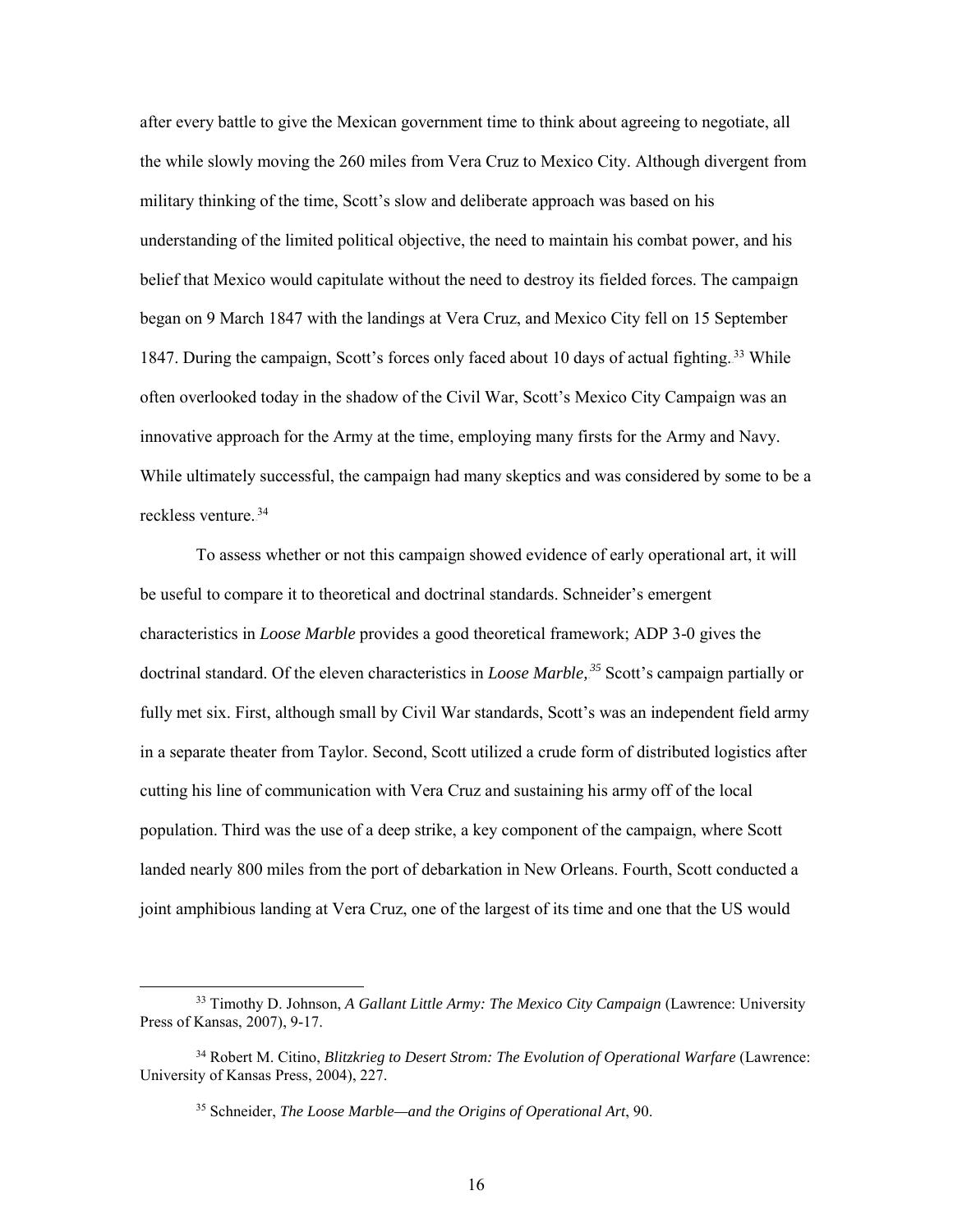not surpass until World War II. Fifth, Scott utilized distributed maneuver during the campaign, attempting to outmaneuver his enemy rather than fight pitched battles. Six, Scott was a commander with operational vision, developing and executing a campaign that achieved the political objective, using limited resources. Turning to doctrine, Scott's campaign employed at least three of the elements of operational art. First, Scott understood that Mexico City was a center of gravity for the enemy, and simply threatening its capture would be enough to force them to the negotiating table. Second, Scott controlled the tempo of his operations in relation to himself and to the enemy. Third, Scott employed novel solutions to extend his operational reach. He did this by conducting a joint operation with the Navy and by cutting his line of communication and purchasing his sustainment. Therefore, using the frameworks of Schneider's characteristics of operational art and current US Army doctrine, the evidence suggests that Scott's Mexico City Campaign showed the use of emergent operational art.

While the Mexico City Campaign may have only hinted at American operational art to come, it is important to establish this point in time for two reasons. First, the Mexican American War was the first "expeditionary" war for the US, fought mainly on foreign soil. This is particularly true for Scott's campaign, which utilized joint operations in depth, a form of distributed logistics, and demonstrated that a numerically weaker force could win. Second, and perhaps most important, at least 135 officers that served in the Mexican American war would go on to become generals during the Civil War on both sides.<sup>36</sup> Notably, both Ulysses S. Grant and Robert E. Lee served in the campaign with Scott, as did many other prominent Civil War commanders. This war would be the last major conflict that the US military would engage in before the Civil War, and it shaped how the next war would play out.

 <sup>36</sup> Johnson, *A Gallant Little Army: The Mexico City Campaign,* 290-291.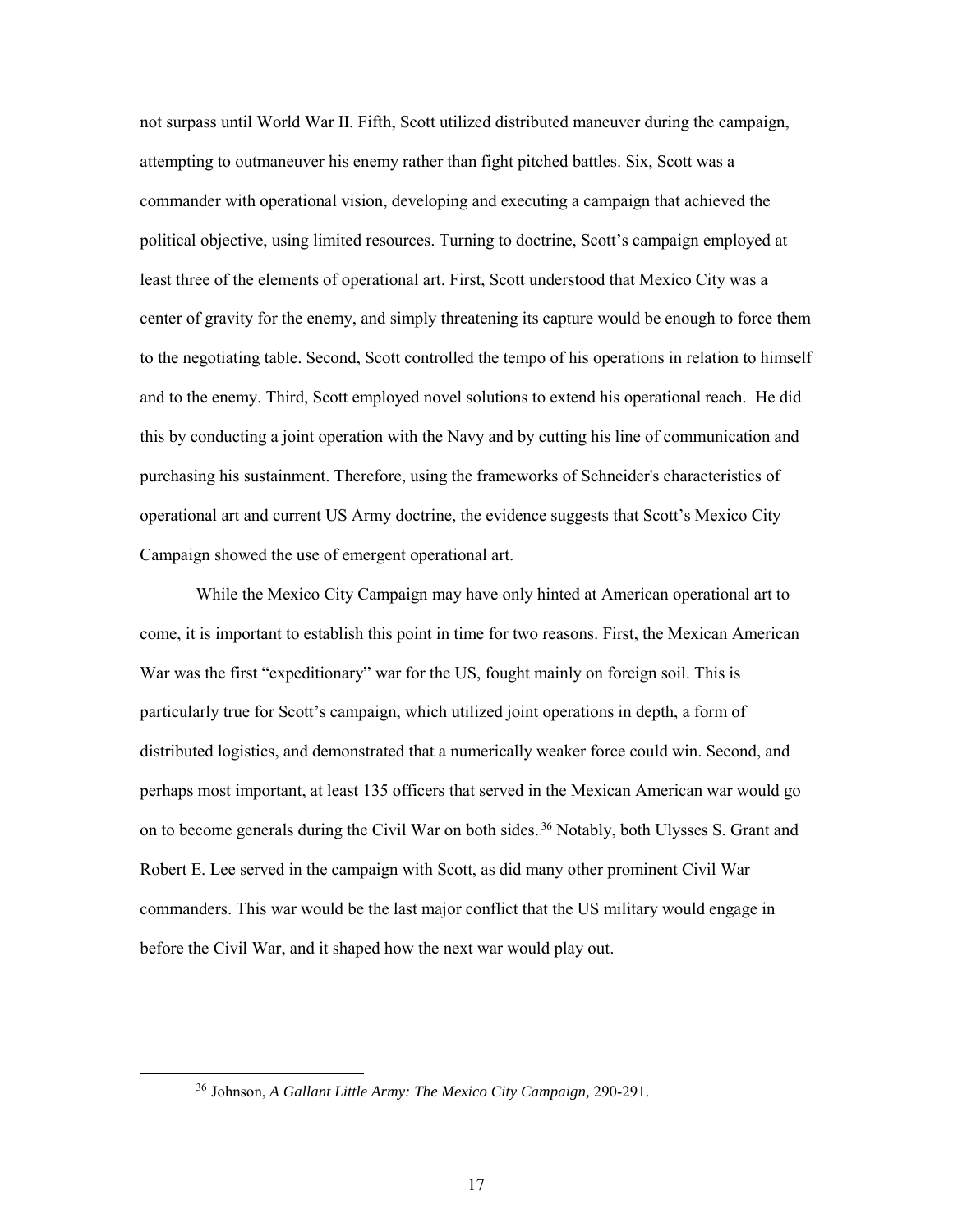It has been mentioned already that Schneider pins the beginning of US operational art to the Civil War, and specifically to Grant's Overland Campaign of 1864.<sup>37</sup> Michael Matheny concurs with Schneider that the Civil War is the genesis of American operational art.<sup>38</sup> The main reasons why operational art was not fully manifested until the Civil War are related to the scope and scale of the war, the use of railroads, and with them, the telegraph. The armies in the field during the Civil War were orders of magnitude larger than any the US Army had fielded before. This numerical size, coupled with the sustainment and movement capability of the railroad and the near-instantaneous communication afforded by the telegraph, created the conditions that both required and allowed commanders such as Grant to employ what would come to be called operational art. But before Grant designed the operational approaches and campaigns that ultimately won the war and saved the country, the seeds of his operational vision were planted in Mexico in 1847. Grant witnessed firsthand what joint Army-Navy operations, sustained campaigning, and alternative logistics could do in war, and he carried these lessons into the Civil  $\text{War.}^{39}$ 

The second question is, what characteristics or elements of operational art are found in doctrine before the 1980s? Despite the significant amount of intellectual effort studying operational warfighting that occurred in professional military education between the World Wars, very few characteristics of modern operational art can be found in official doctrine from that period. The evidence suggests that the American understanding of operational art was resident knowledge of the officers trained and educated during the interwar period. These officers became the senior commanders during World War II, where they applied operational art to that war's

 <sup>37</sup> Schneider, *Theoretical Paper No. 4: Vulcan's Anvil: The American Civil War and the Foundations of Operational Art*, 35.

<sup>38</sup> Michael R. Matheny, *Carrying the War to the Enemy: American Operational Art to 1945* (Norman: University of Oklahoma Press, 2011), 15.

<sup>39</sup> Johnson, *A Gallant Little Army: The Mexico City Campaign*, 51.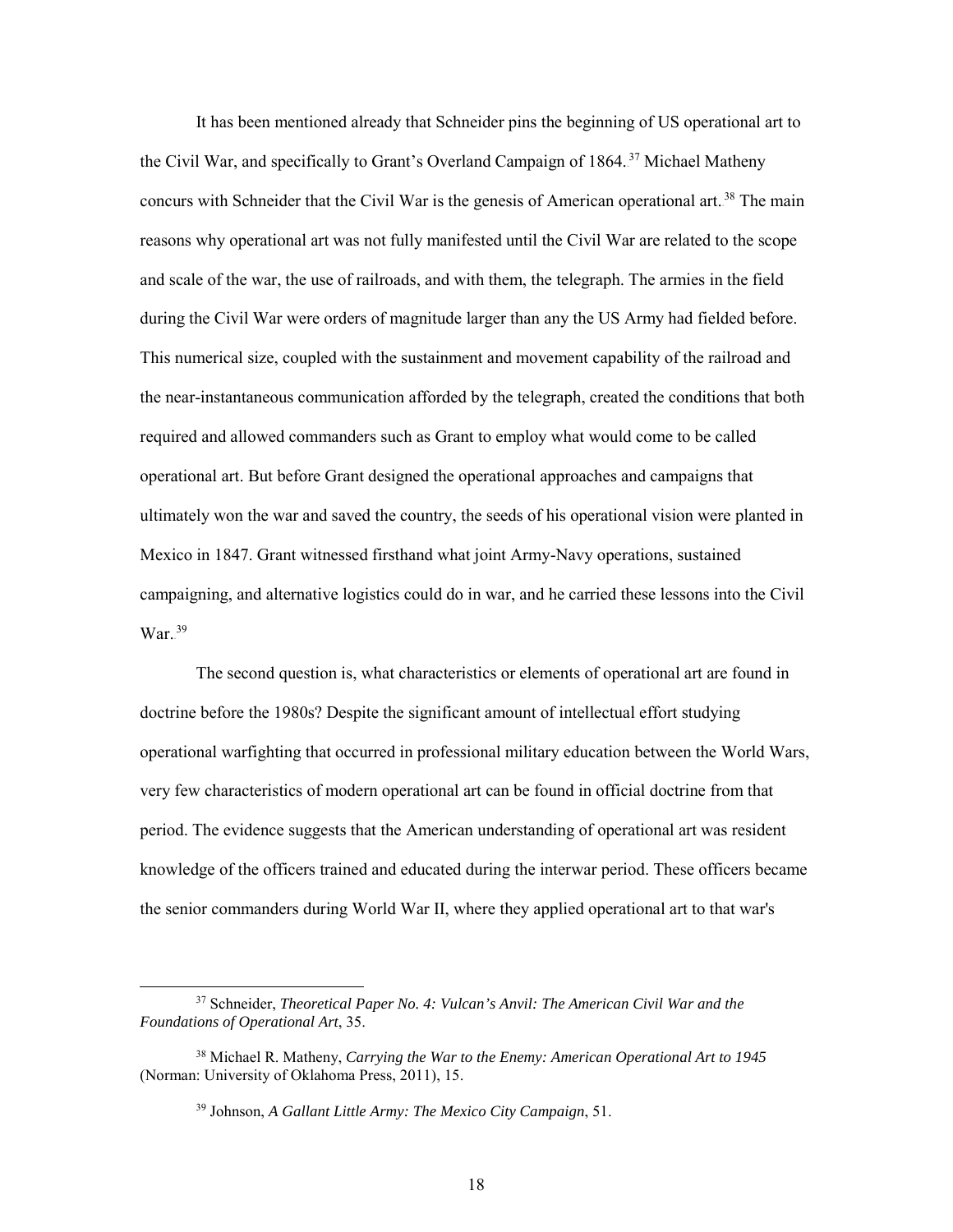conduct without having the concepts codified in doctrine. Following World War II, the rapidly changing strategic environment made the refined operational art of that war obsolete, and once again, the concepts were not codified and faded out of institutional knowledge.

Before looking for operational art in the doctrine of the 20th century, the question of the legacy of emergent operational art from the 19th century must be addressed. As discussed previously, characteristics and elements of operational art were employed during the Civil War. If the US military discovered operational art concepts through the experiences of that war, were those concepts retained by the institution in any way? Unfortunately, the answer is no. There are at least two reasons for this lack of continuity. First, the Army's missions following the Civil War did not require operational art. The Army was focused on controlling the Native Americans of the western states, conducting constabulary duties in support of reconstruction in the former Confederate states, and various other non-warfighting duties. The large standing armies and the generals that led them were no longer needed, and the Army transitioned to multiple smaller units.<sup>40</sup> Second, the Army did not have an overarching institution to act as a repository for lessons learned and develop doctrine. Since the general staff was not created until after the Spanish American War, operational art concepts were lost following the Civil War.<sup>41</sup> It took the shock of World War I for the US military to rediscover the concept of operational art.

After the Great War, the US Army realized that its understanding of war and warfighting was insufficient for the modern age. While there was a revision to the capstone Army doctrinal manual, *Field Service Regulations* in 1923, most of the writing on the operational level of war and operational art was contained in the curriculum and student papers of the staff school.<sup>42</sup> The greatest work to come out of this period was *Principles of Strategy for an Independent Corps or* 

 <sup>40</sup> Edward M. Sekerak, *The Postwar Army and the Loss of Operational Art: Could it Happen Again?* (Monograph, School of Advanced Military Studies: Fort Leavenworth, 1993), 20.

<sup>41</sup> Ibid., 28-29.

<sup>42</sup> Matheny, *Carrying the War to the Enemy: American Operational Art to 1945*, 49-53.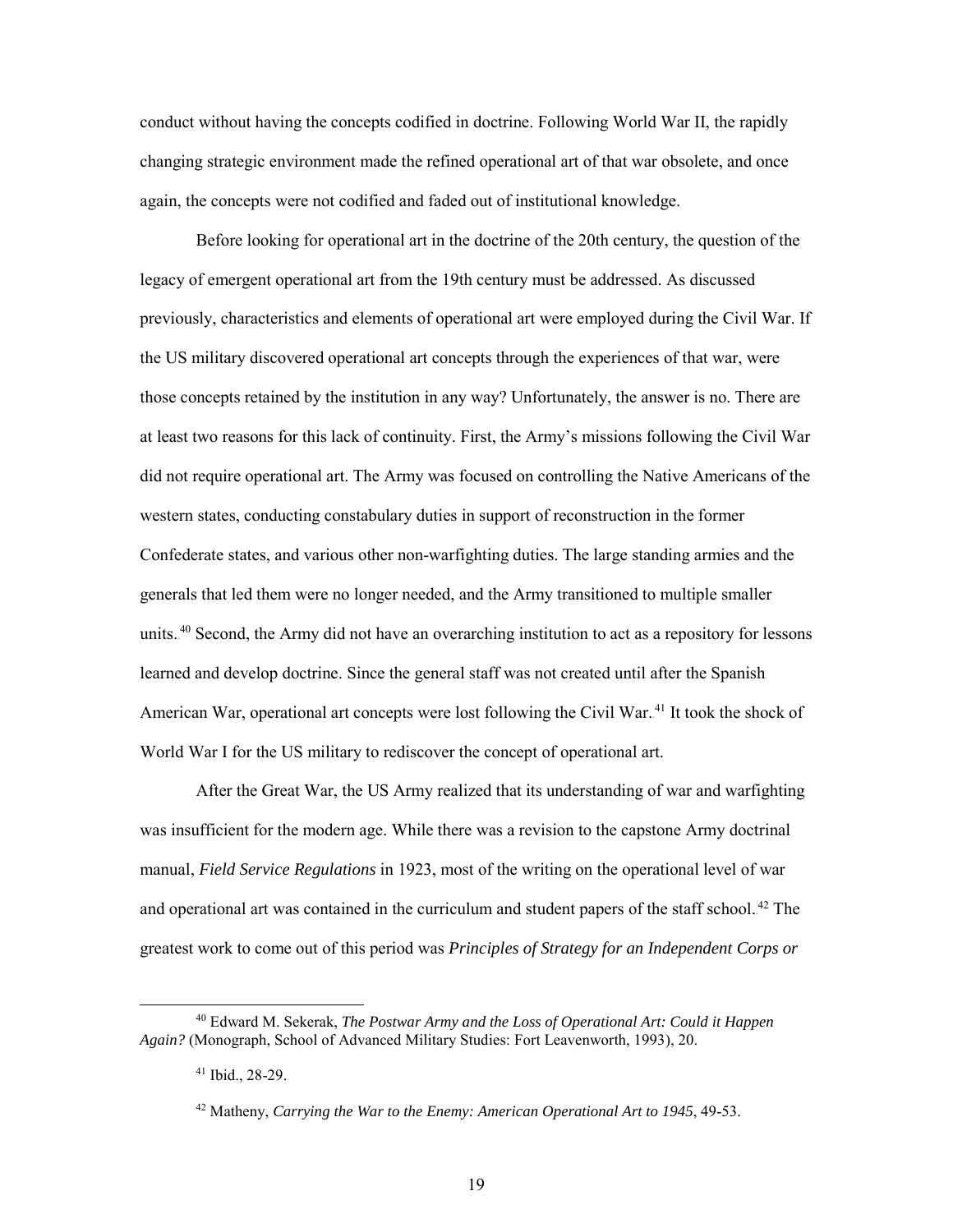*Army in a Theater of Operations*, published by the Command and General Staff School in 1936. Written by Colonel William Naylor, a veteran of the AEF, this document represents the greatest expression of American operational art to come out of the interwar period. Borrowing heavily from both Jomini and Clausewitz, this document introduced the concepts of phasing, culmination, and, indirectly, the center of gravity.<sup>43</sup> While *Principles of Strategy* represents the most advanced thinking on operational art before World War II, most of its concepts were not included in official Army doctrine.<sup>44</sup>

Looking at Army doctrine during this period shows just how little of the theoretical work from the staff school made it into these manuals. The capstone manual, FM 100-5 *Operations*, was published twice during World War II, 1941 and 1944. Both editions focused solely on tactics, describing the different arms of the Army and their tactical employment.<sup>45</sup> To provide instructions for larger formations of operationally significant size, the Army published FM 100- 15, *Larger Units* in 1942. While still very tactically focused, this manual hints at some characteristics of operational art. It describes a theater of operations as "…land, sea, and air areas of the theater of war necessary for military operations," acknowledging the inherent jointness of large operations.<sup>46</sup> In a chapter on campaign planning, reference is made to "...successive operations…" and the need for the commander to "visualize the whole campaign" while warning him not to be "...unduly influenced by local reverses or failures. His conception must be that of the operation as a whole. His primary attention must be focused on the objective of the

 <sup>43</sup> The Command and General Staff School, *The Principles of Strategy for an Independent Corps or Army in a Theater of Operations* (Fort Leavenworth, KS: The Command and General Staff School Press, 1936), 16, 26, 39.

<sup>44</sup> Matheny, *Carrying the War to the Enemy: American Operational Art to 1945*, 54.

<sup>45</sup> US Department of the Army, Field Manual (FM) 100-5, *Operations* (Washington, DC: Government Publishing Office, 1941), III-V. US Department of the Army, Field Manual (FM) 100-5, *Operations* (Washington, DC: Government Publishing Office, 1944), IV-IX.

<sup>46</sup> US Department of the Army, Field Manual (FM) 100-15, *Larger Units* (Washington, DC: Government Publishing Office, 1942), 4-5.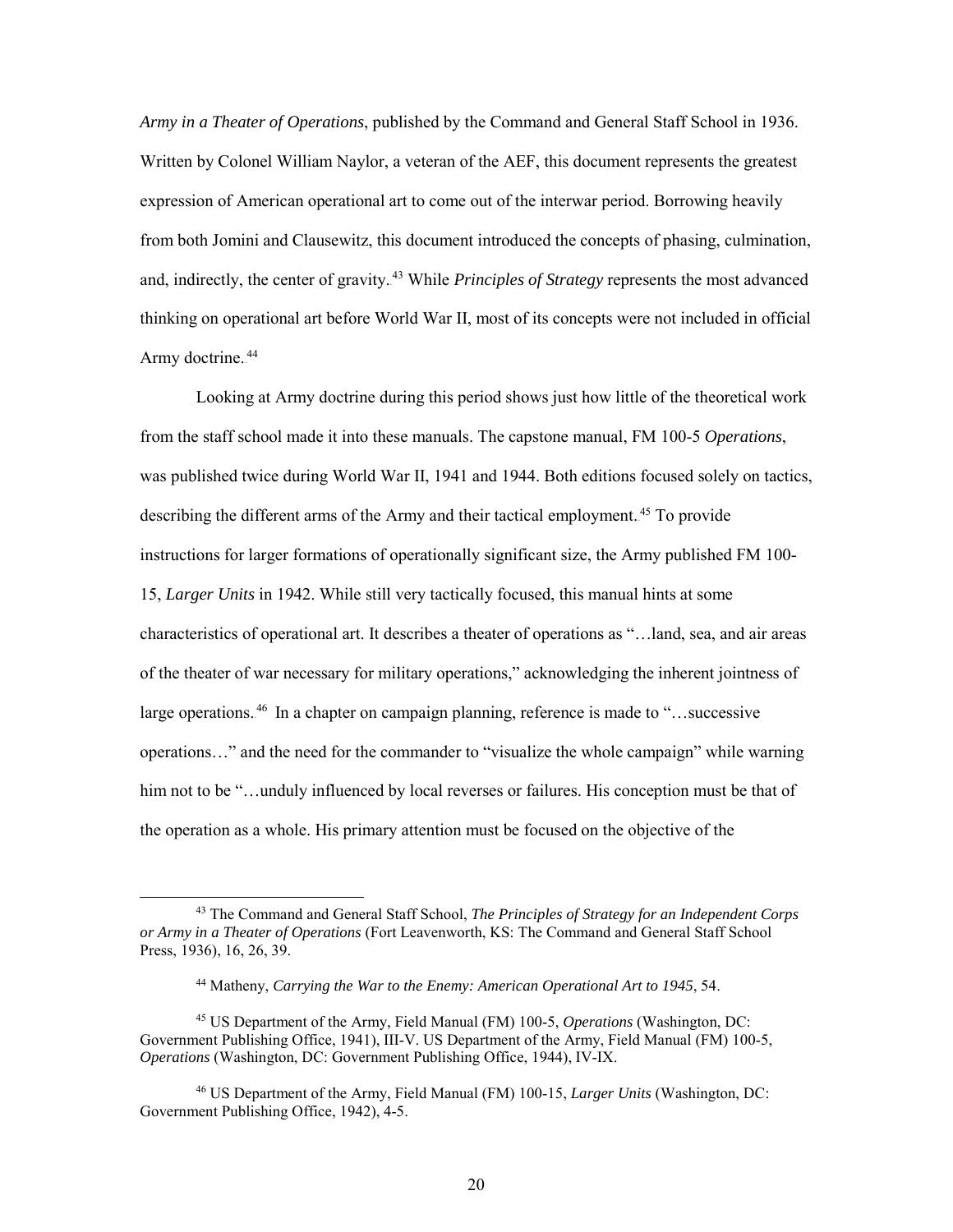campaign."<sup>47</sup> While not directly related to the elements of operational art, these concerns demonstrate an understanding that larger unit commanders—above division level—should have a different perspective than tactical unit commanders.

If the post-Civil War Army was unable to record and remember the lessons learned due to factors beyond its control, the post-World War II Army certainly should have been able to. But once again, the lessons learned were not formally recorded in doctrine. In 1946, the Joint Chiefs convened a panel of officers representing all services with the task to record the operational lessons from the war and to make recommendations for joint doctrine. While this report contained a synthesis of operational art at that time, its contents never made it into doctrine. Just like the interwar period, this report was only used in the curriculum for the staff colleges.<sup>48</sup> The military saw a rapid downsizing, and the combination of the Cold War threat and the dawn of the nuclear age made operational art unnecessary for the US military. The atomic bomb helped bring about an era of limited war and a renewed sense of the strategic importance of airpower. In this context, the Army struggled to maintain its relevance in a world that increasingly saw large-scale conventional conflict as something to be avoided and therefore failed to capture the institutional knowledge regarding operational art.<sup>49</sup>

When the US military went to war in Korea in 1950, it had the same doctrine that it finished World War II with. While most of the senior commanders had operational experience in World War II, the doctrine that was developed during and after the Korean conflict was based on small, limited objective wars that would be fought against an enemy employing Mao-style revolutionary tactics, and therefore focused heavily on small unit guerilla tactics.<sup>50</sup> Very little

21

 <sup>47</sup> Ibid., 10-11.

<sup>48</sup> Matheny, *Carrying the War to the Enemy: American Operational Art to 1945*, 264-265.

<sup>49</sup> Ibid., 266-267.

<sup>50</sup> Antulio J. Echevarria II, "American Operational Art, 1917-2008," *Evolution of Operational Art,*  edited by John Andreas Olsen and Martin Van Creveld (New York: Oxford University Press, 2011), 150- 152.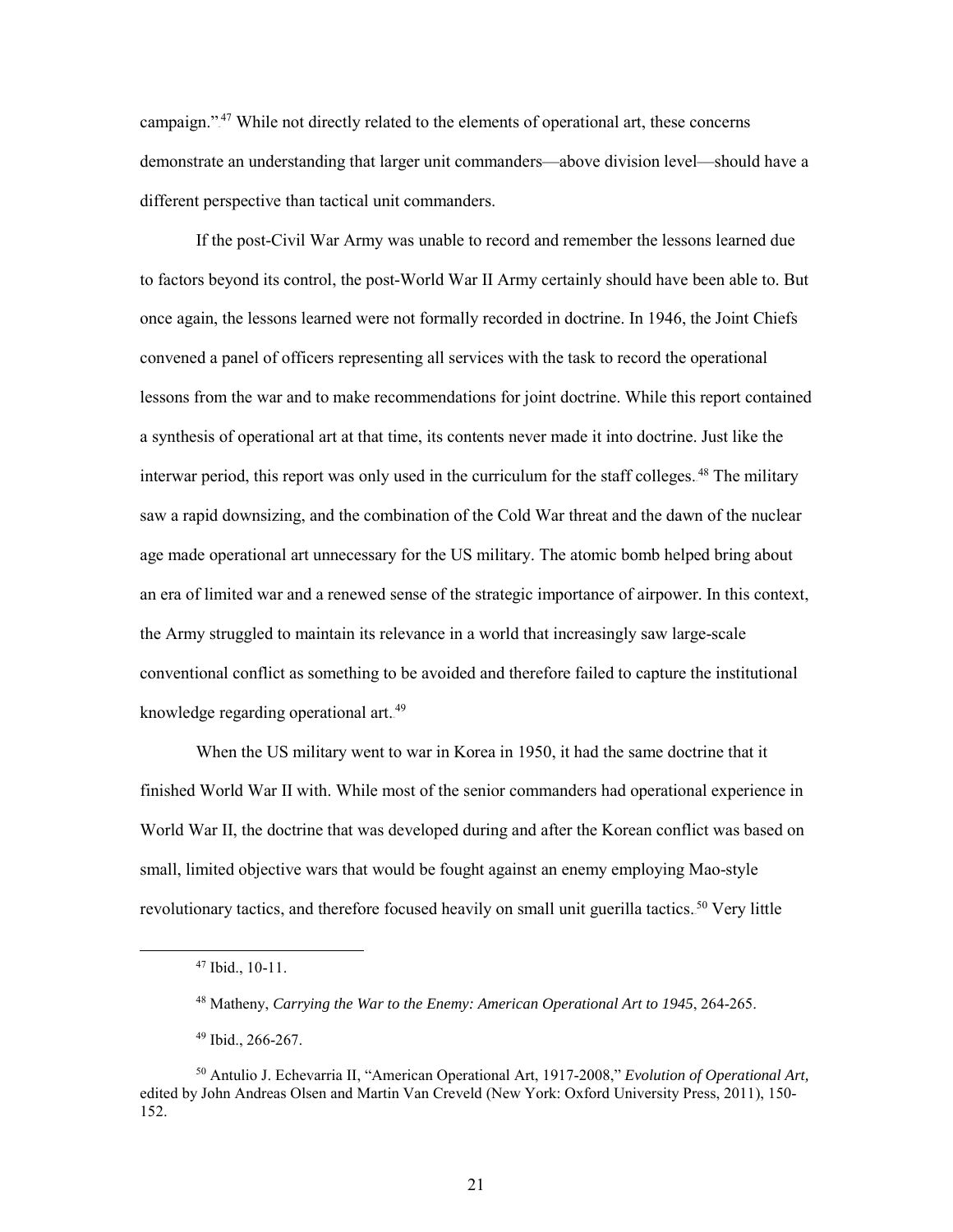thought was given to the large-scale combat that had been the norm in the first half of the 20th century. In the 1968 edition of FM 100-15, *Larger Units: Theater Army-Corps*, the only expansion to elements of operational art was the concept of phasing operations.<sup>51</sup>

The third question is, what were the primary sources of operational art theory for the doctrine writers in the 1980s? The Airland Battle doctrine written in the 1980s has a broad range of military theory behind its concepts, from the ancient to the contemporary.

The actual doctrinal manuals themselves provide evidence of their theoretical underpinnings. The 1982 edition of FM 100-5 lists in its bibliography five well-known military theorists: du Picq, de Saxe, Sun Tzu, Clausewitz, and Fuller.<sup>52</sup> Ardant du Picq wrote the basis for *Battle Studies: Ancient and Modern* based on his experience in the 1870 Franco-Prussian war. Du Picq's contribution to Army doctrine relates to the human element in combat, which he believed was ultimately more important than theories. FM 100-5 used du Picq to reinforce the importance of taking the courage and endurance of Soldiers into account.<sup>53</sup> Marshall de Saxe was quoted in a section on the importance of leadership in war.<sup>54</sup> The Ancient military theorist Sun Tzu was quoted in the doctrine, relating to the dangers of "besieging walled cities." The writers warned that while it was likely that future combat could not avoid urbanized areas, commanders should avoid committing forces to urban fighting without a specific advantage to do so.<sup>55</sup> Carl von Clausewitz was also a significant source of theory for the new doctrine, most obviously in the primacy of the offense and in the acknowledgment of the difficulties that arise from the friction of

 <sup>51</sup> US Department of the Army, Field Manual (FM) 100-15, *Larger Units: Theater Army-Corps* (Washington, DC: Government Publishing Office, 1968), 7-4, 8-3.

<sup>52</sup> US Department of the Army, Field Manual (FM) 100-5, *Operations* (Washington, DC: Government Publishing Office, 1982), A-3.

<sup>53</sup> Ibid., 2-9.

<sup>54</sup> Ibid., 2-10.

<sup>55</sup> Ibid., 3-8.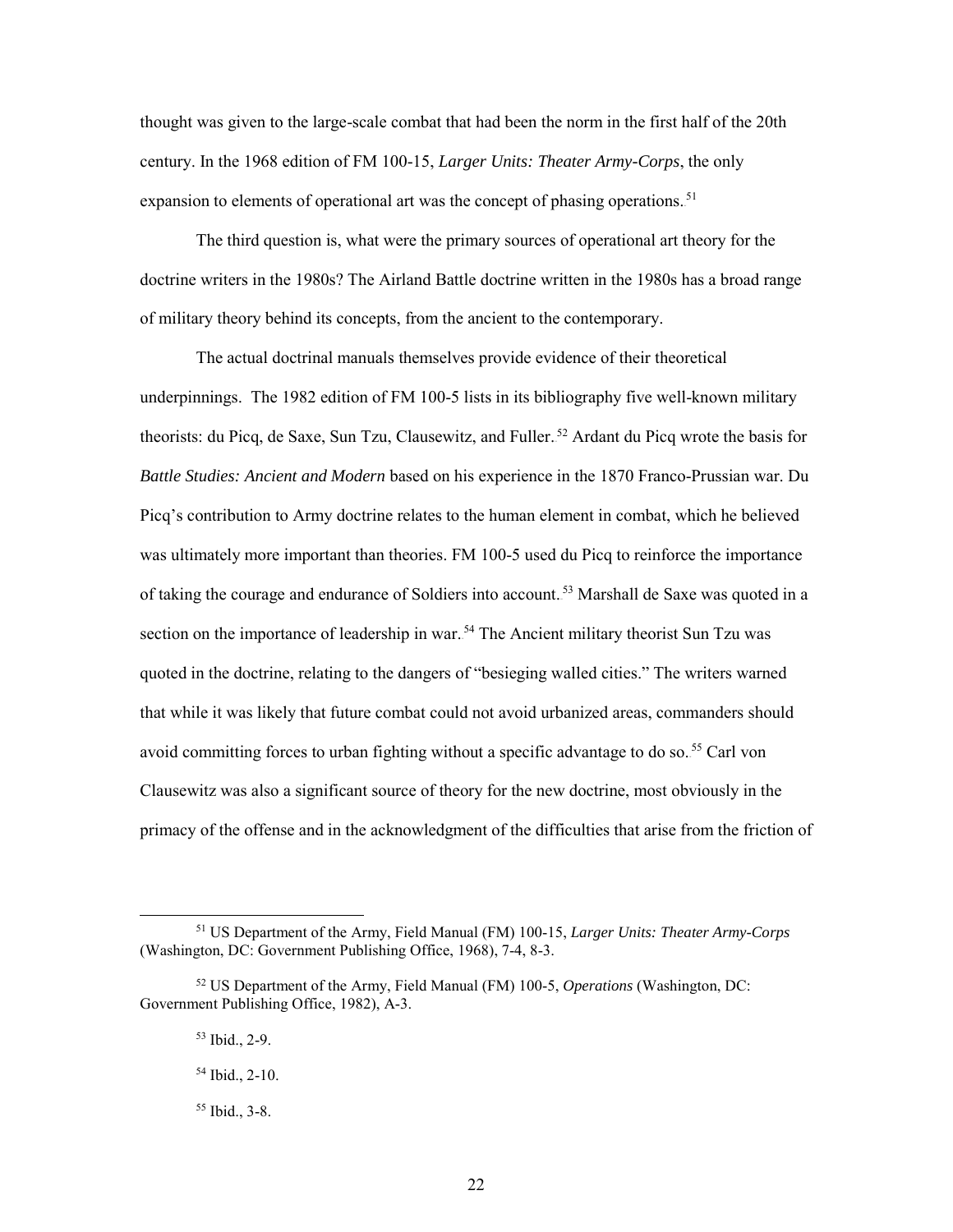war.<sup>56</sup> J.F.C. Fuller, a British theorist from the early 20th century, provided one of the most direct contributions to the new doctrine, and the writers relied heavily on his work when they adopted the nine principles of war.<sup>57</sup> These were not a direct copy of Fuller's principles, but FM 100-5 gives direct credit to him.

The 1986 revision of FM 100-5 did not include a bibliography of theorists, but numerous theorists were quoted throughout. In addition to those included in the 1982 edition, this update cited Napoleon's *Memoirs* when describing the conduct of the defensive operations as including preparation to rapidly shift to the offensive.<sup>58</sup> The influence of Clausewitz is more direct in the 1986 update, as the operational design concepts of center of gravity and a culminating point were pulled directly from *On War*.<sup>59</sup> The third operational design concept, lines of operation, can be directly traced to Jomini.<sup>60</sup>

Although many classical theorists were quoted or referenced in the 1982 and 1986 editions of FM 100-5, these were not the only military thinkers that influenced the doctrine writers. Colonel Arthur Lykke, a professor at the Army War College, developed the "ends, ways, means" framework that would appear in the 1986 edition. Edward Luttwak can be credited with introducing the concept of the operational level of war into doctrine, describing the need for an English word to define the space between tactics and strategy. This level of war would appear in the 1982 version of 100-5. While neither version of 100-5 cites Russian or Soviet theorists, Jim Schneider played a critical role, as one of the earliest instructors at the School of Advanced

 <sup>56</sup> Ibid., 4-1, 8-4.

<sup>57</sup> Ibid., B-1.

<sup>58</sup> US Department of the Army, Field Manual (FM) 100-5, *Operations* (Washington, DC: Government Publishing Office, 1986), 131-133.

<sup>59</sup> Ibid., 179, 181.

<sup>60</sup> Ibid., 180.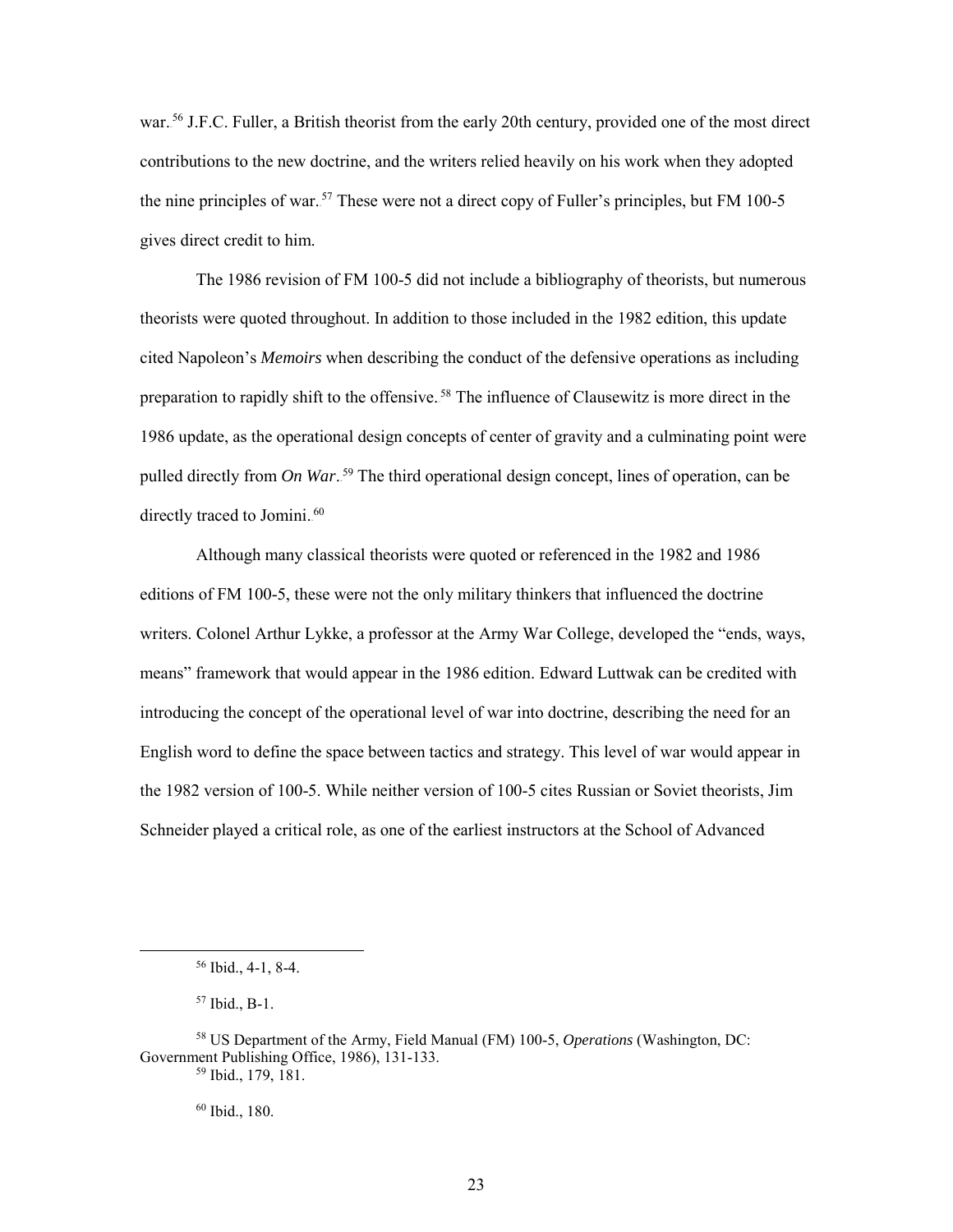Military Studies, in introducing the US Army to the writings of the early Russian and Soviet operational art.<sup>61</sup>

The fourth question is, how has the concept of operational art evolved in US military doctrine since the end of Operation Desert Storm? Over five major doctrinal updates from 1986 to 2017, the concept of operation art has evolved and expanded, adding concepts, supporting definitions, and broadening the elements of operational design. Beginning with the 2001 edition of FM 3-0 *Operations*, the definition of operational art merged with the joint definition, while the elements of operational art remain tailored to Army doctrine.

The Army's doctrinal concept of operational art at the time of Operation Desert Storm is contained in the 1986 edition of FM 100-5, *Operations*. This was the first time in the history of the US military that operational art was defined clearly in doctrine. Operational art was defined as "…the employment of military forces to attain strategic goals in a theater of war or theater of operations through the design, organization, and conduct of campaigns and major operations."<sup>62</sup> The manual went further and stated that operational art was concerned with decisions on when and where to fight, and posed three questions that commanders employing operational art must answer: what military condition must be produced in the theater of war—or operations to achieve the strategic goal; what sequence of actions is most likely to produce that condition; and how should the resources of the force be applied to accomplish that sequence of actions? <sup>63</sup> In Appendix B, the manual described three key concepts of operational design, that is, the design and conduct of campaigns and major operations. They were the center of gravity, lines of

 $61$  Richard M. Swain, "Filling the Void: The Operational Art and the US Army," in Operational Art: Developments in the Theories of War, ed. B.J.C. McKercher and Michael Hennessy (Westport, CT: Praeger Publishing, 1996), 160-163.

<sup>62</sup> US Department of the Army, Field Manual (FM) 100-5, *Operations* (Washington, DC: Government Publishing Office, 1986), 10.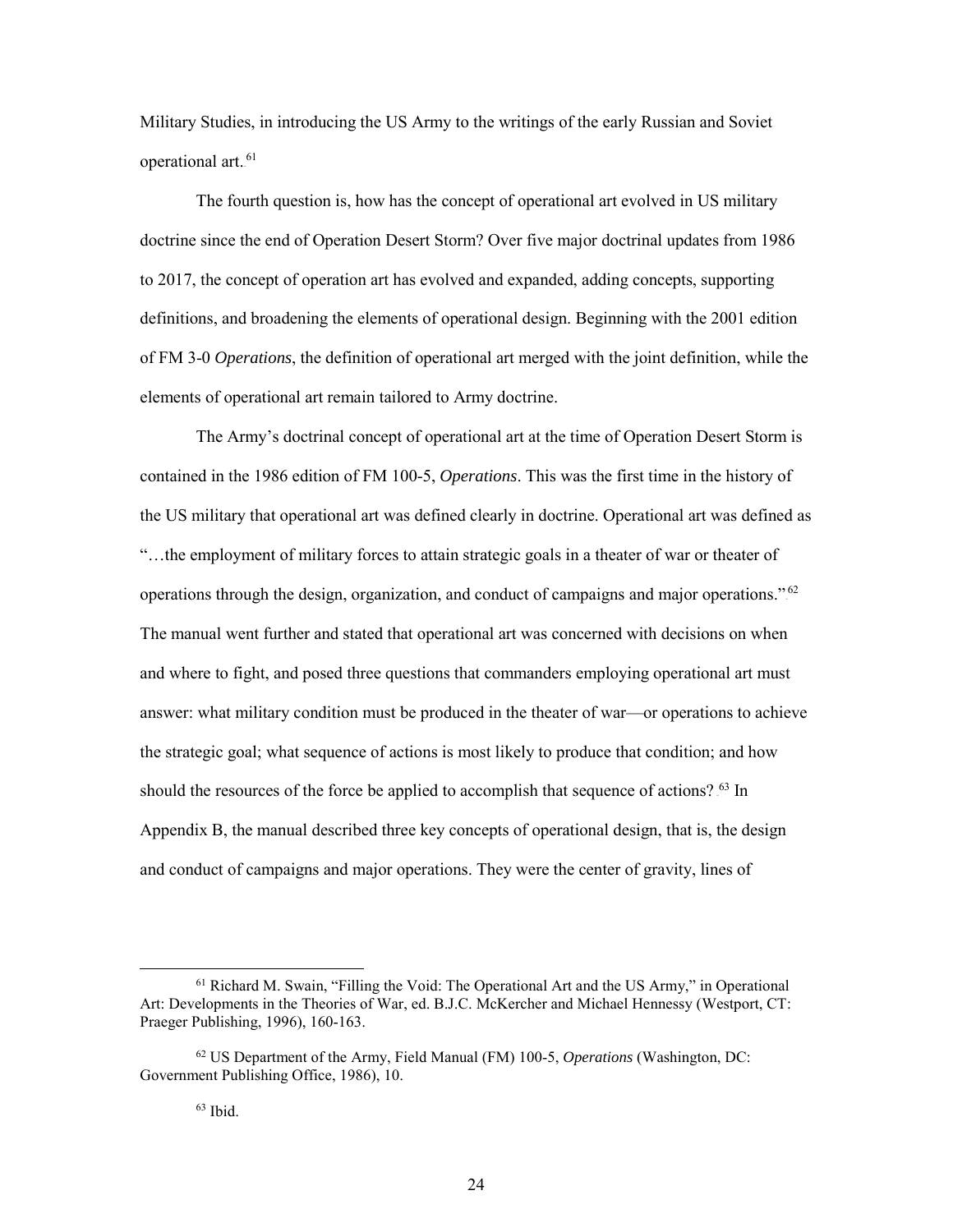operations, and culminating points.<sup>64</sup> These concepts remain in doctrine today as elements of operational art.

The next update to FM 100-5 was published in 1993. As noted by John Romjue, former Chief Historian for TRADOC, the biggest change in the 1993 edition of FM 100-5 was a shift in focus to the strategic level of war, directly linking military actions to US strategic policy documents.<sup>65</sup> This manual defined operational art as "...the skillful employment of military forces to attain strategic and/or operational objectives within a theater through the design, organization, integration, and conduct of theater strategies, campaigns, major operations, and battles."<sup>66</sup> It maintained the same three questions for commanders from the 1986 edition, with slightly altered wording.<sup>67</sup> In addition to maintaining the three operational design concepts of center of gravity, lines of operations, and culminating points, this manual added decisive points to the list.<sup>68</sup> It also defined sequencing of operations as a key concept, introducing the idea of phasing and transitions, and clearly stated the importance of branches and sequels to maintaining flexibility in planning.<sup>69</sup> Finally, while not directly related to operational art, the 1993 edition clearly defined the commander's intent in relation to the concept of operations.<sup>70</sup>

FM 3-0, *Operations* was the next update in 2001, with the naming convention changing to match joint doctrine. FM 3-0 defined operational art as "…the use of military forces to achieve

<sup>66</sup> US Department of the Army, Field Manual (FM) 100-5, *Operations* (Washington, DC: Government Publishing Office, 1993), 6-2.

 $67$  Ibid.

<sup>68</sup> Ibid., 6-7.

<sup>69</sup> US Department of the Army, Field Manual (FM) 100-5, *Operations* (Washington, DC: Government Publishing Office, 1993), 6-9.

<sup>70</sup> Ibid., 6-6.

 <sup>64</sup> Ibid., 179-182.

<sup>65</sup> John L. Romjue, *American Army Doctrine for the Post-Cold War.* (Fort Monroe, VA: TRADOC Historical Monograph Series, 1996), 121.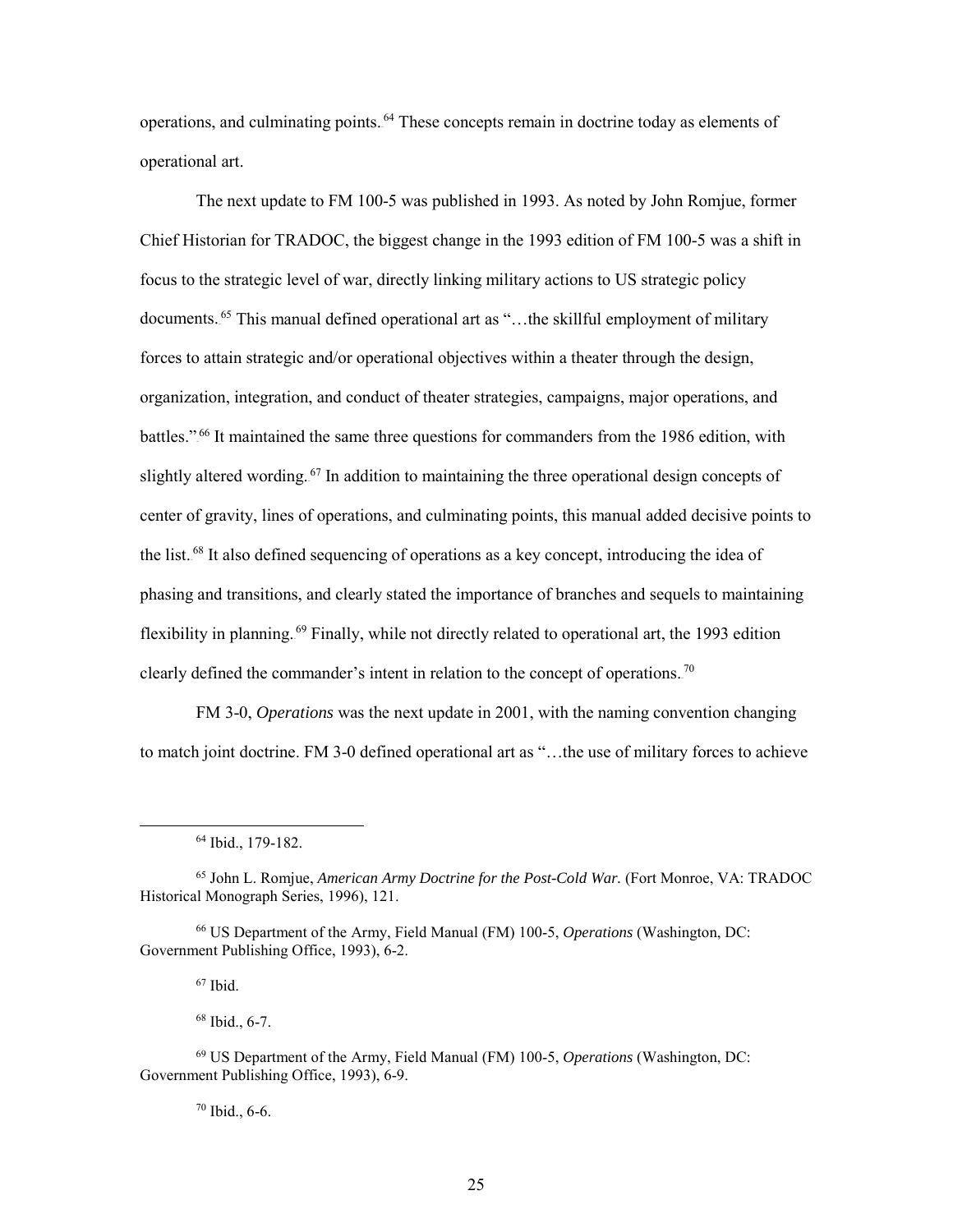strategic goals through the design, organization, integration, and conduct of theater strategies, campaigns, major operations, and battles." A fourth question for commanders was added—What are the likely costs or risks in performing that sequence of actions—and the four questions were now tied to the ways, means, ends, and risk framework.<sup>71</sup> Unlike its antecedents, FM 3-0 classified key concepts of operational design as elements, defining them as "…tools to aid designing major operations. They help commanders visualize the operation and shape their intent." Nine elements were defined: end state and military conditions; center of gravity; decisive points and objectives; lines of operation; culminating point; operational reach, approach, and pauses; simultaneous and sequential operations; linear and nonlinear operations; and tempo.<sup>72</sup>

FM 3-0 Operations was updated in 2008 to use the joint definition of operational art, which was "...the application of creative imagination by commanders and staffs—supported by their skill, knowledge, and experience—to design strategies, campaigns, and major operations and organize and employ military forces. Operational art integrates ends, ways, and means across the levels of war."<sup>73</sup> Although the same had been implied in previous doctrine, the 2008 edition explicitly stated that operational art was "applied only at the operational level" of war.<sup>74</sup> The questions for commanders remained tied to the ways, ends, mean, and risk framework but were expanded to six: what is the force trying to accomplish (ends); what conditions, when established, constitute the desired end state (ends); how will the force achieve the end state (ways); what sequence of actions is most likely to attain these conditions (ways); what resources are required, and how can they be applied to accomplish that sequence of actions (means); and what risks are

 <sup>71</sup> US Department of the Army, Field Manual (FM) 3-0, *Operations* (Washington, DC: Government Publishing Office, 2001), 2-3 – 2-5.

 $72$  Ibid., 5-6.

<sup>73</sup> US Department of the Army, Field Manual (FM) 3-0, *Operations* (Washington, DC: Government Publishing Office, 2008), 6-1.

<sup>74</sup> Ibid.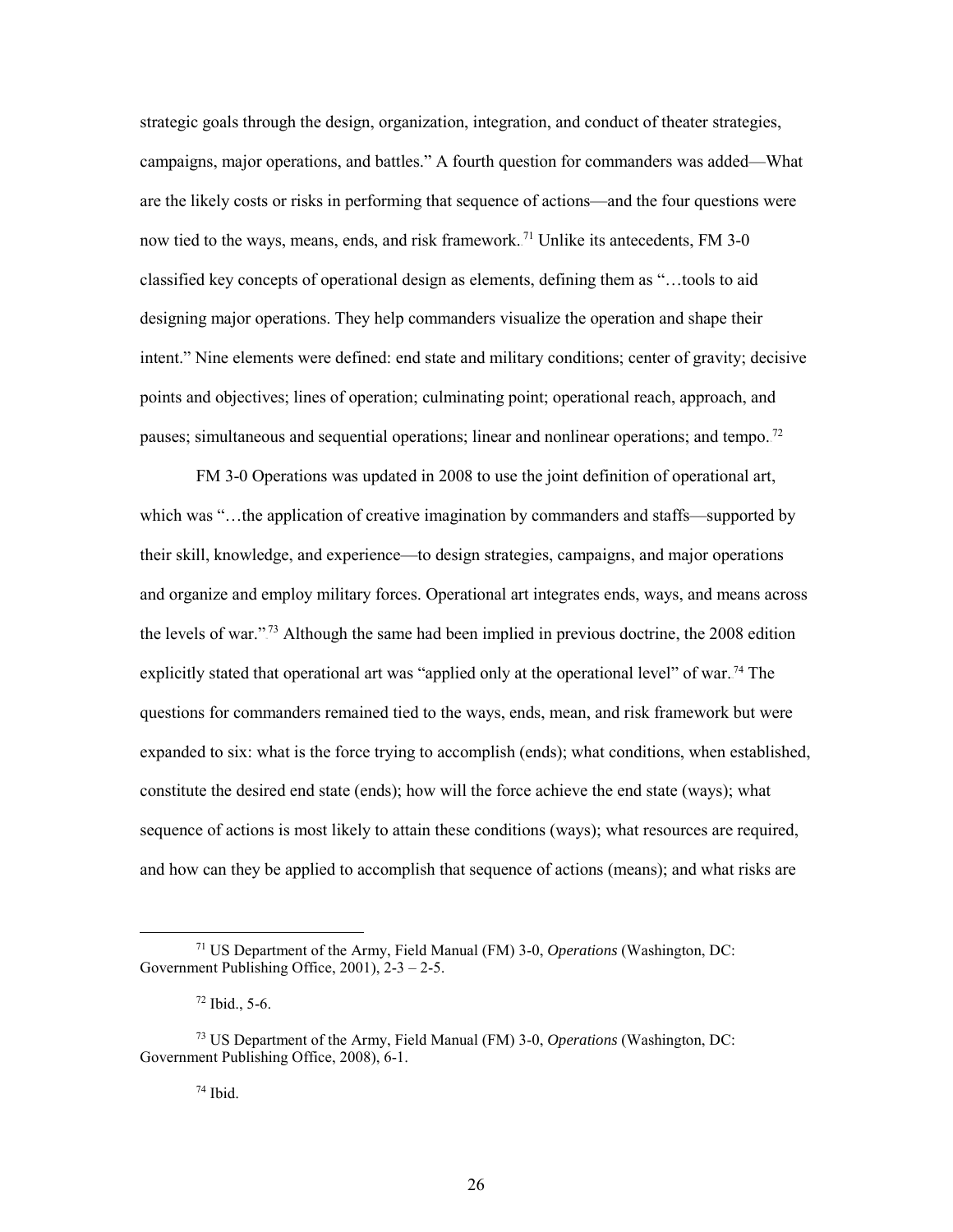associated with that sequence of actions, and how can they be mitigated (risk).<sup>75</sup> The elements of operational design were adapted and expanded to twelve; end state; conditions; centers of gravity; operational approach; decisive points; lines of operation/effort; operational reach; tempo; simultaneity and depth; phasing and transitions; culmination; and risk.<sup>76</sup> Finally, this edition of FM 3-0 introduced the defeat mechanisms of destroy, dislocate, disintegrate, and isolate, defining them as the "method through which friendly forces accomplish their mission against enemy opposition.".<sup>77</sup>

The most recent edition of FM 3-0, *Operations* was published in 2017. It maintains the use of the joint definition of operational art, updated to "…the cognitive approach by commanders and staffs—supported by their skill, knowledge, experience, creativity, and judgment—to develop strategies, campaigns, and operations to organize and employ military forces by integrating ends, ways, and means."<sup>78</sup> The questions for commanders have been reduced to five: what conditions, when established, constitute the desired end state (ends); how will the force achieve these desired conditions (ways); what sequence of actions helps attain these conditions (ways); what resources are required to accomplish that sequence of actions (means); and what risks are associated with that sequence of actions, and how can they be mitigated (risk). The elements have been reduced to ten and renamed elements of operation art rather than operational design. They are end state and conditions; the center of gravity; decisive points and spaces; lines of operations and lines of effort; operational reach; culmination; basing; tempo; phasing and transitions; and risk. <sup>79</sup> The 2017 edition maintains the defeat mechanisms but adds

 $79$  Ibid.

 $75$  Ibid.,  $6-4-6-5$ .

<sup>76</sup> Ibid., 6-7.

<sup>77</sup> Ibid., 6-9.

<sup>78</sup> US Department of the Army, Field Manual (FM) 3-0, *Operations* (Washington, DC: Government Publishing Office, 2017), 1-20.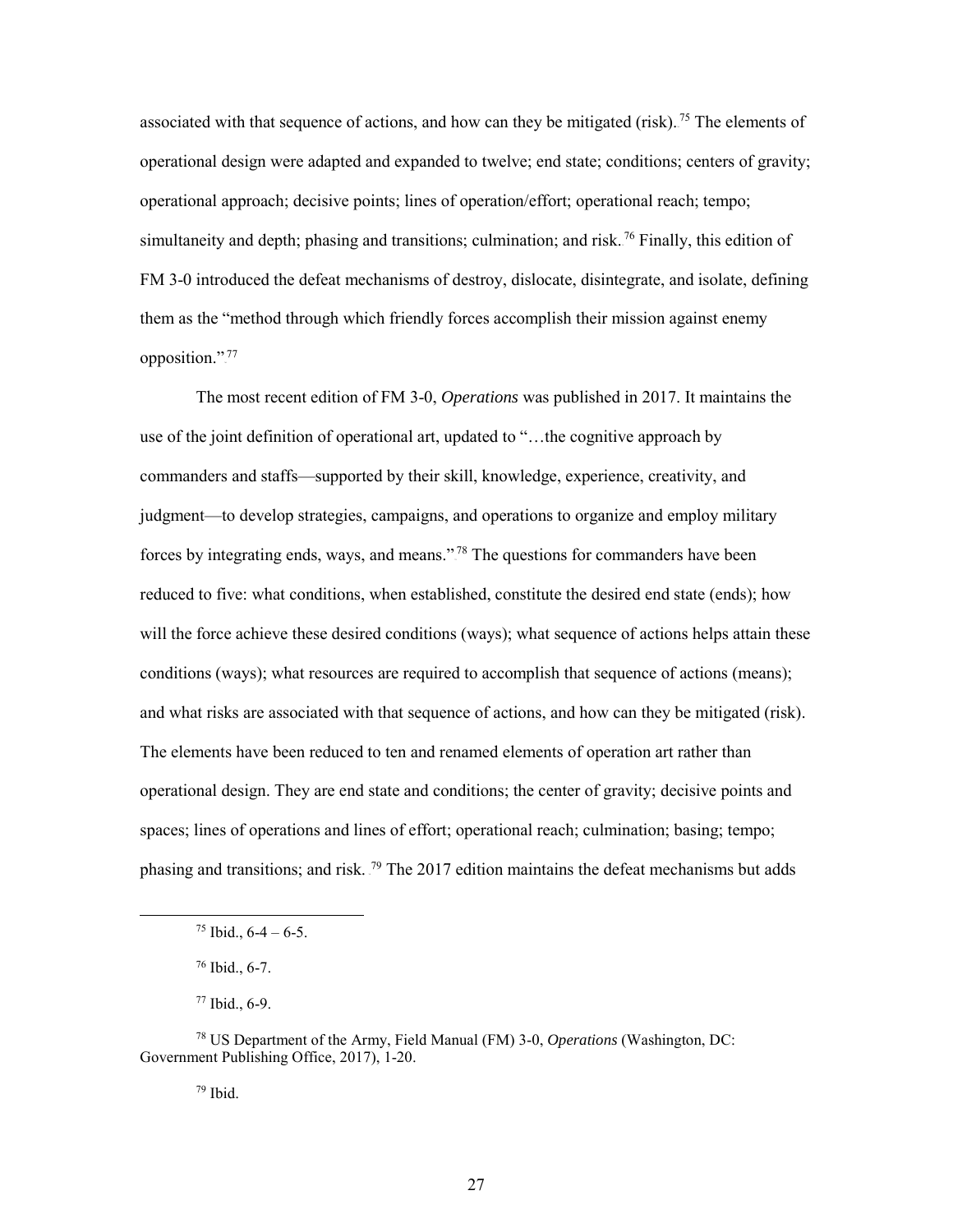the stability mechanisms of compel, control, influence, and support. The stability mechanisms are defined as "the primary method through which friendly forces affect civilians in order to attain conditions that support establishing a lasting, stable peace." $80$ 

The final research question is: what military problems did the US military face, at any given time, that caused it to employ characteristics or elements of operational art? Although specific military problems vary widely depending on the context, the problems of resources, scope and scale of warfare, and an inability to achieve victory through a decisive battle are common to all periods studied. To answer this question, this study looked at five separate time periods to determine the nature of the primary military challenges as they relate to operational art.

The first period is the Mexican-American War and, in particular, the Mexico City Campaign. The impetus for the campaign was the failure of the previous military operations to achieve the war's objective, forcing Mexico to cede territory. The strategy during the first year of the war of conducting offensive operations across the US-Mexico border had not succeeded in defeating the Mexican Army in a decisive battle. Scott's campaign was envisaged to overcome this problem by threatening the Mexican capital, but it also faced its own problems. The US military had limited capacity to project power away from the US border, which limited Scott's available resources. The Mexican Army was significantly larger than Scott's force, forcing him to avoid decisive battles and utilize maneuver. Finally, the geographic distances involved represented a scale of war greater than any the US military had faced up to that time.<sup>81</sup>

The second period is the American Civil War. While each side faced unique problems, some were common to both. By the 1860s, the industrial revolution had created the technology and production capacity to drastically increase the potential scope and scale of war. Further, the Civil War was an unlimited war, meaning much of the population would be directly impacted in

 <sup>80</sup> Ibid., 1-22.

<sup>81</sup> Russell F. Weigley, *The American Way of War* (Bloomington: University of Indiana, 1973), 71-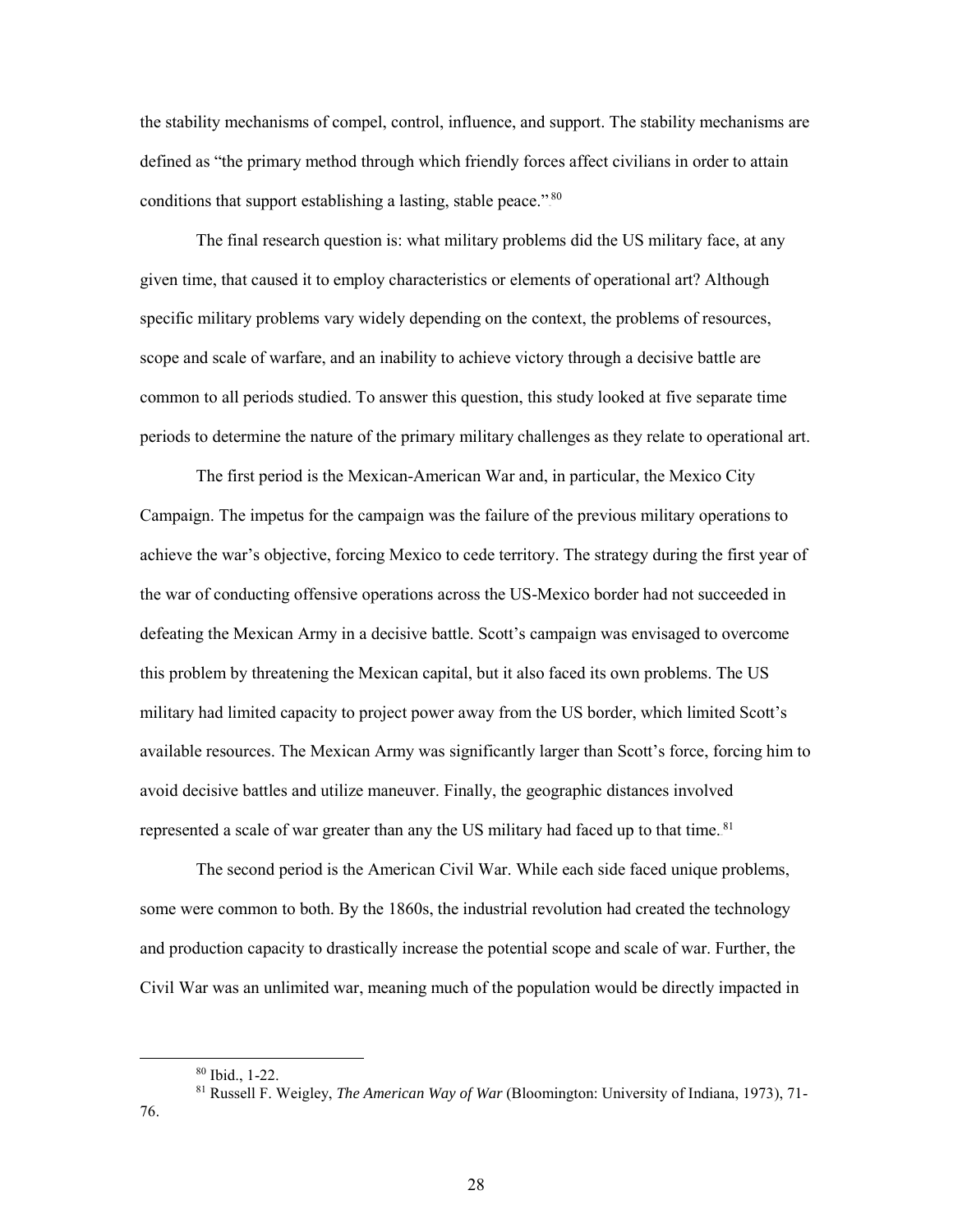some way, particularly in the South. The North had to increase an 1860 constabulary force of around sixteen thousand to a peak of nearly six hundred thousand in just a few years. Additionally, the leadership of both sides had to learn how to employ and synchronize multiple independent armies simultaneously, on a scale no one on either side had experience with. Lastly, both sides faced issues with resources. While the South had to contend with limited production capacity and a blockade of imports from overseas, the North had to figure out how to project and sustain the massive armies fighting hundreds of miles away from their strategic base. These factors contributed to the inability of either side to achieve victory with a single campaign, much less a single decisive battle.<sup>82</sup>

The third period is the interwar period through the end of the Second World War. Following the armistice of 1918, the US Army returned home and immediately began demobilization and drawdown. While the professional Army expanded the education of its officer corps and made extensive studies of new technology and tactics learned in the war, the US Army as a whole was not trained or equipped at the outbreak of the Second World War. The first problem was that of mobilizing the human and material resources needed to support the allies and rebuild the Army to fight in two theaters simultaneously. As had been the case in the previous World War, the idea of a decisive battle was gone; victory would only be achieved through a series of coordinated campaigns designed to attrit the enemy forces and eliminate their will to fight. While the European theater was the priority, the great distances and lack of basing in the Pacific posed the greatest challenges. And while the First World War had set a precedent for the scale of warfare in the 20th century, for the US Army, the Second World War would be the largest war it had fought before or since in terms of the size of the fielded forces and geographic scale of the operational environment.<sup>83</sup>

 <sup>82</sup> Williamson Murray and Wayne Hsieh, *A Savage War: A Military History of the Civil War* (Princeton, NJ: Princeton University Press, 2018), 38–39, 49-53.

<sup>83</sup> Michael R. Matheny, *Carrying the War to the Enemy: American Operational Art to 1945*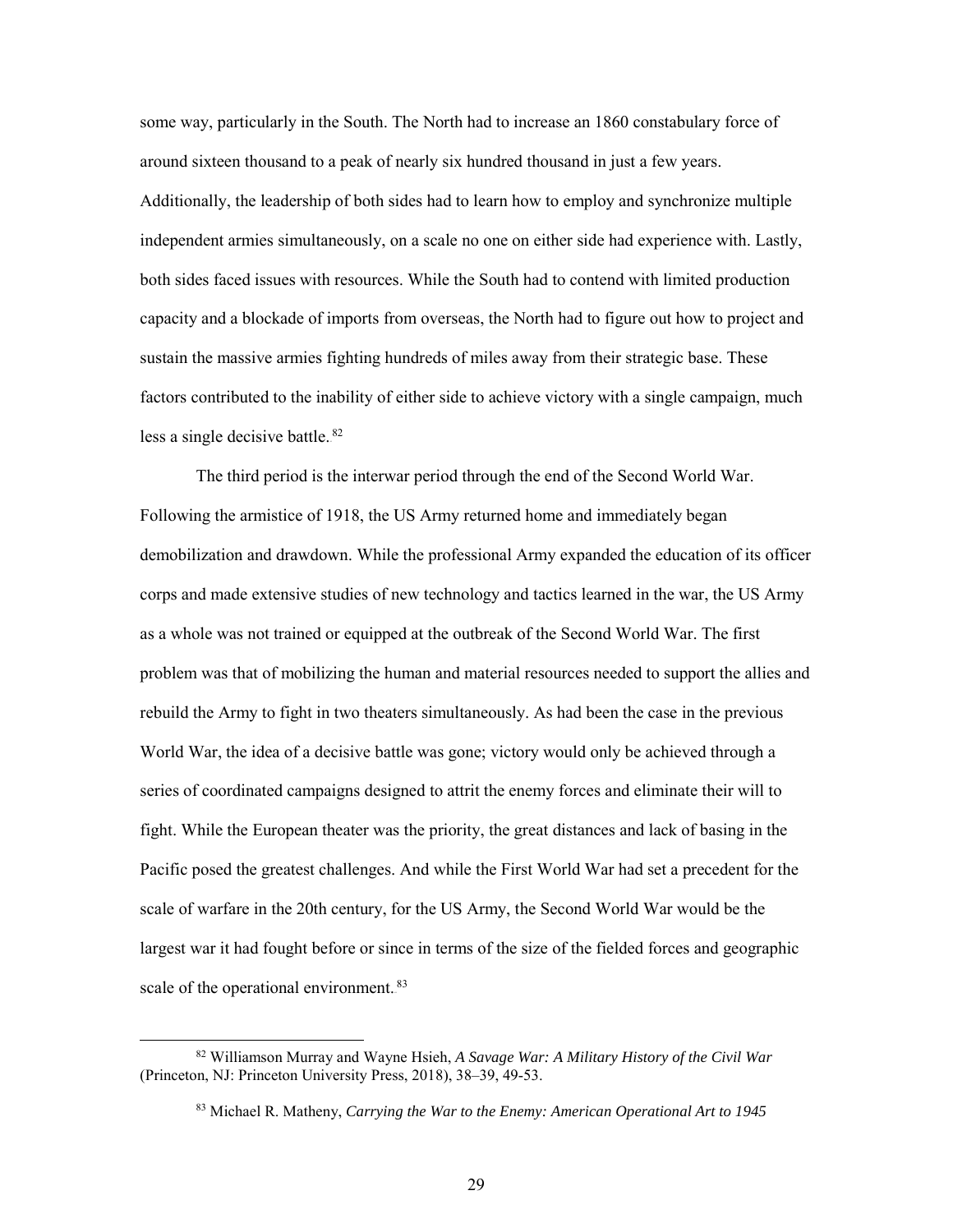The fourth period is the post-Vietnam era, from 1973 until about 1986. This period was one of the most difficult times in history for the US Army. Facing a significant public trust issue from mishandling in Vietnam, the Army also had to contend with an undisciplined and unprofessional force, reduced budgets, outdated equipment, and the transition to an all-volunteer force. In addition to the internal problems, the US Army was ill-prepared to take the lead in the NATO defense of Western Europe in the event of an attack by the Soviet Union. While the US was focused on South East Asia, the Soviets had been modernizing and expanding their military. The problems facing the US Army at this time were similar to those during the interwar period. The US Army did not have the resources to defeat the numerically superior Soviets, even when integrating with NATO partners on the continent. There was also the problem of the time required to deploy all allocated forces to Europe in time to commit them to the defense of NATO. The operational environment in Europe did not allow a battlefield with enough depth to absorb the first echelons on a Soviet conventional attack. And short of using nuclear weapons, there was no possibility of a quick, decisive victory against the Soviets. As this study has explained, the realization that the US Army was not ready to prevail against the Soviet Army was the impetus for the development of new doctrine in the 1980s, resulting in Airland Battle.<sup>84</sup>

The last period is post-Desert Storm through the GWOT. For the US Army, Operation Desert Storm was the pinnacle of Airland Battle doctrine and of operational art, used to prosecute a LSCO conflict. Although the United States engaged in multiple small conflicts and military actions following Desert Storm, the military maintained the doctrine that had been proven. While the war in Afghanistan saw greater use of special forces augmenting host nation units, the opening campaign of Operation Iraqi Freedom used the same combined arms doctrine that had achieved victory in 1991. But the US military found itself facing an entirely different problem set

 $\overline{a}$ 

<sup>(</sup>Norman: University of Oklahoma Press, 2011), 88-91.

<sup>84</sup> Paul H. Herbert, *Deciding What Has to Be Done: General William E. DePuy and the 1976 Edition of FM 100-5, Operations* (Fort Leavenworth, KS: Combat Studies Institute Press, 1988), 5-6.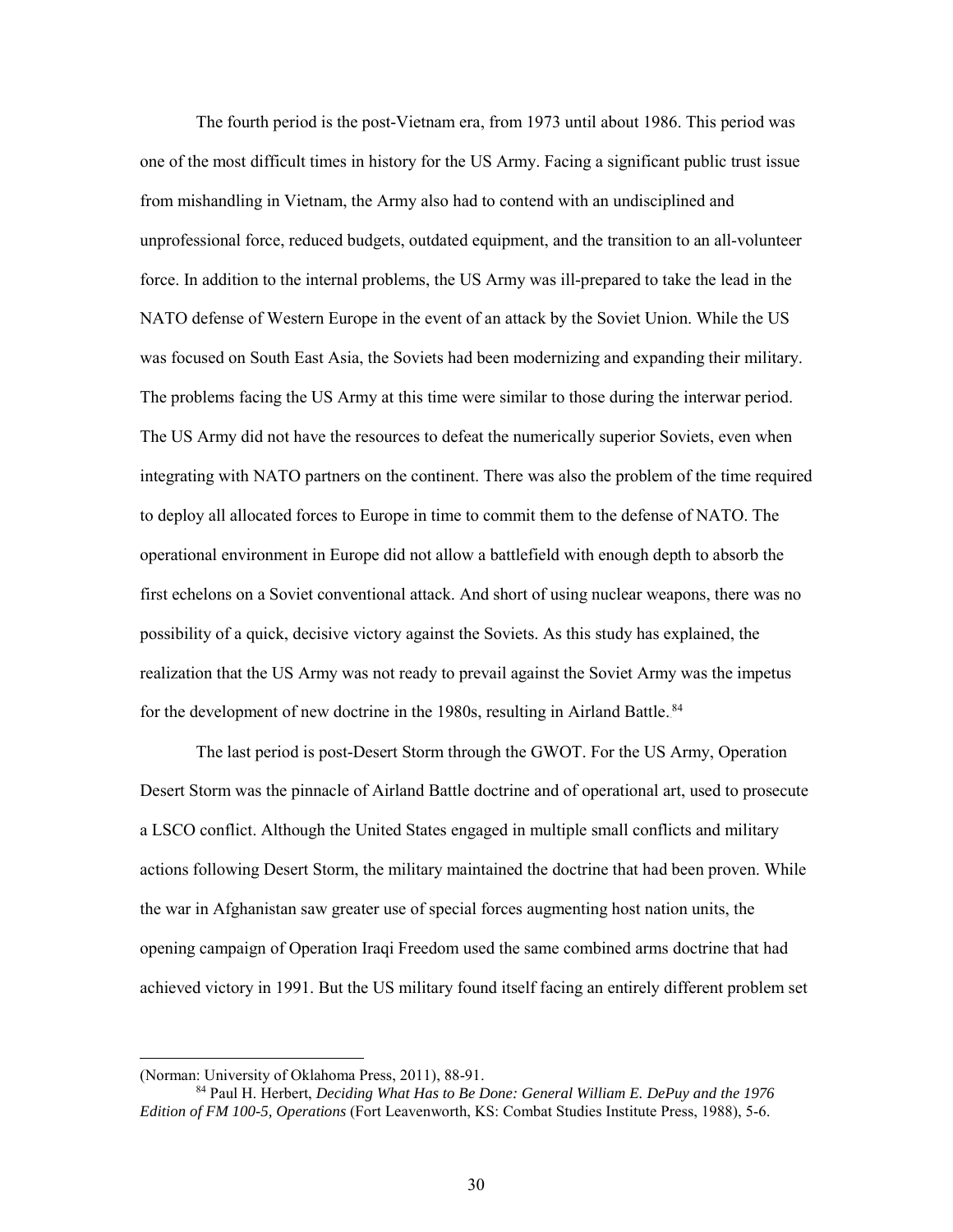in Iraq following the invasion in 2003. The large combined arms formations that swept across the Iraqi desert were not trained or equipped to confront the insurgency that spread through Iraq following the collapse of the Iraqi government. While operational art featured prominently in both the 1991 and 2003 invasions, the US Army realized it needed a different approach and different doctrine. The key doctrine of the COIN era, FM 3-*24 Insurgencies and Countering Insurgencies*, makes no mention of operational art.<sup>85</sup> While operational art remained part of US Army doctrine throughout the GWOT, the relatively small-scale battles and engagements that occurred in Iraq and Afghanistan, coupled with an overwhelming array of resources available to small tactical units, made its use unnecessary.<sup>86</sup>

<span id="page-37-0"></span>This section introduced the case study, described the chronological periods that would be examined and why, and presented evidence for each of the five research questions. The next section, findings and analysis, will compare the evidence from the case study section to the research questions to verify the research hypothesis' validity.

#### Findings and Analysis

The findings and analysis section provides concise answers to the research questions as a product of the case study research and is broken down into two sub-sections. The findings section will compare the data gathered in response to the research's five research questions. The analysis section will use the results of the findings to test the hypothesis and determine its validity.

The first research question asked when were characteristics of operational art first observed in US military operations. The earliest American example of operational art occurred during the Mexican American War, with Winfield Scott's Mexico City campaign. Scott employed concepts such as joint operations and a center of gravity, which was novel at the time, but clearly

 <sup>85</sup> US Department of the Army, Field Manual (FM) 3-24, *Insurgencies and Countering Insurgencies* (Washington, DC: Government Publishing Office, 2014).

<sup>86</sup> Bruce R. Pirnie, and Edward O'Connell, *Counterinsurgency in Iraq (2003-2006)* (Santa Monica, CA: RAND, 2008), 35-38.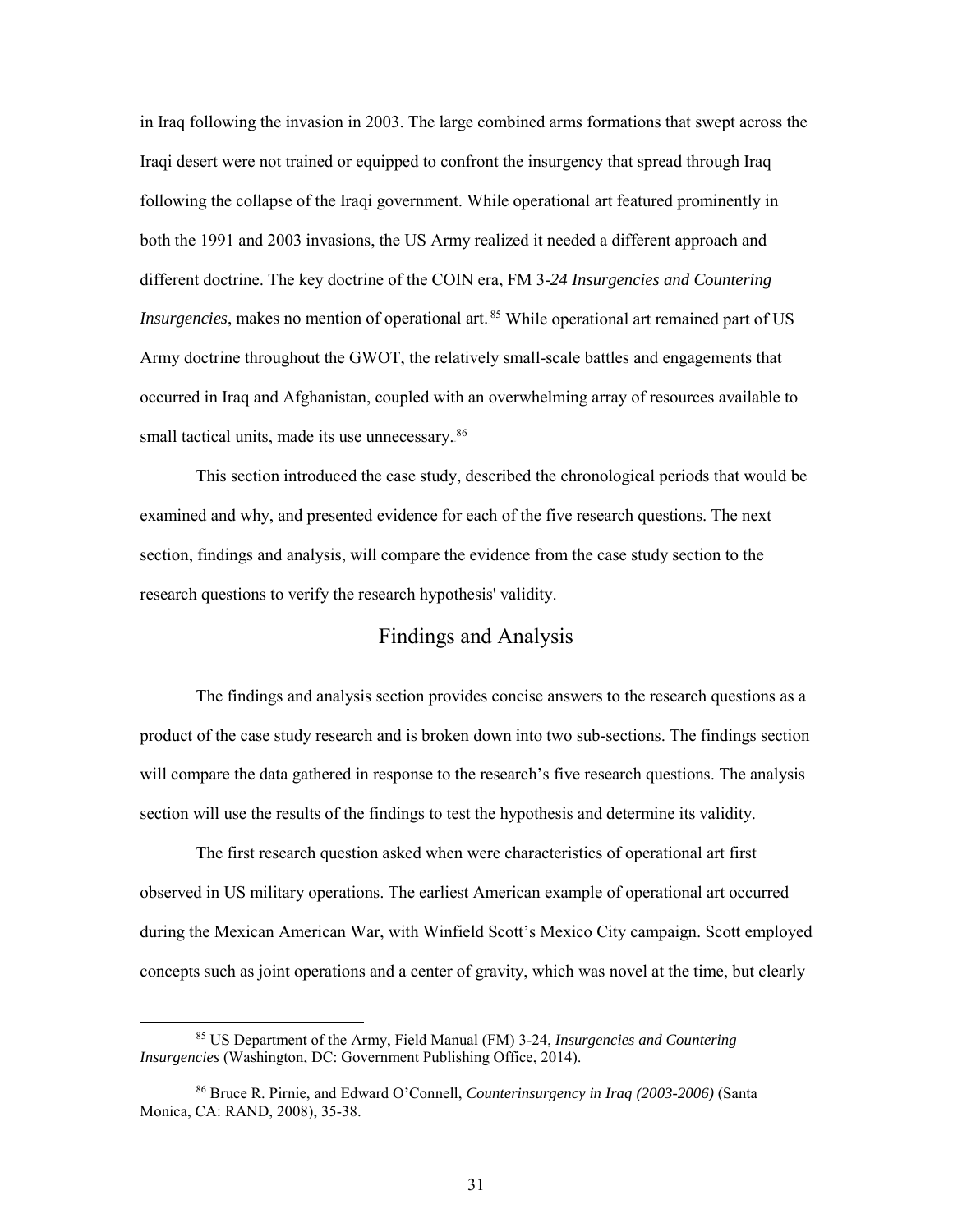show emergent operational art thinking. While the characteristics exhibited by Scott in this campaign did not constitute a full expression of operational art, it was important because many junior officers present under Scott's command would later serve as generals during the Civil War. As Schneider clearly articulates, it was during the Civil War where modern American operational art was first fully employed.

The second research question asked what characteristics or elements of operational art could be found in doctrine before the 1980s. For several reasons, the hard-won lessons of operational warfighting learned during the Civil War were lost to the Army that fought in World War I. Even after the great war, US Army doctrine paid very limited attention to elements of operational art, limited to the logistics and sequencing of large operations, joint integration, and the need for commanders to visualize the whole theater of war. However, there is ample evidence the US military studied and educated its officers in the concepts of large scale operational warfare during the interwar period, enabling the generals and admirals of World War II to achieve success. However, as was the case following the Civil War, the operational art of World War II was not enshrined in doctrine due in large part to the dawn of the nuclear age and the strategic shift to smaller, proxy wars. Doctrine would not get a permanent injection of operational art until the 1980s.

The third research question is what were the primary sources of operational art theory for the doctrine writers in the 1980s. The writers of Airland Battle pulled from a broad range of military theorists, from the ancient with Sun Tzu to the contemporary with Edward Luttwak. Some of the more prominent theorists were Carl von Clausewitz, Antoine-Henri Jomini, J.F.C. Fuller, Ardant du Picq, Napoleon, and Marshal de Saxe. While these theorists were well known at the time, there was an indirect yet essential source of military theory for Airland Battle: the Russians and the Soviets. As Airland Battle was developed to counter the Soviet threat to NATO in Europe, there was a push in the 1970s and 1980s to translate historical and contemporary Russian and Soviet military writing into English. The central tenet of Airland Battle, deep

32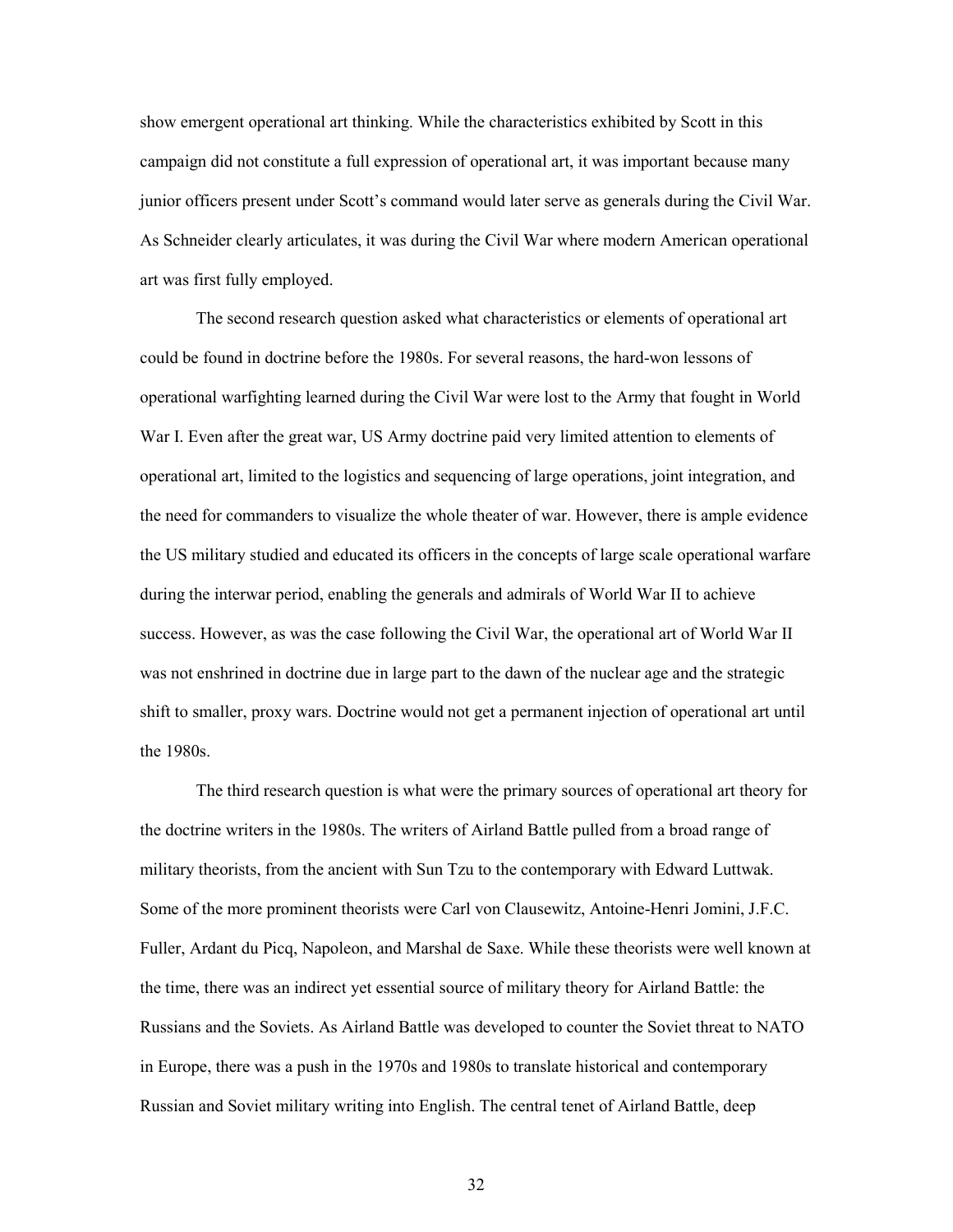operations, and the term operational art are both attributable to Russian and later Soviet military theorists. $87$ 

The fourth research question looked at how the concept of operational art has evolved in US military doctrine since the end of Operation Desert Storm. The operational level of war was first introduced in doctrine in 1982, followed by a definition of operational art in 1986. While the original concept of operational art was tied specifically to Airland Battle doctrine when it was first introduced, it has since gravitated towards a universal concept rooted in the cognitive processes of operational planning and campaign design. This shift has included expanding the elements of operational art, explaining its integration with the operations process, and adding tools such as defeat and stability mechanisms. Beginning as an Army concept, operational art was included in US Joint doctrine in the 1990s, and, since 2001, Army and Joint doctrine have shared the same definition of the term.

The final research question asked what military problems did the US military face, at any given time, that caused it to employ characteristics or elements of operational art. Looking at five periods in American history, the research shows three common elements of the military problems faced by the US military when it has demonstrated the use of operational art to achieve its given objectives. First, limited resources in comparison to the enemy, at least in the near term. This can be an absolute disparity, the result of local conditions, or caused by resource allocation to higher priorities. Second, the scope and scale of warfare are so large that purely tactical actions are not sufficient to achieve objectives. This was a significant problem during the Civil War and has remained so during every large-scale conventional war the US military has fought since. Last, the inability to achieve victory through a single decisive battle. This problem has many causalities, one of which is the scope and scale of warfare. But even when the US military brings

 $\overline{a}$ 

<sup>87</sup> David M. Glantz, "The Intellectual Dimension of Soviet (Russian) Operational Art" in Operational Art: Developments in the Theories of War, ed. B.J.C. McKercher and Michael Hennessy (Westport, CT: Praeger Publishing, 1996), 125-146. In his essay, David Glantz succinctly covers the theoretical development and evolution of Russian, and later Soviet, operational art.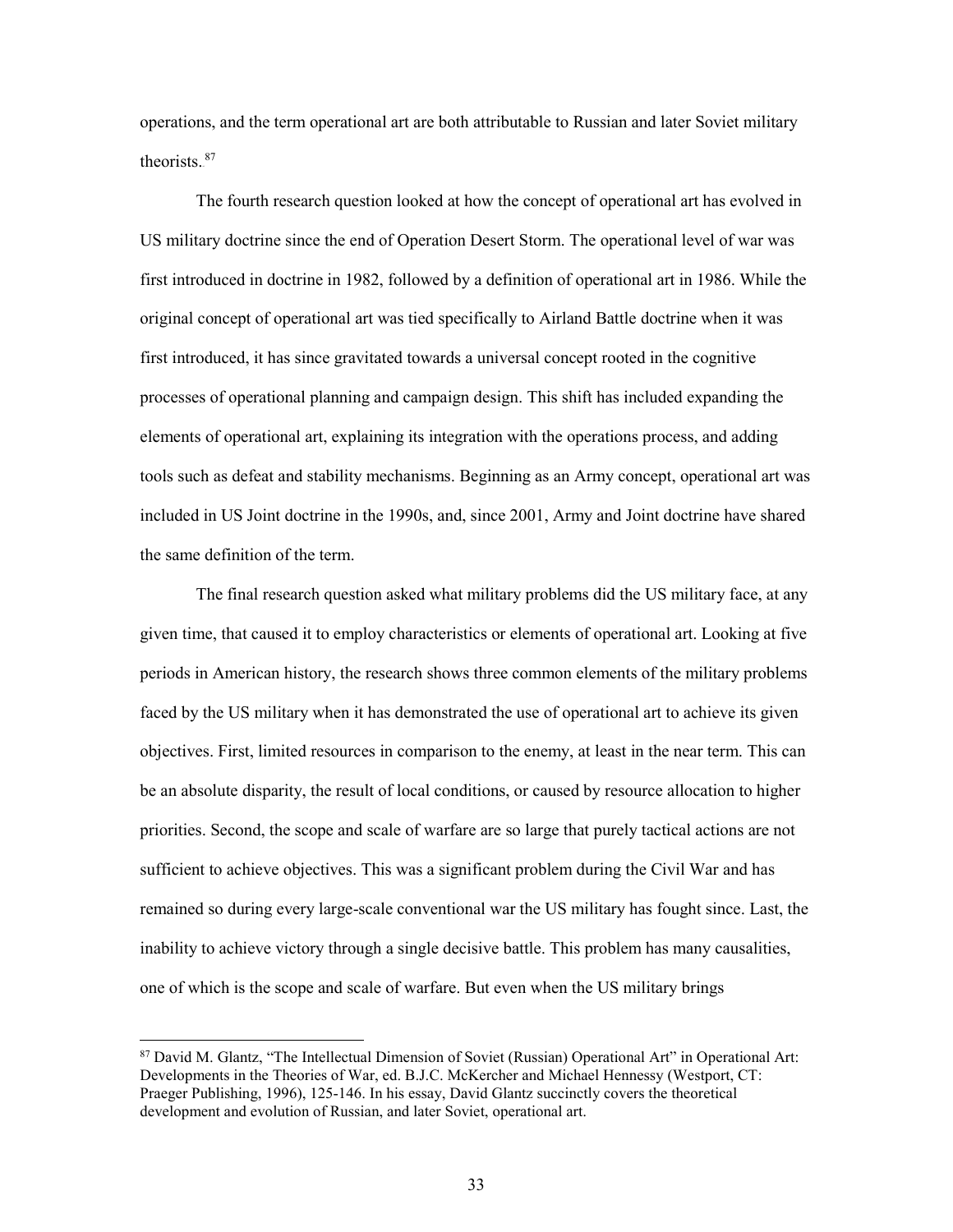overwhelming resources to bear, the conditions may not exist to win with a single battle or operation. This was true during the wars in Iraq and Afghanistan, where the US Army arguably eschewed operational art in favor of rediscovered COIN doctrine and tactics.

<span id="page-40-0"></span>This section reviewed the research questions and described the findings and analysis of the research questions and the hypothesis. The analysis of the empirical evidence and hypotheses suggests the validity of the thesis that given the current operating environment and the threat of large-scale combat operations against a peer threat, the concept of operational art will be critical to the successful conduct of future US military operations. The next section will conclude the study, summarize the implications for current practitioners, and suggest potential avenues for future research based on the analysis presented in this section.

#### Conclusion

This study used a single hypothesis to guide research, asserting if the US military faces the threat of large-scale combat operations against a peer adversary, then it needs operational art to develop and execute campaigns that achieve the political objectives using available resources. The empirical evidence from the case study supports this hypothesis. Winfield Scott applied elements of operational art through an indirect approach and achieved the political objective of the Mexican American War. However, he only did this after the earlier campaign of Zachary Taylor had failed, meaning the need for Scott's novel approach was not acknowledged at the outset of the war; a military problem had to be identified to be a driving force for Scott to try something quite novel at the time. During the Civil War, both sides attempted attrition warfare to best their opponent. Nevertheless, the time, space, and resources available made a significant, decisive victory impossible. Although it could be argued the United States would have won eventually based on overwhelming resources, Grant was able to visualize the whole of the war, and design campaigns that overwhelmed the South, which likely saved years and thousands of lives. A similar situation existed during World War II, but on an even larger scale. Despite the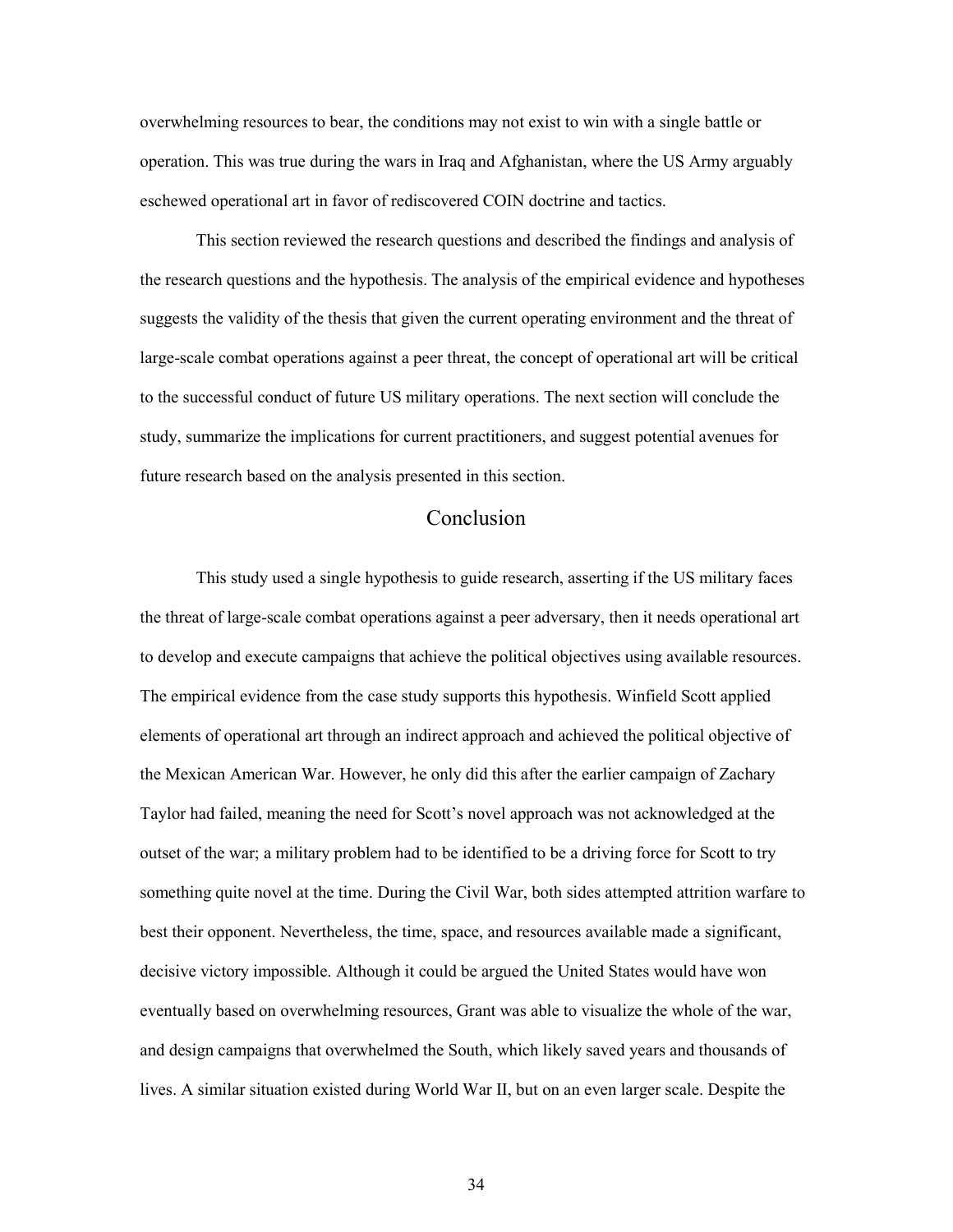overwhelming capacity of the US industrial base, it was the knowledge and cognitive ability of the senior commanders that enabled allied successes. This is particularly true in the Pacific Theater, which was subordinate to Europe in terms of resources allocated. Thus, when operational art was formally included in doctrine as part of Airland Battle, it was not a novel concept to the US military. Rather, it was the codification of a way of thinking about and understanding an enemy, finding or creating opportunities to disrupt him, and designing campaigns and operations to exploit those opportunities. If the US military faces an inferior threat, then operational art is not needed to achieve the objective; simple blunt force will suffice. As this study has shown, however, the ability to employ operational art gives commanders a distinct advantage, even when the enemy has parity in every other respect.

This study sought to answer how the concept of operational art came about in US military doctrine and how has it evolved from its inception in the 1980s to the present. This section concludes the study with a summary of the case study, an assessment of the thesis, a discussion of the findings, implications for practice, and further research recommendations.

This study used a form of process tracing to determine how operational art developed in the US Army, focusing on the doctrinal development of Airland Battle in the 1980s. The hypothesis was if the US military faces the threat of large-scale combat operations against a peer adversary, then it needs operational art to develop and execute campaigns that achieve the political objectives using available resources. Five research questions were used to evaluate the hypothesis, beginning with the Mexican-American War and moving forward to the present day. Focusing on key periods in US Army history—the Civil War, World War II, the post-Vietnam through Desert Storm period, and ending with the early GWOT period—the findings from the research questions support the hypothesis.

The thesis of this study was given the current operating environment, and the threat of large-scale combat operations against a peer threat, the concept of operational art will be critical to the successful conduct of future US military operations. The hypothesis this study evaluated

35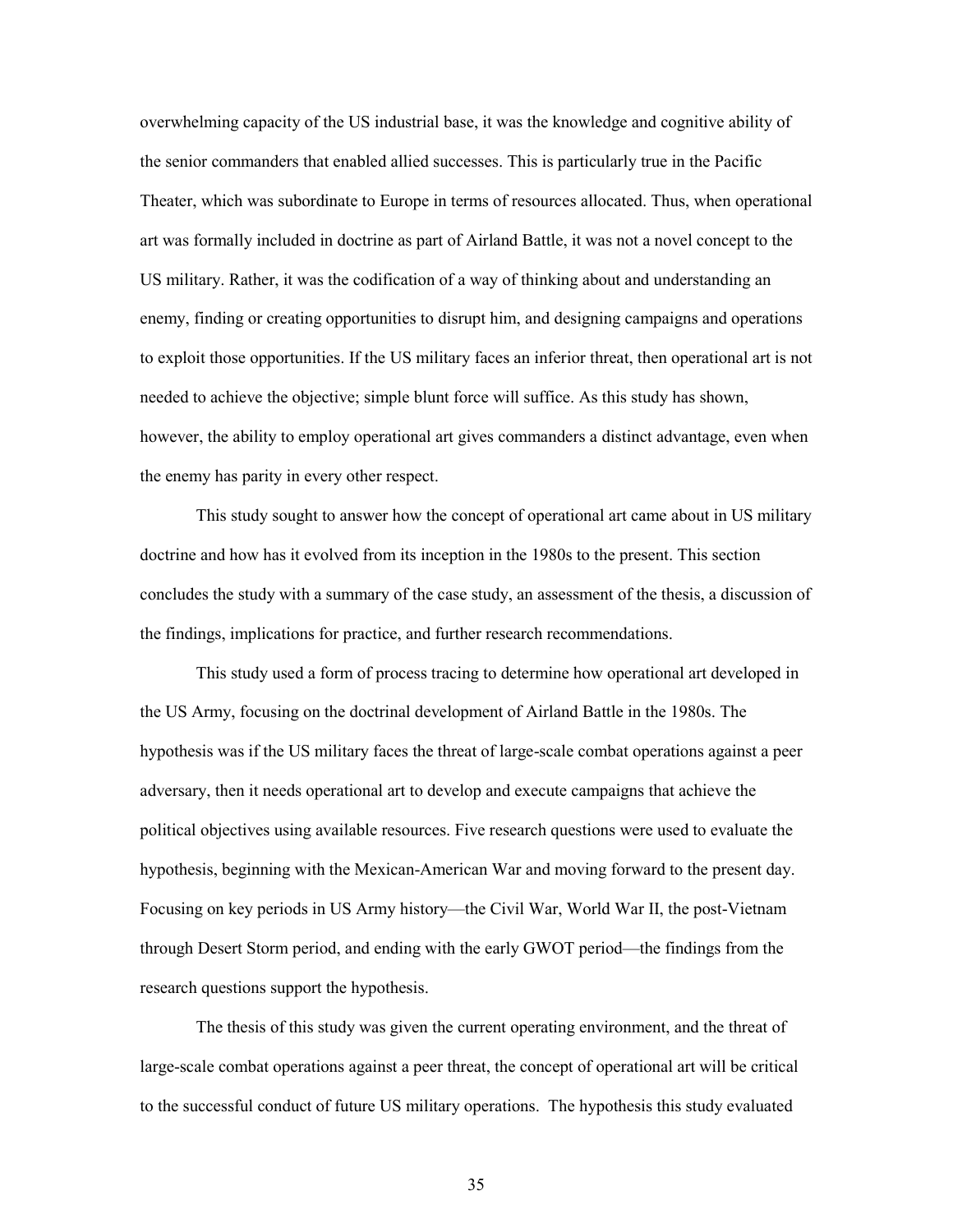supports the thesis. The current doctrinal definition of operational art focuses on the cognitive aspect of operations and campaign design. The US Army's future concept for Multi-Domain Operations (MDO) includes LSCO executed by operational level units. Operational art will be required to sequence and layer capabilities and effects to achieve the desired military objectives and enable the conditions to achieve the political objective.

While operational art is a relatively recent doctrinal development, the key concepts and attributes of operational art thinking existed well before they were codified in doctrine. This demonstrates that operational art is, at least in part, a cognitive process of designing operations and campaigns to achieve military objectives. Although American operational art was developed in conjunction with a specific doctrine, the elements are useful for designing campaigns and operations regardless of their individual context. By providing some historical examples of operational art being employed, along with the theoretical framework of its development, this study provides the context needed for commanders and staff officers to apply current operational art doctrine in practice in the current operating environment.

Much research and writing have been done on the history and theory of operational art. Future research should be done to determine how operational art can be used in future conflicts and to ensure that the US Army's understanding is appropriate and sufficient to support operations. Since future operating concepts include greater use of Corps and Field Armies, further research should specifically focus on expanding doctrine on operational art to be explanatory. This will provide foundational knowledge for inexperienced commanders and staffs at these higher echelons, considering the US Army lacks recent experience in warfighting in a conflict that includes LSCO. Finally, future research should take into account the current doctrine and operating concepts of near-peer threats, mainly Russia and China.

This study has shown that operational art has been a mainstay in the US Army for most of its existence. The concept was brought to life at a time when the US Army faced the existential threat of a large-scale war on the European continent when it did not have enough resources to

36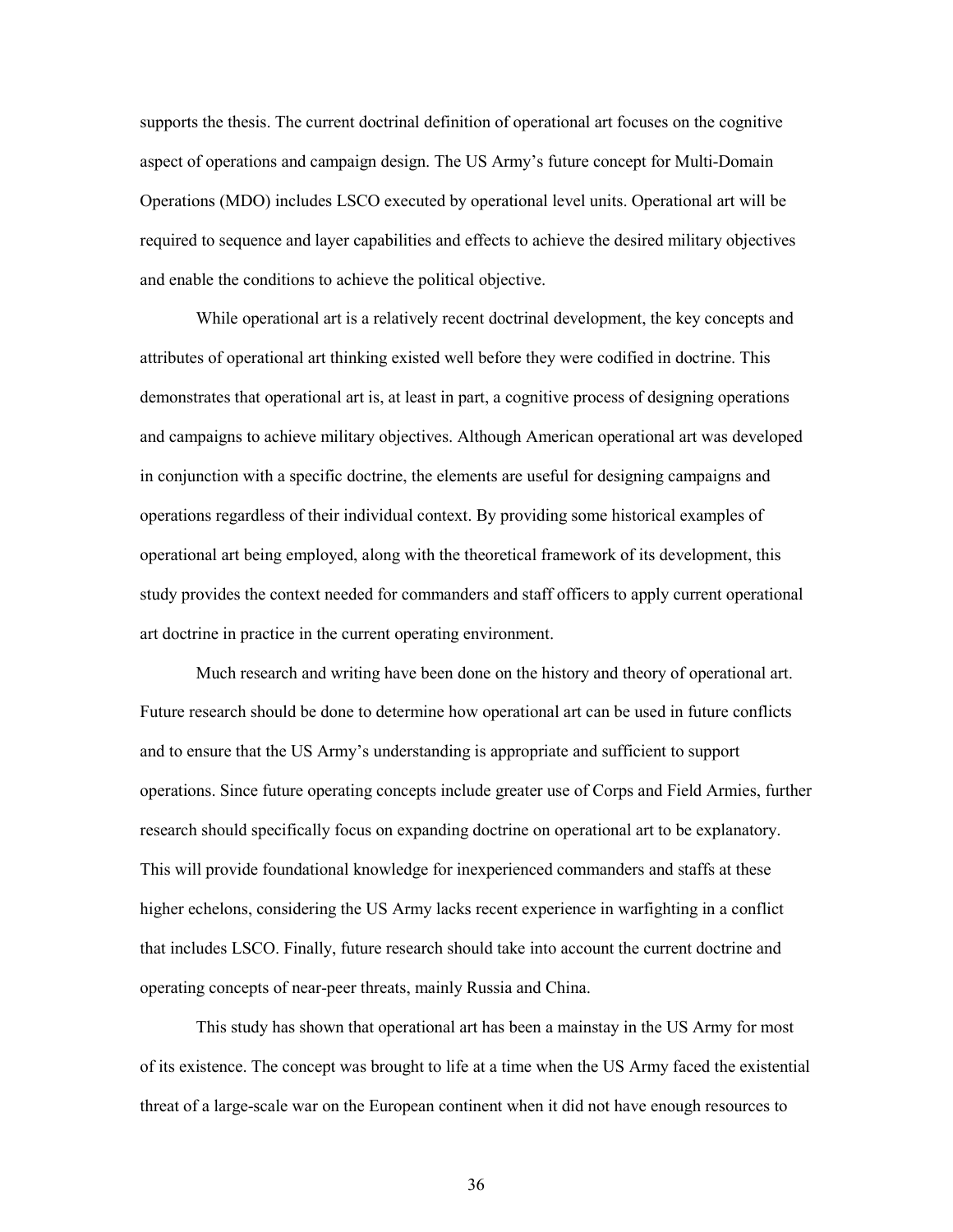win with brute force. The concept waned during GWOT, but with the strategic shift to LSCO against increasing near-peer threats, operational art is seeing renewed interest. That said, operational art is not a panacea and should not become dogma. It is a set of tools and a way of thinking about warfighting that, coupled with experience and good judgment, can help commanders and staff officers design successful operations.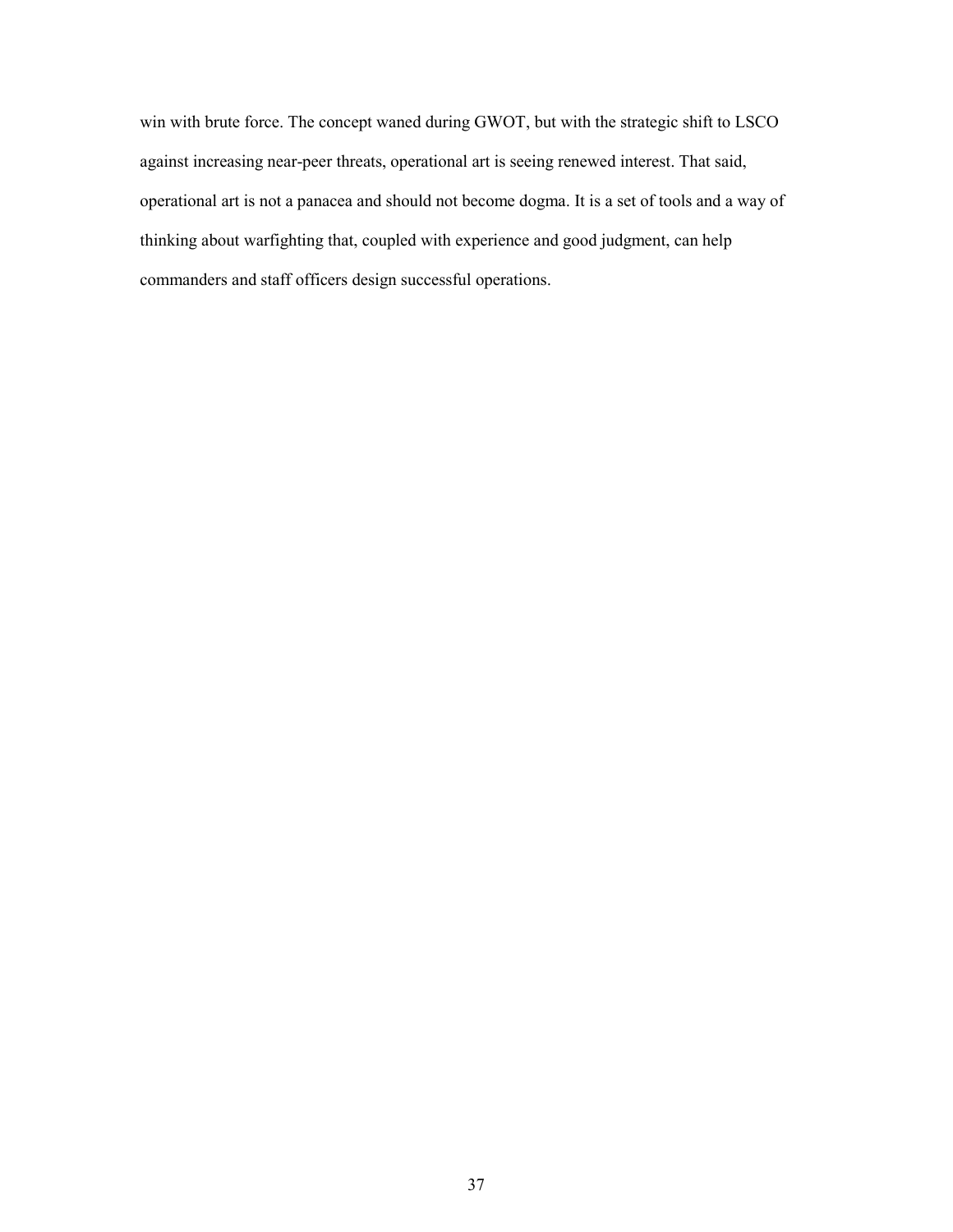#### Bibliography

- <span id="page-44-0"></span>Clausewitz, Carl von. *On War*. Edited and translated by Michael Howard and Peter Paret. Princeton: Princeton University Press, 1976.
- Citino, Robert M. *Blitzkrieg to Desert Strom: The Evolution of Operational Warfare*. Lawrence: University of Kansas Press, 2004.
- Cope, James A. *Winfield Scott's Mexico City Operation: The Genesis of American Operational Art?* Monograph, School of Advanced Military Studies Fort Leavenworth, 1989.
- Dolman, Everett C. *Pure Strategy. Power and Principle in the Space and Information Age*. New York: Frank Cass, 2005.
- Echevarria, Antulio J. "American Operational Art, 1917-2008." In *The Evolution of Operational Art: From Napoleon to the Present*, edited by John Andreas Olsen and Martin van Creveld. New York: Oxford University Press, 2011.
- Epstein, Robert M. *Napoleon's Last Victory and the Emergence of Modern War*. Modern War Studies. Lawrence: University Press of Kansas, 1994.
- Gaddis, John L. *The Landscape of History: How Historians Map the Past*. New York: Oxford University Press, 2002.
- George, Alexander L., and Andrew Bennett. *Case Studies and Theory Development in the Social Sciences.* Cambridge, MA: The MIT Press, 2005.
- Glantz, David M. "The Intellectual Dimension of Soviet (Russian) Operational Art." In *Operational Art: Developments in the Theories of War*, edited by B.J.C. McKercher and Michael Hennessy, 147-172. Westport, CT: Praeger Publishing, 1996.
- Hagerman, Edward. *The American Civil War and the Origins of Modern Warfare: Ideas, Organization, and Field Command*. Bloomington: Indiana University Press, 1988.
- Herbert, Paul H., and U S Army Command and General Staff College Combat Studies Institute. *Deciding what has to be done: General William E. DePuy and the 1976 Edition of FM 100-5, Operations.* Fort Leavenworth, KS: Combat Studies Institute Press, 1988.
- Isserson, G. S. *The Evolution of Military Art*. Translated by Bruce Menning. 2nd ed. Fort Leavenworth, KS: Combat Studies Institute Press, US Army Combined Arms Center, 2013.
- Johnson, Timothy D. *A Gallant Little Army: The Mexico City Campaign*. Lawrence: University Press of Kansas, 2007.
- Kipp, Jacob W. "The Tsarist and Soviet Operational Art: 1853-1991." In *The Evolution of Operational Art: From Napoleon to the Present*, edited by John Andreas Olsen and Martin van Creveld. New York: Oxford University Press, 2011.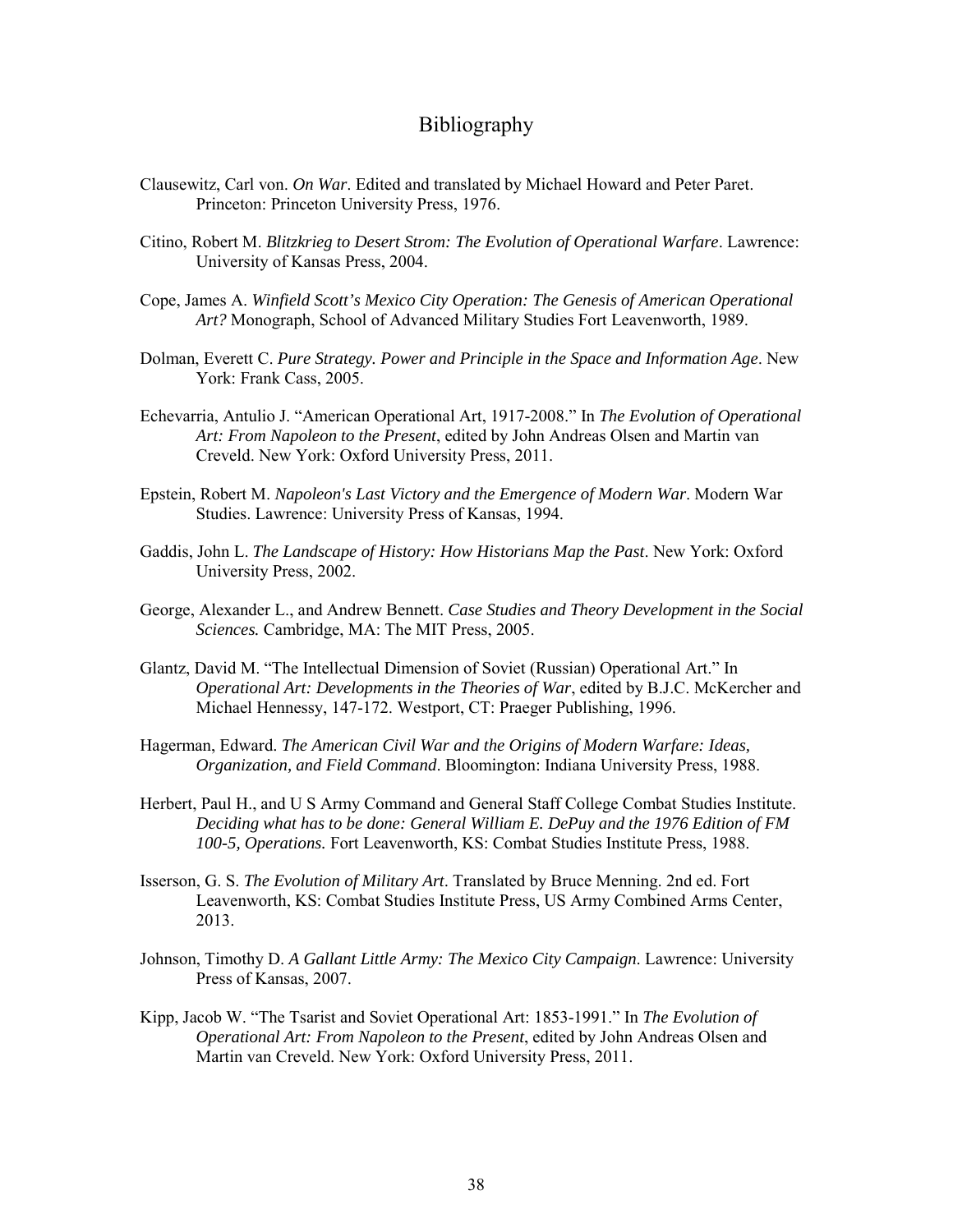Matheny, Michael R. *Carrying the War to the Enemy: American Operational Art to 1945*. Norman: University of Oklahoma Press, 2011.

. "Development of the Theory and Doctrine of Operational Art in the US Army, 1920- 1940." Masters Monograph, School of Advanced Military Studies, US Army Command and General Staff College, Ft. Leavenworth, KS, 1988.

- McCormick, Michael. *The New FM 100-5: A Return to Operational Art*. Monograph, School of Advanced Military Studies Fort Leavenworth, 1997.
- Millet, Allan R., and Peter Maslowski. *For the Common Defense: A Military History of the United States of America*. New York, NY: The Free Press, 1994.
- Naveh, Shimon. *In Pursuit of Military Excellence: The Evolution of Operational Theory*. New York: Frank Cass Publishers, 1997.
- Pirnie, Bruce R, and Edward O'Connell. *Counterinsurgency in Iraq (2003-2006)*. Santa Monica, CA: RAND, 2008.
- Romjue, John L. *American Army Doctrine for the Post-Cold War.* Fort Monroe, VA: TRADOC Historical Monograph Series, 1996.

. *From Active Defense to Airland Battle: The Development of Army Doctrine, 1973-1982*. Fort Monroe, VA: TRADOC Historical Monograph Series, 1984.

- Schneider, James J. "Theoretical Paper No. 3: The Theory of Operational Art." Fort Leavenworth, KS: School of Advanced Military Studies, 1988.
- . "Theoretical Paper No. 4: Vulcan's Anvil: The American Civil War and the Foundations of Operational Art." Fort Leavenworth, KS: School of Advanced Military Studies, 1992.
- . "The Loose Marble—and the Origins of Operational Art." Parameters: US Army War College 19, no. 1 (1989): 85–99.
- Sekerak, Edward M. *The Postwar Army and the Loss of Operational Art: Could it Happen Again?* Monograph, School of Advanced Military Studies Fort Leavenworth, 1993.
- Simpkin, Richard. *Deep Battle. The Brainchild of Marshal Tukhachevskii.* McLean: Pergamon-Brassey's International Defense Publishers, 1987.
- Svechin, Aleksandr A. *Strategy*. Edited by Kent D. Lee. Minneapolis, MN: East View Publications, 1992. Original printing 1927.
- Swain, Richard M. Dr. "Filling the Void: The Operational Art and the US Army." In *Operational Art: Developments in the Theories of War*, edited by B.J.C. McKercher and Michael Hennessy, 147-172. Wesport, CT: Praeger Publishing, 1996.
- The Command and General Staff School. *The Principles of Strategy for an Independent Corps or Army in a Theater of Operations.* Fort Leavenworth, KS: The Command and General Staff School Press, 1936.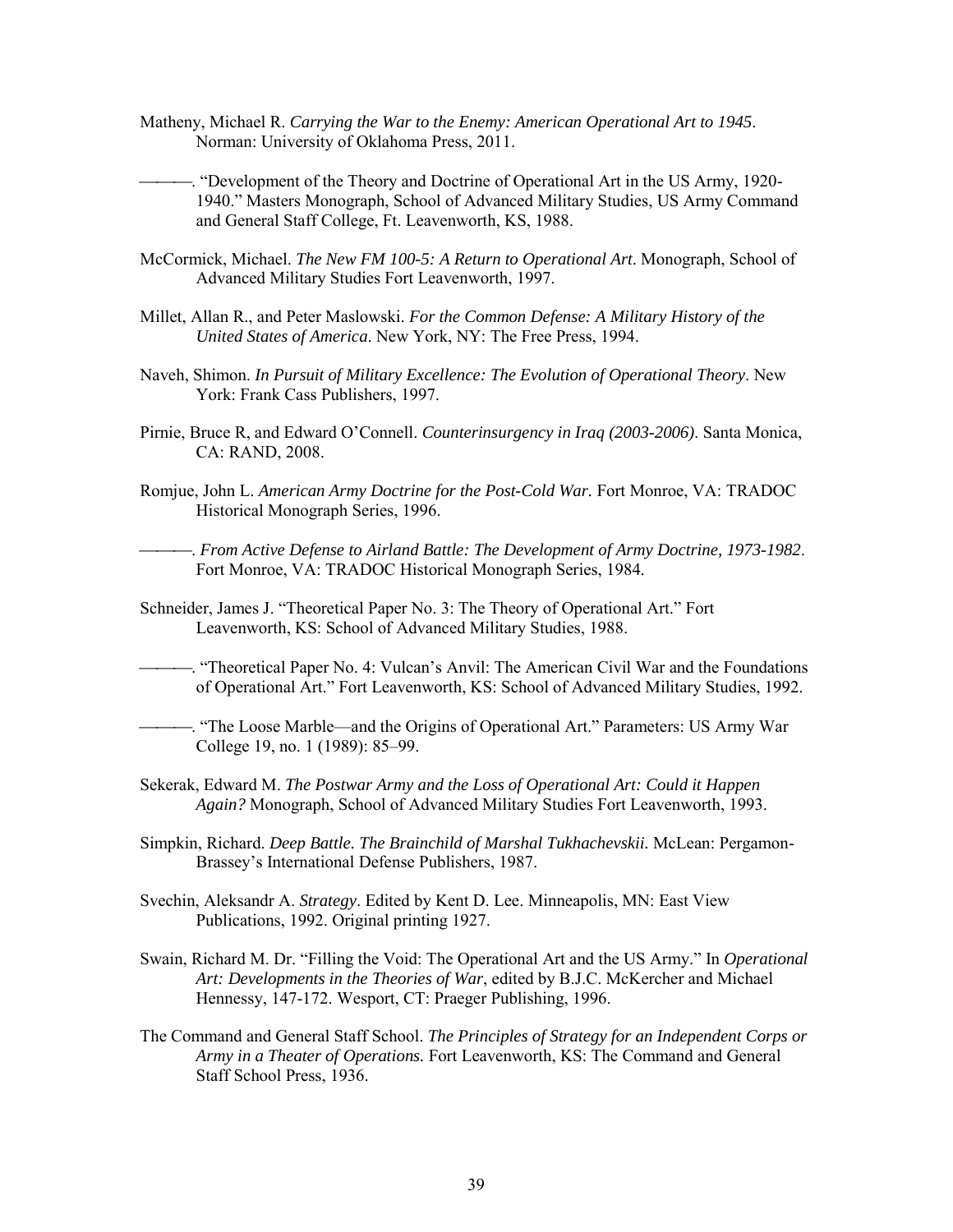- Turabian, Kate. *A Manual for Writers of Research Papers, Theses, and Dissertations, 9th ed.* Chicago: University of Chicago Press, 2018.
- US Department of the Army. Army Doctrine Publication 3-0, *Operations*. Washington, DC: Government Publishing Office, 2019.
- . Army Doctrine Publication 3-0, *Operations*. Washington, DC: Government Publishing Office, 2011.
- . Field Manual 3-0, *Operations*. Washington, DC: Government Publishing Office, 2017.
- . Field Manual 3-24 *Insurgencies and Countering Insurgencies*. Washington, DC: Government Publishing Office, 2014.
- . Field Manual 3-0, *Operations*. Washington, DC: Government Publishing Office, 2008.
- . Field Manual 3-0, *Operations*. Washington, DC: Government Publishing Office, 2001.
- . Field Manual 100-5, *Operations*. Washington, DC: Government Publishing Office, 1993.
- . Field Manual 100-5, *Operations*. Washington, DC: Government Publishing Office, 1986.
- . Field Manual 100-5, *Operations*. Washington, DC: Government Publishing Office, 1982.
- . Field Manual 100-5, *Operations*. Washington, DC: Government Publishing Office, 1976.
- . Field Manual 100-5, *Operations*. Washington, DC: Government Publishing Office, 1944.
- . Field Manual 100-5, *Operations*. Washington, DC: Government Publishing Office, 1941.
- . Field Manual 100-15, *Larger Units: Theater Army-Corps*. Washington, DC: Government Publishing Office, 1968.
- . Field Manual 100-15, *Larger Units*. Washington, DC: Government Publishing Office, 1950.
- . Field Manual 100-15, *Larger Units*. Washington, DC: Government Publishing Office, 1942.
- US Department of Defense. Joint Staff. Joint Publication 3-0, *Joint Operations.* Washington, DC: Government Publishing Office, 2018.
	- . Joint Staff. Joint Publication 5-0, *Joint Planning.* Washington, DC: Government Publishing Office, 2020.